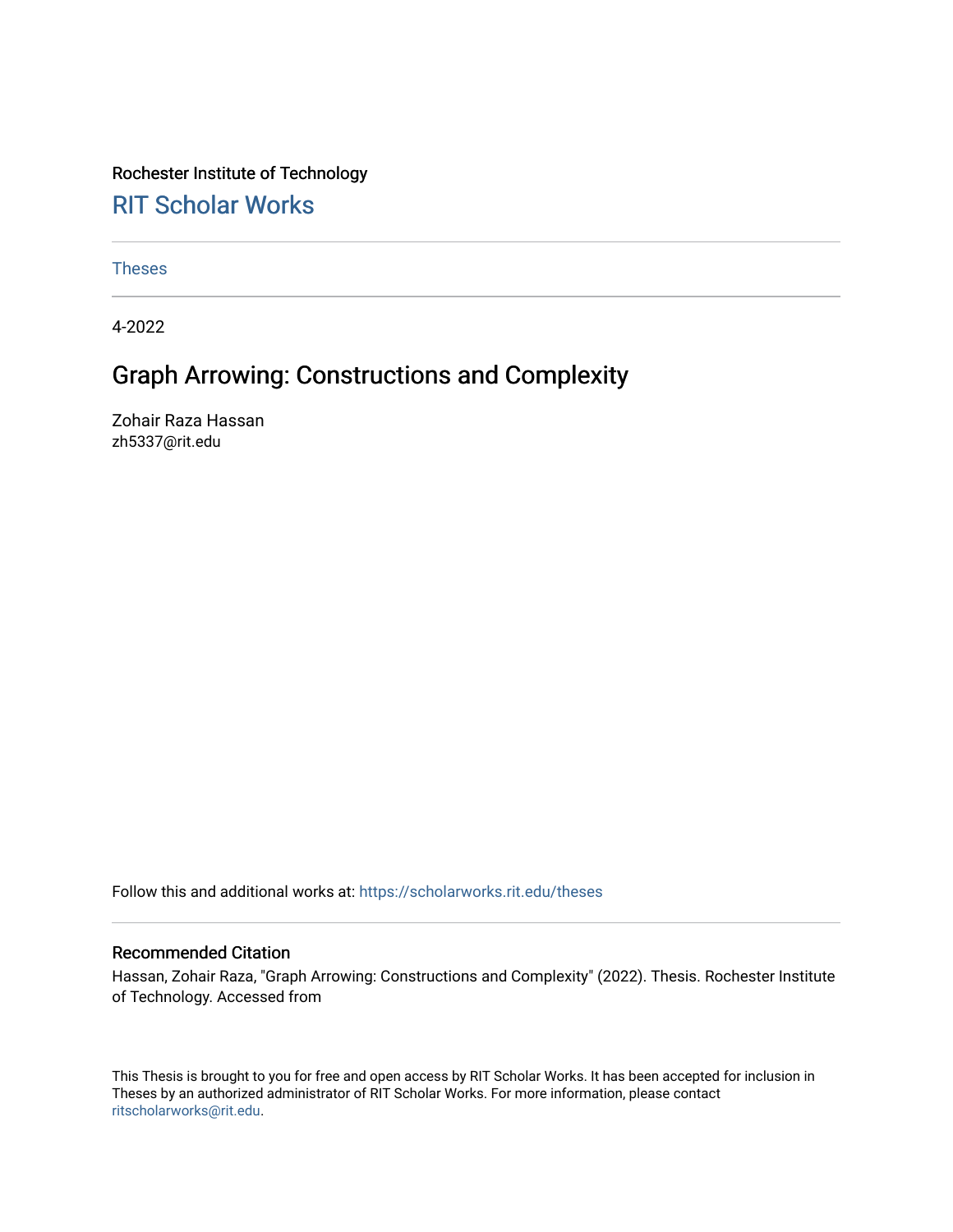## Graph Arrowing: Constructions and Complexity

by

Zohair Raza Hassan

A thesis submitted in partial fulfillment of the requirements for the degree of Master of Science in Computer Science

B. Thomas Golisano College of Computing and Information Sciences

> Rochester Institute of Technology Rochester, New York April 2022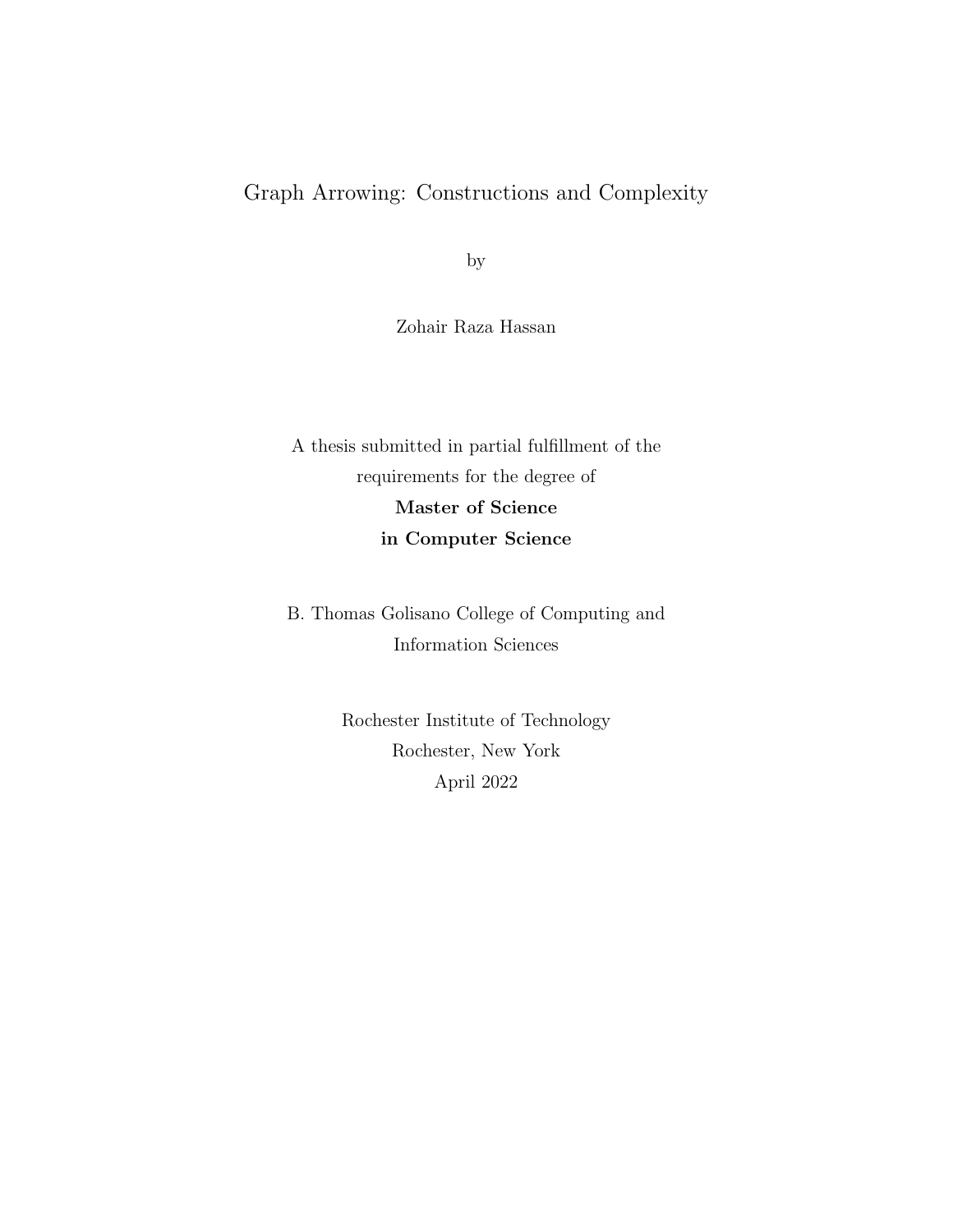## Graph Arrowing: Constructions and Complexity

by

Zohair Raza Hassan

Edith Hemaspaandra Date Thesis Advisor

Stanis law Radziszowski Date Thesis Advisor

Ivona Bezáková  $\hfill$  Date Reader

Brendan Rooney Date Observer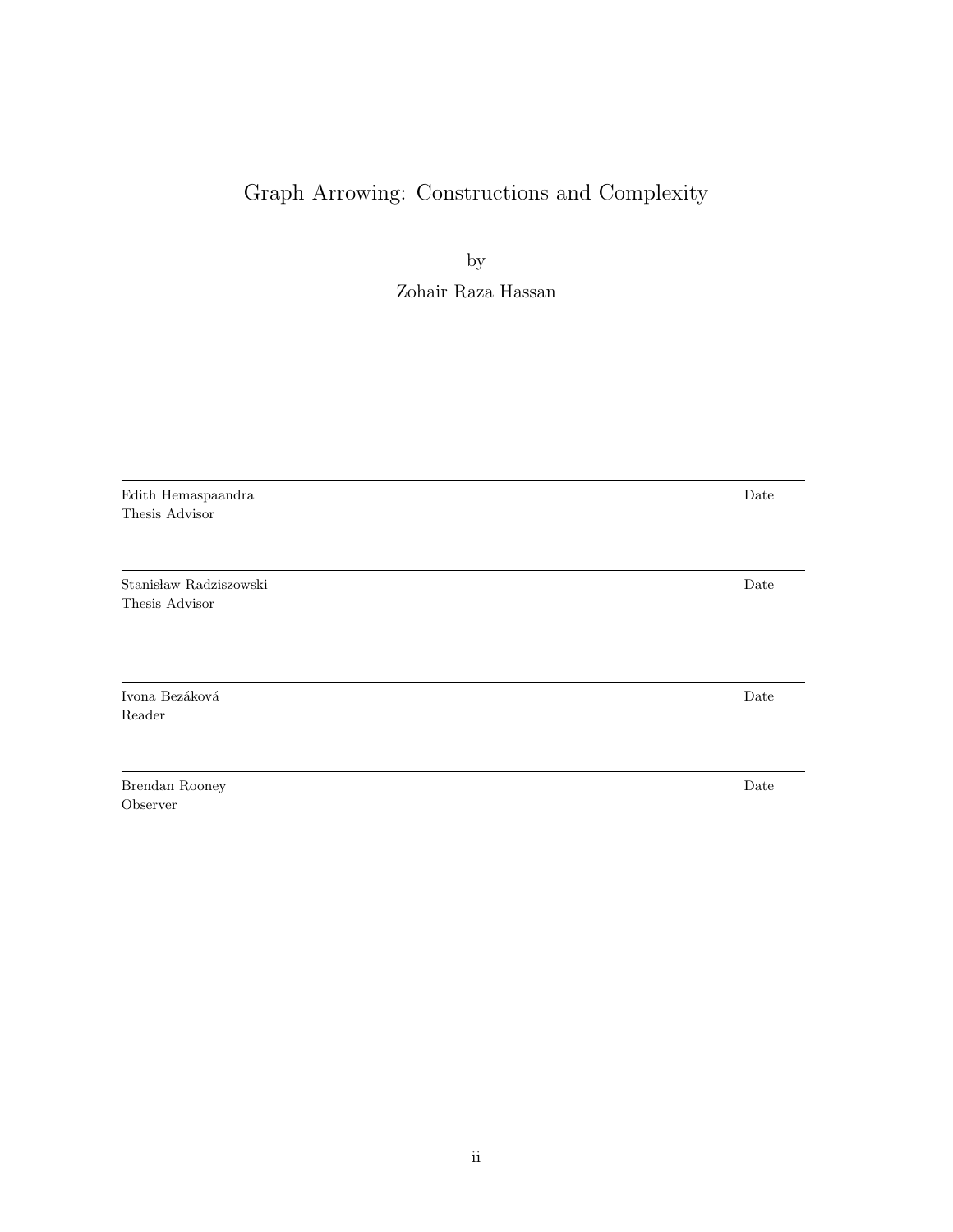©2022 Zohair Raza Hassan All rights reserved.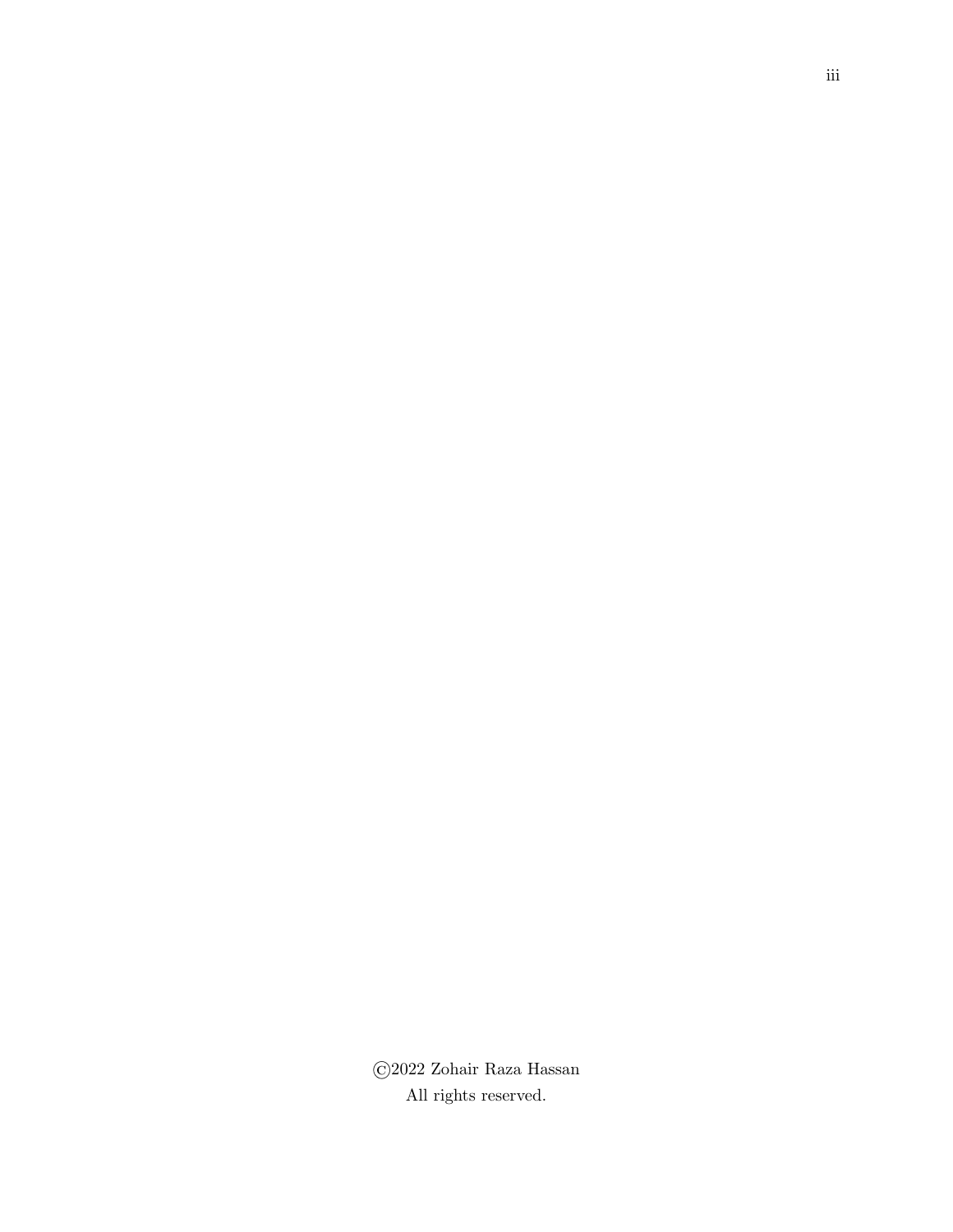### Graph Arrowing: Constructions and Complexity

by

Zohair Raza Hassan

Submitted to the B. Thomas Golisano College of Computing and Information Sciences MS Program in Computer Science in partial fulfillment of the requirements for the Master of Science Degree at the Rochester Institute of Technology

#### Abstract

Graph arrowing is concerned with determining which monochromatic subgraphs are unavoidable when coloring a given graph. There are two main avenues of research concerning arrowing: finding extremal Ramsey/Folkman graphs and categorizing the complexity of arrowing problems. Both avenues have been studied extensively for decades. In this thesis, we focus on graph arrowing problems where one of the monochromatic subgraphs being avoided is the path on three vertices, denoted as P3. Our main contributions involve computing Folkman numbers by generating graphs up to 13 vertices and proving the coNP-completeness of some arrowing problems using a novel reduction framework geared towards avoiding  $P_3$ 's.

The  $(P_3, H)$ -Arrowing Problem asks whether a given graph can be colored using two colors (red and blue) such that there are no red  $P_3$ 's and no blue H's, where H is a fixed graph. The few previous hardness proofs for arrowing problems relied on ad-hoc, laborious constructions of "gadgets." We introduce a general framework that can be used to prove the coNP-completeness of  $(P_3, H)$ -arrowing problems. We search for gadgets computationally. These gadgets allow us to simulate variants of SAT, thus showing coNP-hardness.

Finally, we use our  $(P_3, H)$ -Arrowing hardness reductions to gain insight into variants of Monotone SAT. For fixed  $k \in \{4, 5, 6\}$ , we show that Monotone SAT remains NP-complete under the following constraints: 1) each clause consists of exactly two unnegated literals or exactly  $k$  negated literals, 2) the variables in each clause are distinct, and 3) the number of times a variable occurs in the formula is bounded by a constant.

For future work, we expect that the insight gained by our computationally assisted reductions will help us prove the complexity of other elusive arrowing problems.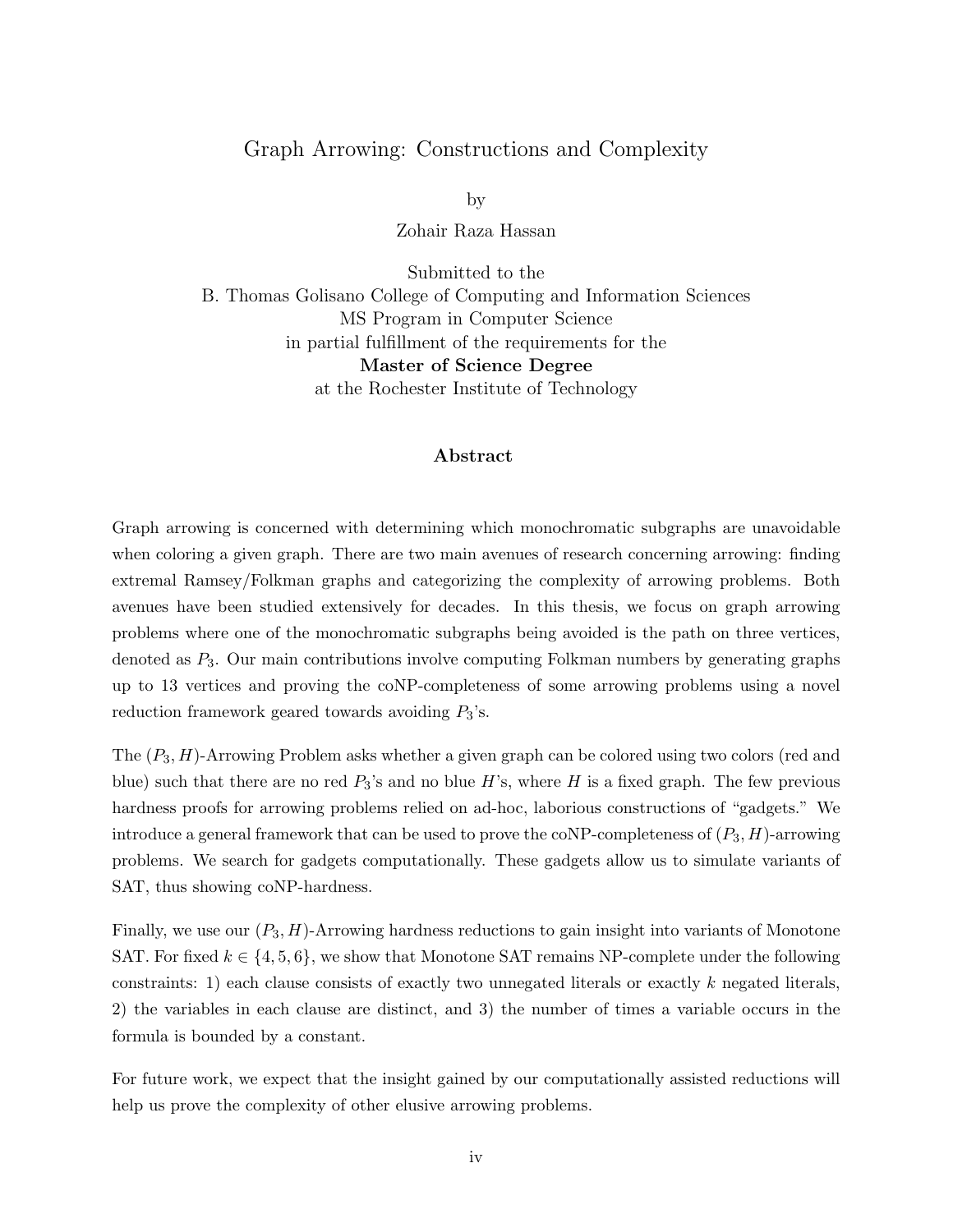## Acknowledgments

I want to thank my advisors, Professors Edith and Staszek, for introducing me to a research topic I'm passionate about, allowing me to explore different ideas at my pace, and being a constant source of support throughout my graduate school experience. Thank you for believing in me. It has been a privilege to work under your supervision, and I look forward to holding on to this privilege for the next few years.

I'd also like to thank Professors Ivona and Brendan for reading my thesis, providing their feedback, and sharing my enthusiasm for the research presented in this work.

I am grateful to the United States Educational Foundation in Pakistan and the Institute of International Education for granting me the Fulbright scholarship and providing the opportunity to pursue higher education in the US.

I want to thank my friend Talha, who always believed in me and kept my head held high. I'd like to thank his parents, Drs. Khadija and Irfan, for regularly checking up on me, keeping in touch, and making sure I'm doing alright.

I want to thank my friends Bilal, Sayaan, and Sultan for their support, hospitality, and making my transition from Lahore to the US easier. I'd also like to thank my labmate, Maheen Contractor, for her friendship and for making my time in Rochester a fun and memorable experience.

Finally, I want to thank my family. After having lived in Lahore for all of my life, moving to the US and not having all of you by my side was a painful experience. However, every message, phone call, and Zoom session we shared made these circumstances a little bit easier. Thank you for providing the unconditional love and support I needed to make it this far and for continuing to support me, even while being 7000 miles away.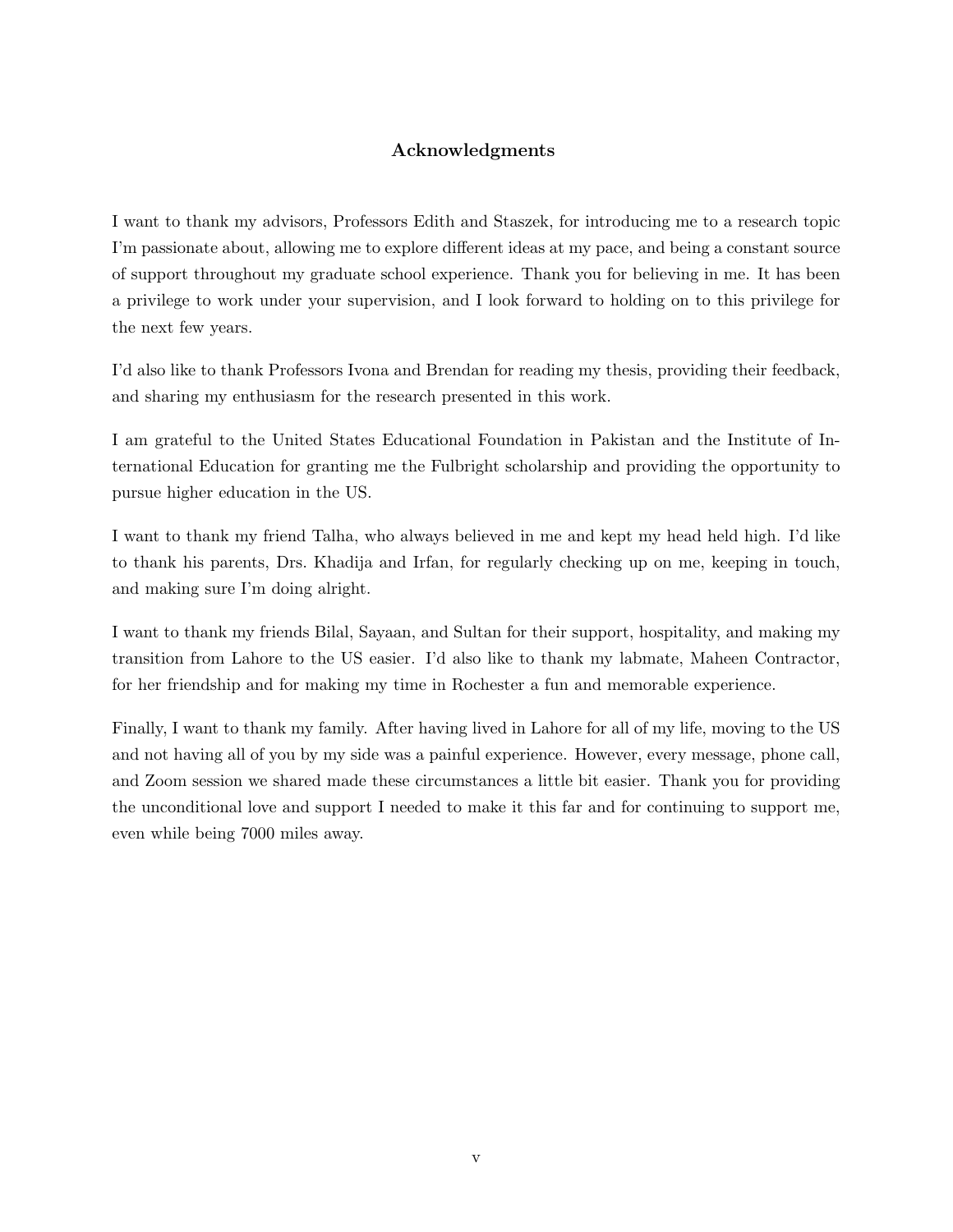In loving memory of Talha.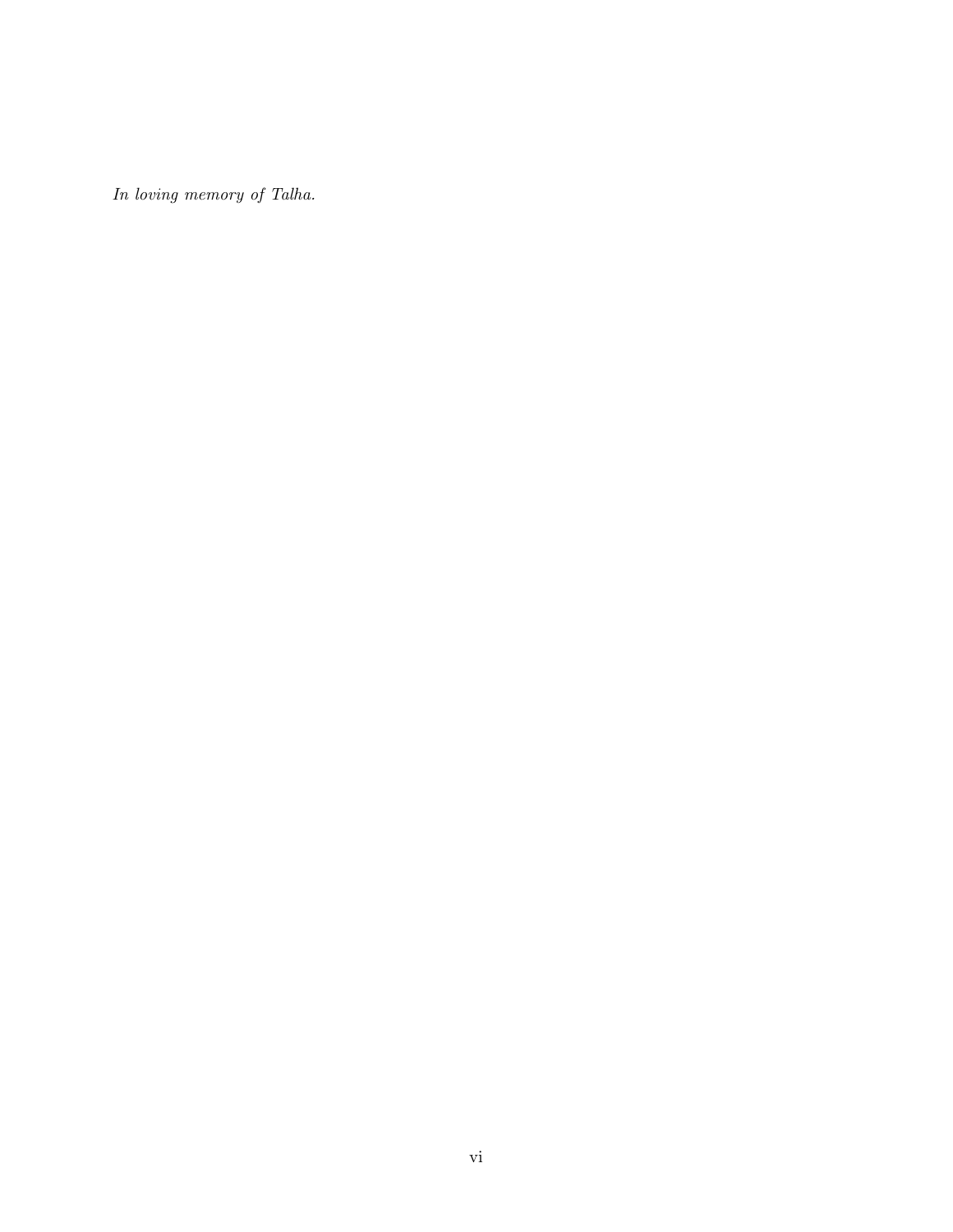# **Contents**

|          |     | 1 Introduction                       | $\mathbf{1}$   |  |  |  |  |  |  |  |  |  |  |  |
|----------|-----|--------------------------------------|----------------|--|--|--|--|--|--|--|--|--|--|--|
| $\bf{2}$ |     | Preliminaries                        |                |  |  |  |  |  |  |  |  |  |  |  |
|          | 2.1 |                                      | 6              |  |  |  |  |  |  |  |  |  |  |  |
|          | 2.2 |                                      | $\overline{7}$ |  |  |  |  |  |  |  |  |  |  |  |
|          | 2.3 |                                      | 8              |  |  |  |  |  |  |  |  |  |  |  |
| 3        |     | <b>Related Work</b>                  | 9              |  |  |  |  |  |  |  |  |  |  |  |
|          | 3.1 |                                      | 9              |  |  |  |  |  |  |  |  |  |  |  |
|          | 3.2 |                                      | -10            |  |  |  |  |  |  |  |  |  |  |  |
|          | 3.3 |                                      | -11            |  |  |  |  |  |  |  |  |  |  |  |
|          | 3.4 |                                      | <sup>12</sup>  |  |  |  |  |  |  |  |  |  |  |  |
| 4        |     | Generating $(H_1, H_2)$ -good Graphs | 13             |  |  |  |  |  |  |  |  |  |  |  |
|          | 4.1 |                                      | -13            |  |  |  |  |  |  |  |  |  |  |  |
|          |     | 4.1.1                                | -13            |  |  |  |  |  |  |  |  |  |  |  |
|          |     | 4.1.2                                |                |  |  |  |  |  |  |  |  |  |  |  |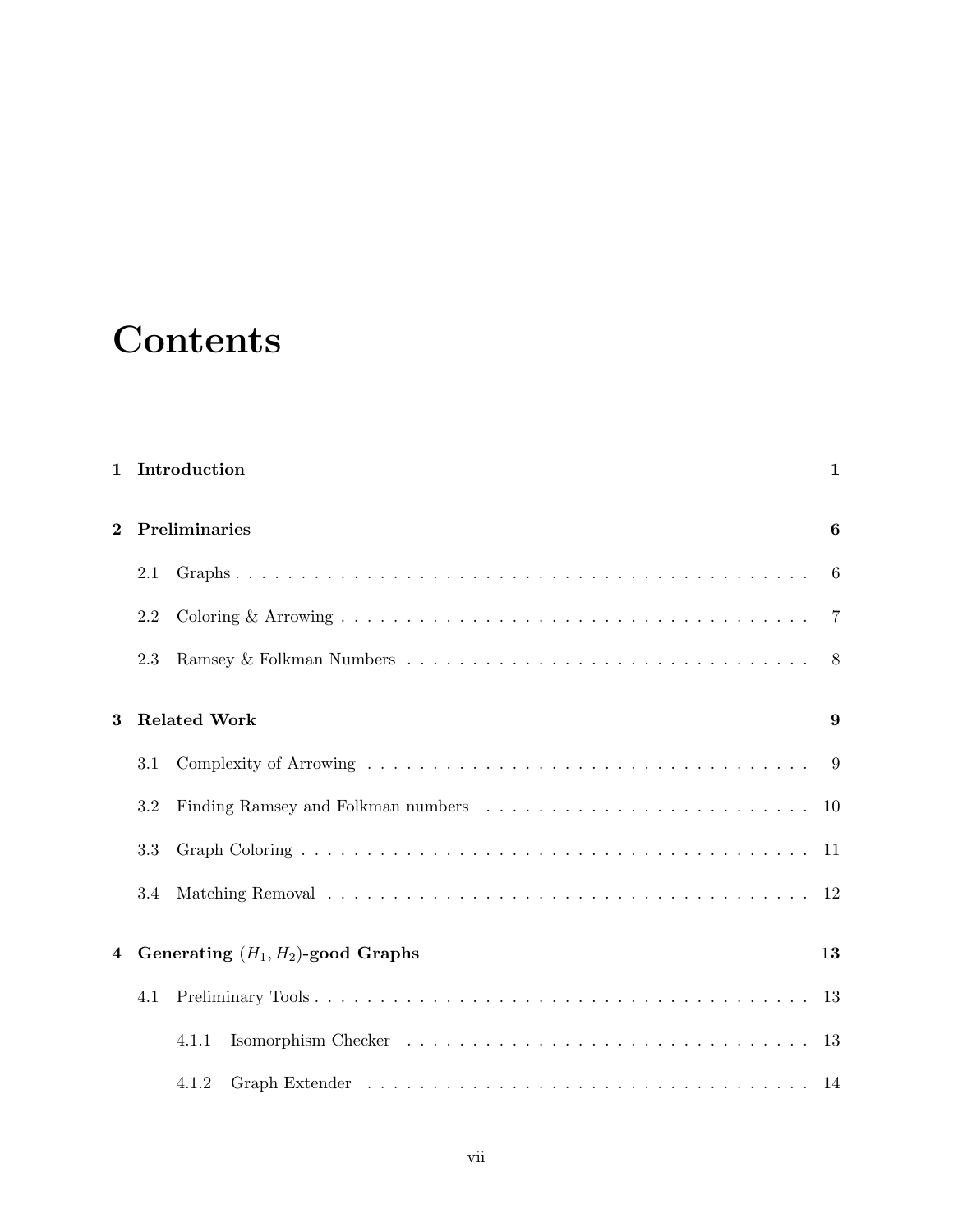## CONTENTS viii

|          |     | 4.1.3                                                                                                |    |
|----------|-----|------------------------------------------------------------------------------------------------------|----|
|          | 4.2 |                                                                                                      |    |
| $\bf{5}$ |     | $(P_3, H)$ -Arrowing for some fixed H                                                                | 17 |
|          | 5.1 |                                                                                                      |    |
|          | 5.2 |                                                                                                      |    |
|          |     | 5.2.1                                                                                                |    |
|          |     | 5.2.2                                                                                                |    |
|          | 5.3 |                                                                                                      |    |
|          | 5.4 |                                                                                                      |    |
|          |     | 5.4.1                                                                                                |    |
|          |     | 5.4.2                                                                                                |    |
|          |     | 5.4.3                                                                                                |    |
|          | 5.5 |                                                                                                      |    |
| 6        |     | Some Small Ramsey & Folkman Numbers                                                                  | 33 |
|          | 6.1 |                                                                                                      | 34 |
|          |     | 6.2 Folkman Numbers.                                                                                 | 34 |
|          |     | 6.2.1                                                                                                | 35 |
|          |     | Approach 2: Targeting $I \dots \dots \dots \dots \dots \dots \dots \dots \dots \dots \dots$<br>6.2.2 | 35 |
|          |     | 6.2.3                                                                                                | 36 |
| 7        |     | Some Insight on Variants of Monotone SAT                                                             | 42 |
|          | 7.1 |                                                                                                      |    |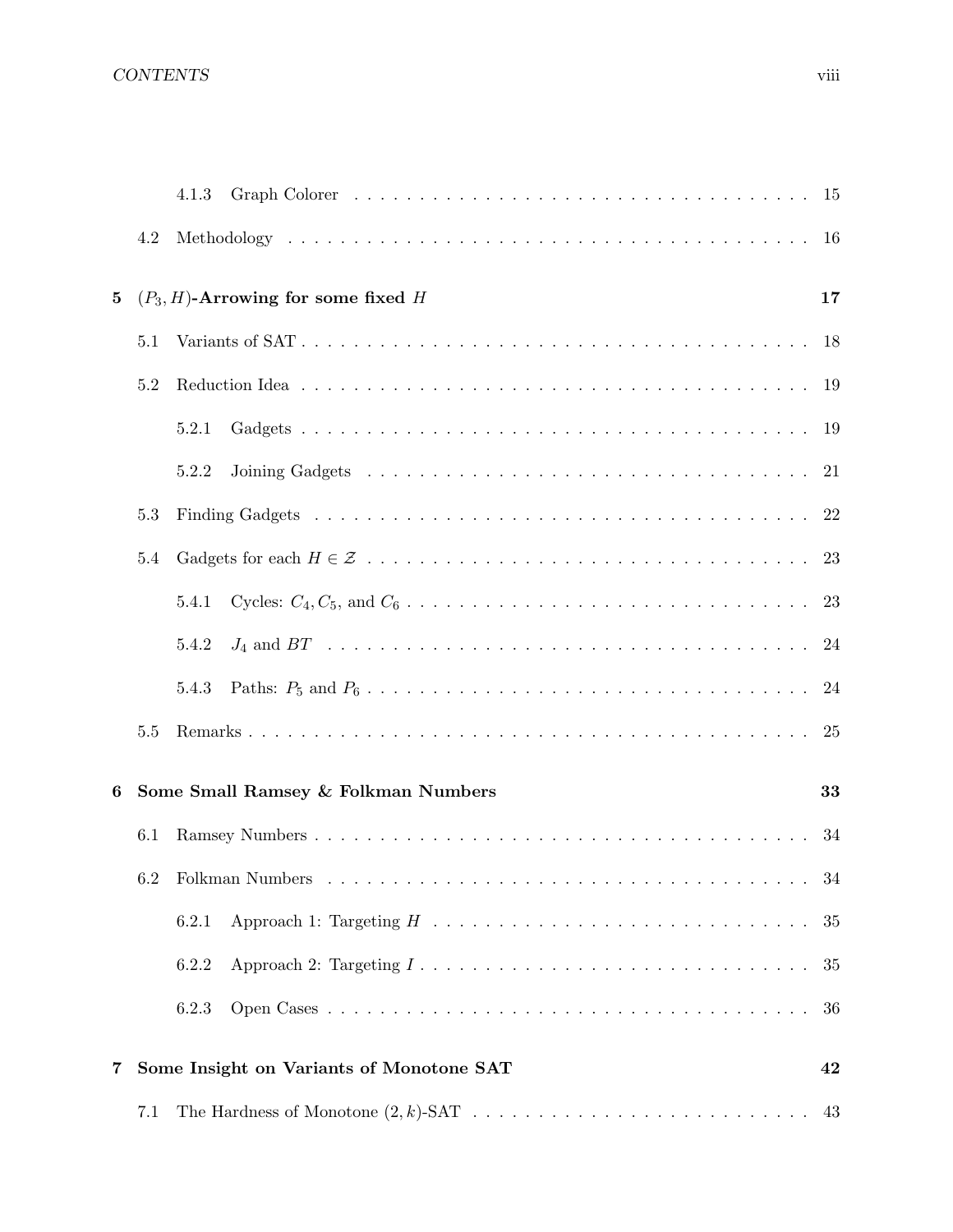## 8 Conclusion and Future Work 49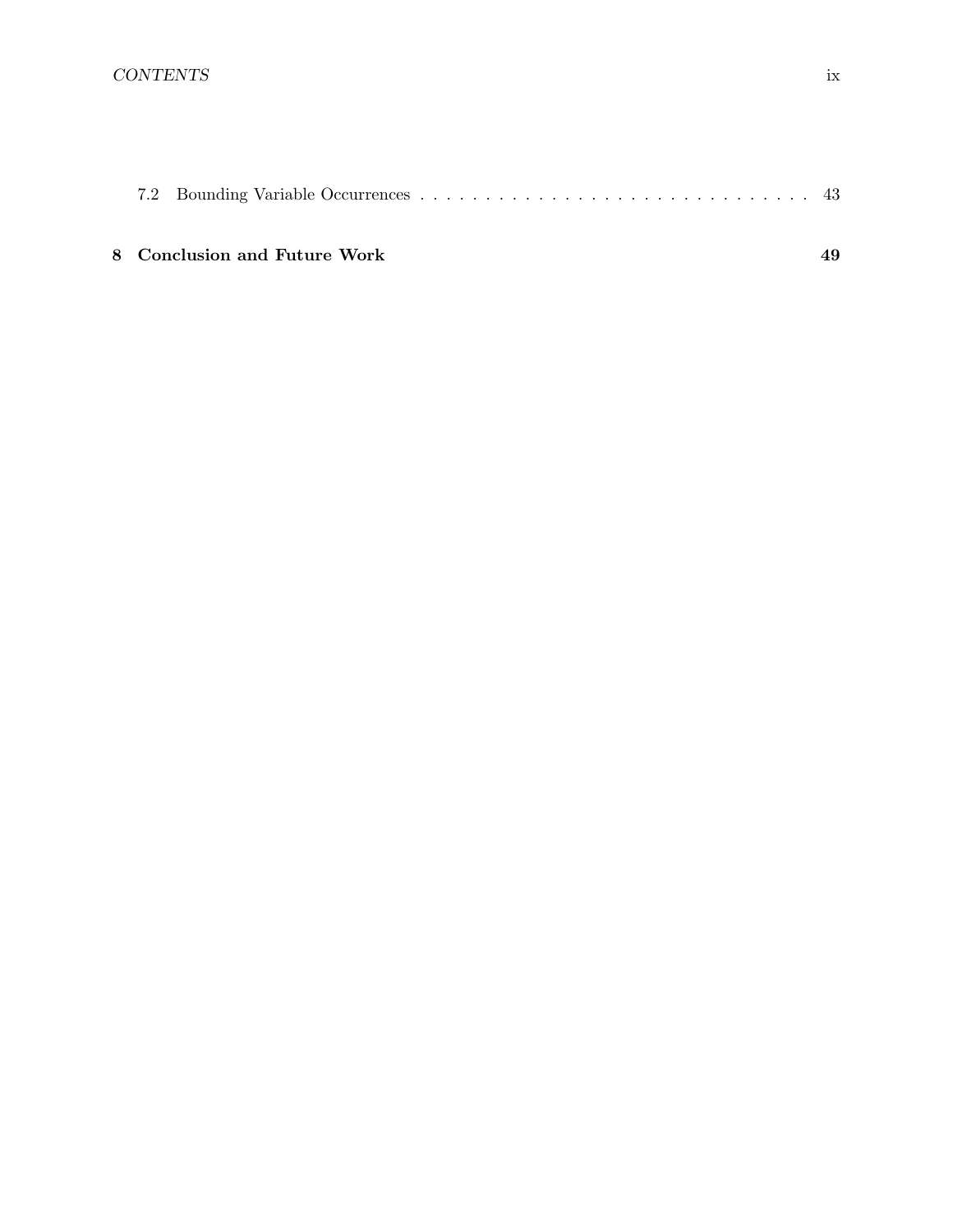# List of Figures

| 1.1     |                                                                                                                                                                                                                                                                                                            |                |
|---------|------------------------------------------------------------------------------------------------------------------------------------------------------------------------------------------------------------------------------------------------------------------------------------------------------------|----------------|
| 1.2     |                                                                                                                                                                                                                                                                                                            | $\overline{2}$ |
| 5.1     |                                                                                                                                                                                                                                                                                                            |                |
| $5.2\,$ |                                                                                                                                                                                                                                                                                                            | 19             |
| $5.3\,$ | The original gadgets found via enumeration for $(P_3, P_5)$ and $(P_3, P_6)$ -Non-Arrowing,<br>when reducing from $(2, 2)$ -3SAT. These were modified by hand to obtain the gadgets<br>necessary for the final reductions. $\dots \dots \dots \dots \dots \dots \dots \dots \dots \dots \dots \dots \dots$ | 25             |
| 5.4     | Gadgets to reduce $(3,1)$ -3SAT to $(P_3, C_4)$ -Non-Arrowing.                                                                                                                                                                                                                                             | 26             |
| $5.5\,$ | Gadgets to reduce $(3,1)$ -3SAT to $(P_3, C_5)$ -Non-Arrowing.                                                                                                                                                                                                                                             | $27\,$         |
| 5.6     | Gadgets to reduce $(2, 2)$ -3SAT to $(P_3, C_6)$ -Non-Arrowing.                                                                                                                                                                                                                                            | 28             |
| 5.7     | Gadgets to reduce $(3, 1)$ -3SAT to $(P_3, J_4)$ -Non-Arrowing                                                                                                                                                                                                                                             | 29             |
| 5.8     |                                                                                                                                                                                                                                                                                                            | 30             |
| 5.9     | Gadgets to reduce $(2, 2)$ -3SAT to $(P_3, P_5)$ -Non-Arrowing.                                                                                                                                                                                                                                            | 31             |
|         | 5.10 Gadgets to reduce $(2, 2)$ -3SAT to $(P_3, P_6)$ -Non-Arrowing. 32                                                                                                                                                                                                                                    |                |
| 6.1     |                                                                                                                                                                                                                                                                                                            | 38             |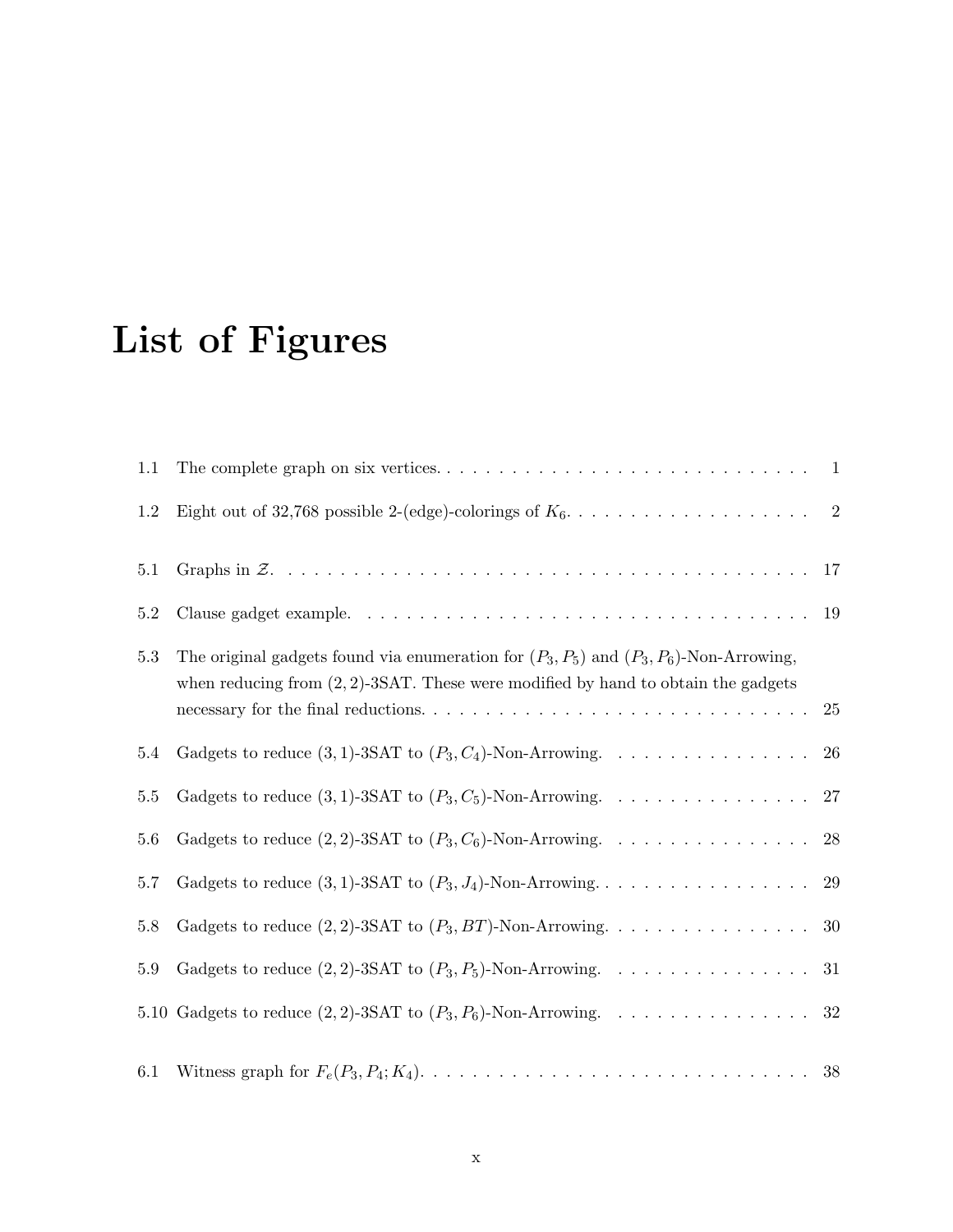| 6.2 | Witness graph for $F_e(P_3, P_5; I)$ for $I \in \{K_5, K_4, K_3, J_5, J_4, C_5\}$ and $F_e(P_3, P_4; I)$ for |        |
|-----|--------------------------------------------------------------------------------------------------------------|--------|
|     |                                                                                                              | 38     |
| 6.3 |                                                                                                              | 38     |
| 6.4 |                                                                                                              | 38     |
| 6.5 |                                                                                                              | 38     |
| 6.6 |                                                                                                              | 38     |
| 6.7 | Witness graph for $F_e(P_3, H; K_5)$ for $H \in \{K_3, J_4, C_5\}$ .                                         | $39\,$ |
| 6.8 |                                                                                                              | 39     |
| 6.9 | Witness graph for $F_e(P_3, K_3; C_5)$ and $F_e(P_3, J_4; I)$ for $I \in \{J_5, C_5\}$ .                     | 39     |
|     | 6.10 Witness graph for $F_e(P_3, H; I)$ for $I \in \{K_6, K_5, K_4, K_3, J_6, J_5, J_4, C_5\}$ and $H \in$   |        |
|     |                                                                                                              | 39     |
|     |                                                                                                              | 39     |
|     |                                                                                                              | $39\,$ |
|     |                                                                                                              | 40     |
|     |                                                                                                              | 40     |
|     |                                                                                                              | 40     |
|     |                                                                                                              | 40     |
|     |                                                                                                              | 40     |
|     |                                                                                                              | 40     |
|     |                                                                                                              | 41     |
|     |                                                                                                              | 41     |
|     |                                                                                                              |        |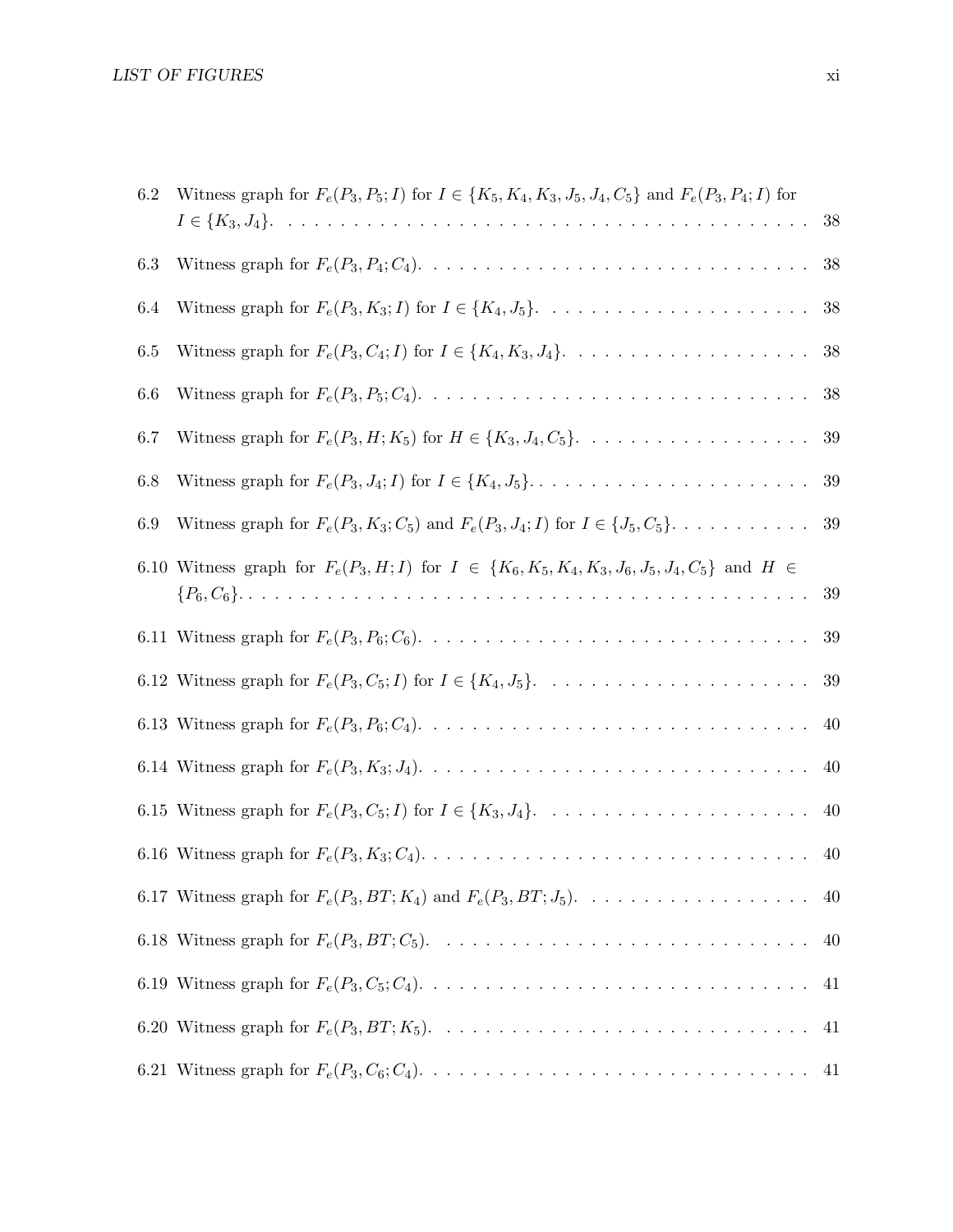| 7.1 | The graphs analyzed to bound the variable occurrences in Monotone $(2, 4)$ -SAT. In |  |
|-----|-------------------------------------------------------------------------------------|--|
|     | the table on the right, we show for each edge how many times it appeared in a $P_3$ |  |
|     |                                                                                     |  |
| 7.2 | The graphs analyzed to bound the variable occurrences in Monotone $(2,5)$ -SAT. In  |  |
|     | the table on the right, we show for each edge how many times it appeared in a $P_3$ |  |
|     |                                                                                     |  |
| 7.3 | The graphs analyzed to bound the variable occurrences in Monotone $(2, 6)$ -SAT. In |  |
|     | the table on the right, we show for each edge how many times it appeared in a $P_3$ |  |
|     |                                                                                     |  |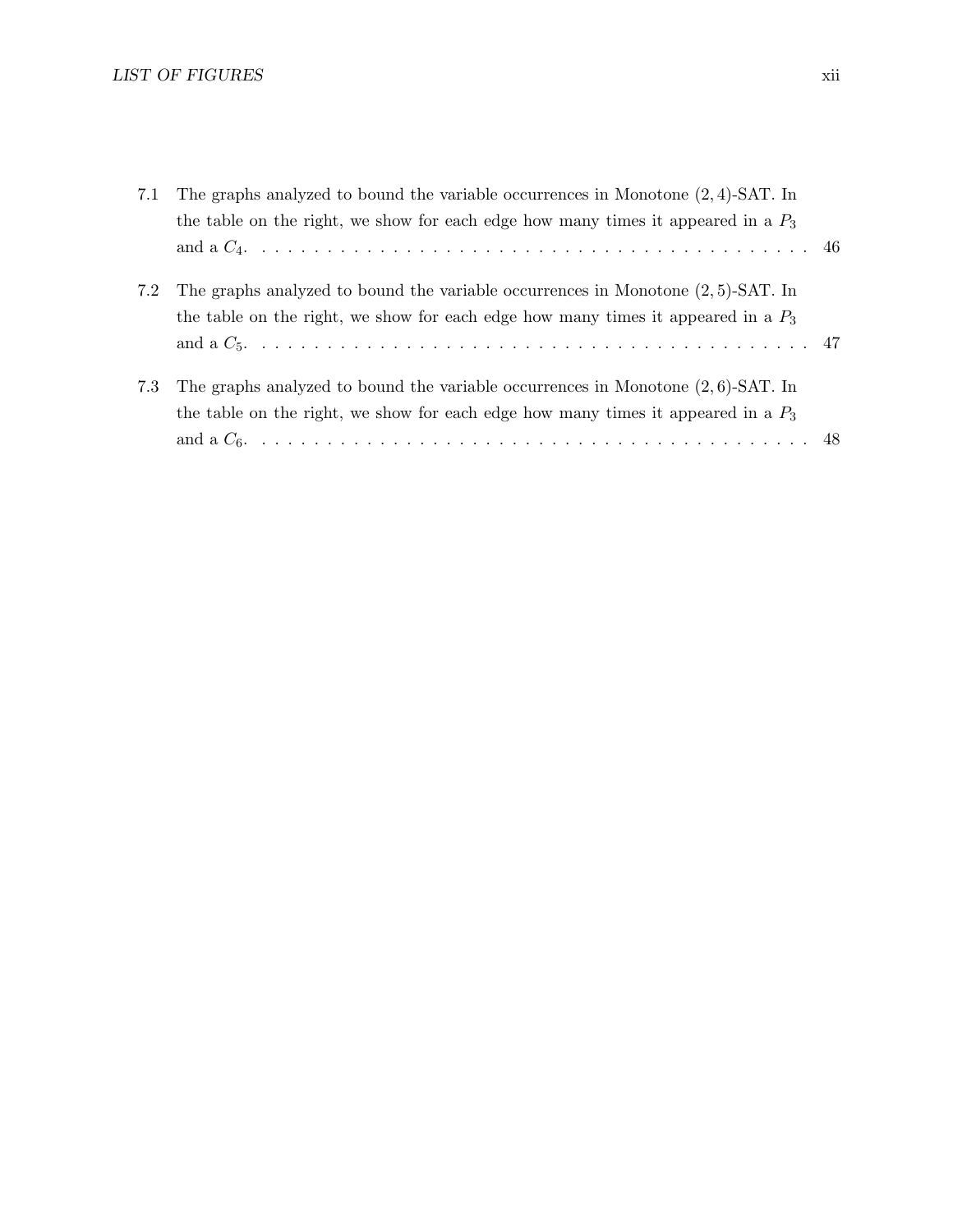# List of Tables

| 6.2 | Folkman numbers $F_e(P_3, H; I)$ for $H \in \mathcal{Y}$ . Cells marked are R if the number is<br>clearly equal to the corresponding Ramsey number. Cells marked are NE if the<br>number clearly cannot exist. Cells marked? were not found during our enumeration. 37 |  |
|-----|------------------------------------------------------------------------------------------------------------------------------------------------------------------------------------------------------------------------------------------------------------------------|--|
|     | 6.3 Witness graphs for $F_e(P_3, H; I)$ for $H \in \mathcal{Y}$ . Each cell refers to the label of a figure. . 37                                                                                                                                                      |  |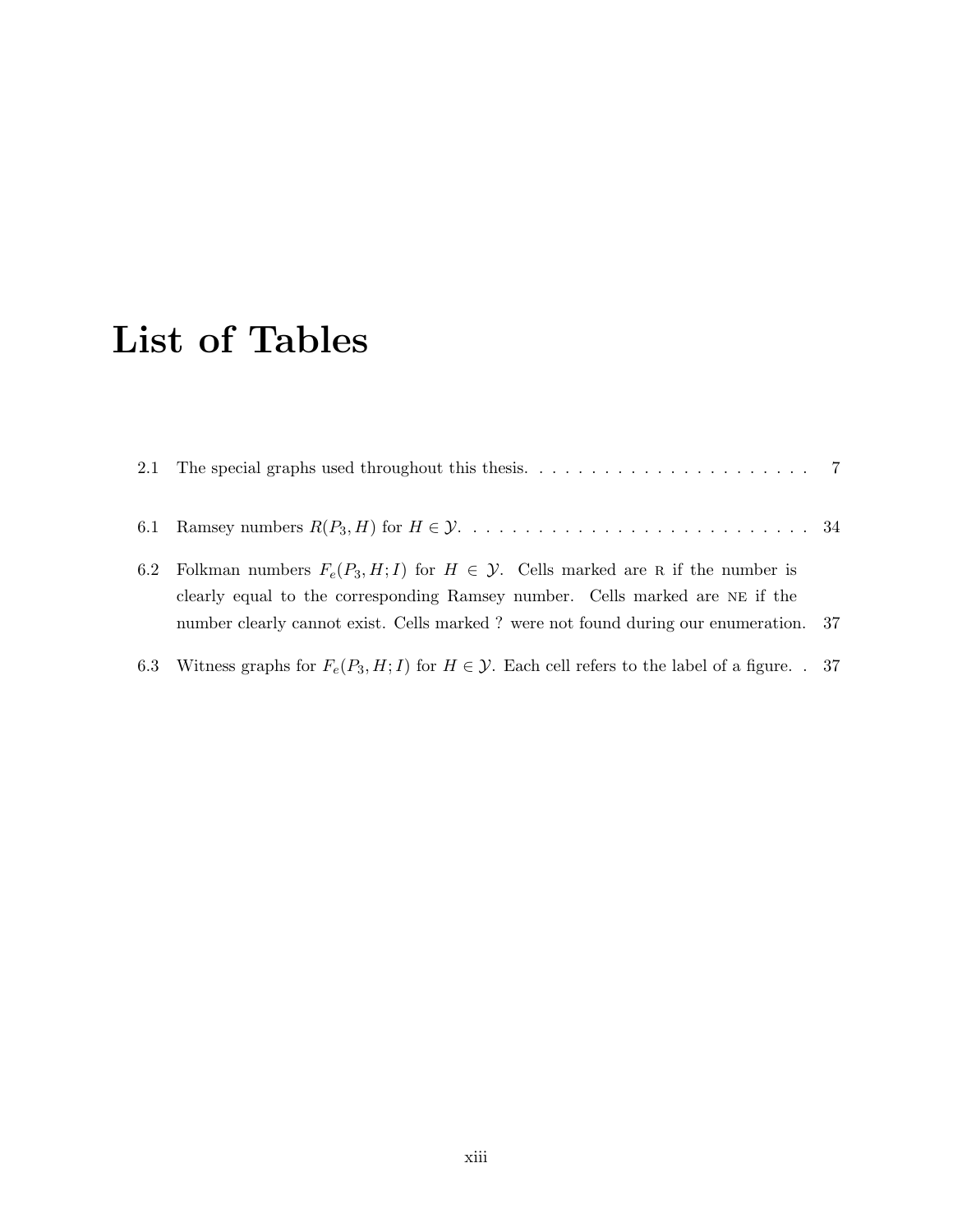# Chapter 1

# Introduction

Graph arrowing is concerned with coloring graphs such that the monochromatic subgraphs of each coloring adhere to a specified structural property. For example, take the complete graph on six vertices, commonly referred to as  $K_6$  (see Figure 1.1).



Figure 1.1: The complete graph on six vertices.

Assume that we are coloring the graph's edges with two colors: red and blue. It can be shown that in every possible coloring of  $K_6$ , there must exist either a red triangle or a blue triangle—where a triangle is the complete graph on three vertices. Some examples have been provided in Figure 1.2. This fact is also commonly expressed as "each 2-edge-coloring of  $K_6$  must have a monochromatic triangle." The mathematical notation to put this concisely is  $K_6 \to (K_3, K_3)^e$ , pronounced,  $K_6$ arrows  $K_3, K_3$ . The 'e' in the superscript denotes that edges are being colored. Note that this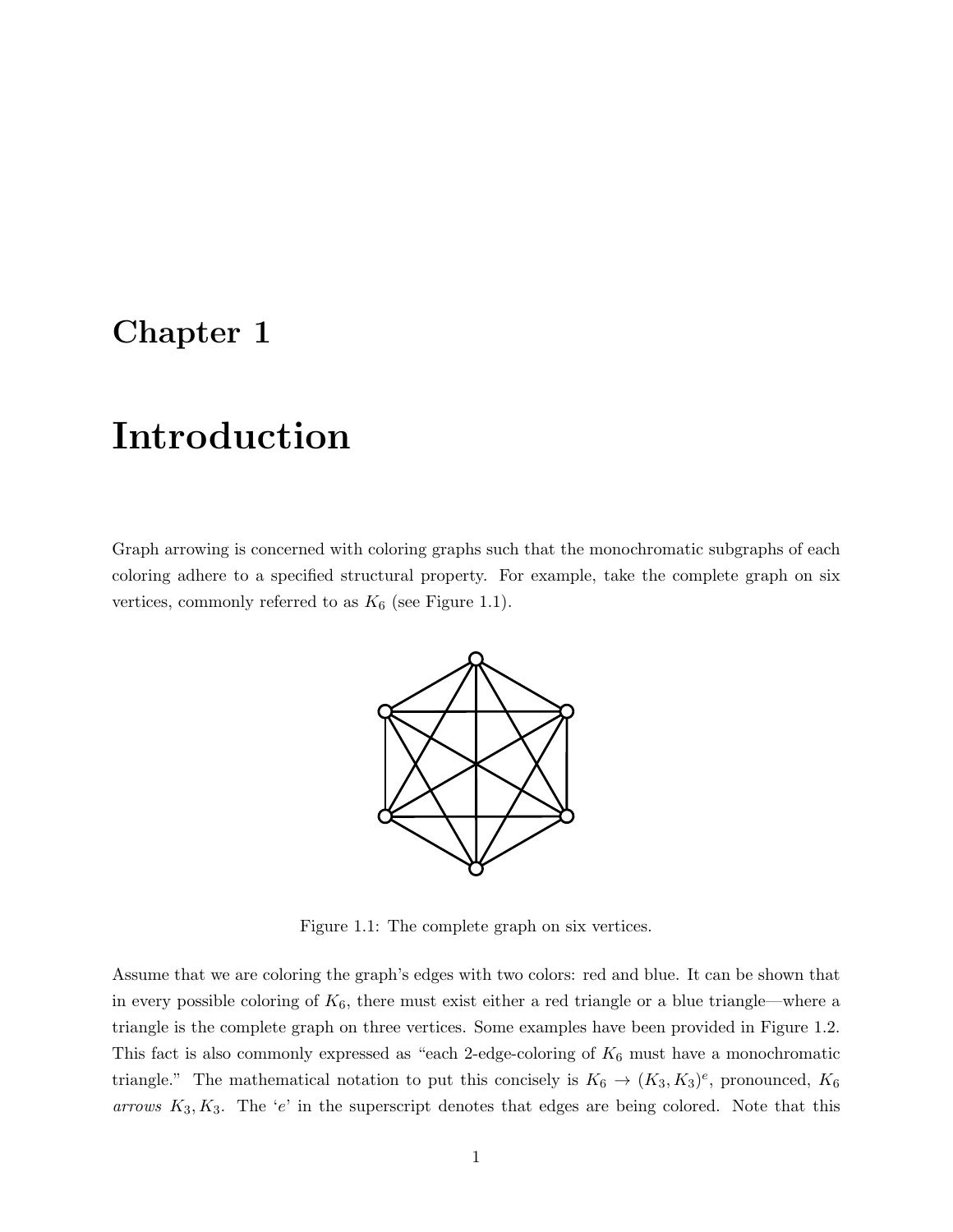

Figure 1.2: Eight out of 32,768 possible 2-(edge)-colorings of  $K_6$ .

concept can be generalized to k colors.

Graph arrowing can be traced back to 1930 when Ramsey formalized the concept of Ramsey numbers: the order of the smallest complete graph that arrows specified subgraphs [35]. For example,  $K_6$  is the smallest complete graph that arrows  $(K_3, K_3)^e$ . In Ramsey notation, this is written as  $R(K_3, K_3) = 6$ . Since its inception, Ramsey numbers have been explored for many different families of graphs, such as cliques, paths, and cycles [5,6,15,34]. This concept was further generalized to "Folkman numbers," where the graph being colored is not necessarily a complete graph and must not contain a specified subgraph  $[2, 7, 13, 21, 27, 39]$ . Arrowing decision problems are concerned with determining whether a given graph arrows some fixed  $(H_1, H_2, \ldots, H_k)^e$ , where  $H_i$  is a graph and k is the number of colors being used. Many such problems have been proven to be solvable in polynomial time [3] or to be coNP-complete [4, 14, 36].

This thesis aims to solve problems concerning arrowing by exploring these problems through the lens of computational combinatorics and complexity theory. This includes finding extremal graphs that adhere to properties related to arrowing and classifying arrowing problems into various complexity classes. We list below a few reasons why we believe arrowing is interesting and why this work is worth exploring:

1. Intellectual curiosity. Ramsey theory is often described as "finding order within chaos."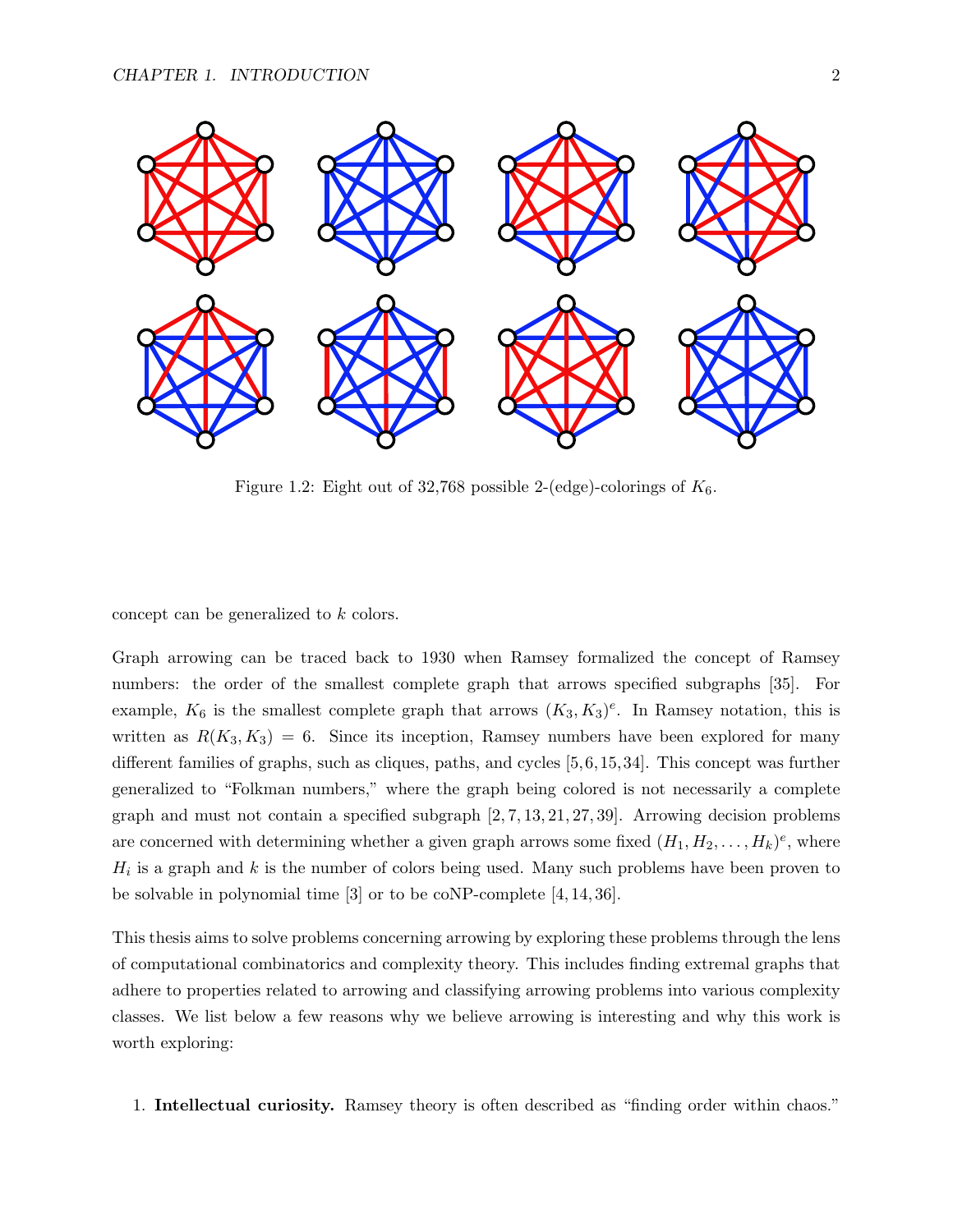In his seminal paper in 1930, Ramsey essentially proved that within large enough structures, specific patterns are unavoidable [22]. It is interesting to see how this observation unfolds for different structures, such as cliques, paths, cycles, etc. Even more so, it is interesting to see if these patterns remain unavoidable despite certain substructures being forbidden, as Folkman did.

- 2. Delineating the line that divides P and NP-complete problems. By exploring which subgraphs permit polynomial-time solutions and which don't, we may be able to understand better the line that divides P-time problems and NP-complete/coNP-complete problems—at least for arrowing problems. For instance, determining whether a graph arrows  $(P_3, P_3)^e$  can be done in polynomial time, but doing so for  $(P_4, P_4)^e$  is coNP-complete, where  $P_3$  and  $P_4$  are the path graphs on three and four vertices, respectively. We believe it would be interesting to obtain sets of problems in P and coNP-complete and compare them to see what inherent difference divides these problems.
- 3. More problems for hardness proofs. Many hardness proofs are based on reductions from variants of SAT. Different variants impose different constraints, allowing for more accessible hardness proofs. For instance, geometric NP-complete problems may have easier reductions from planar or rectilinear variants of SAT. Arrowing naturally has infinitely many variants, many of which are coNP-complete. Due to its diversity, we believe that arrowing problems could also serve as a useful source for reductions.

This work focuses on graph arrowing where  $P_3$  is being avoided. We summarize our contributions below:

- 1. Novel reduction framework for  $(P_3, H)$ -Arrowing. For fixed H, the  $(P_3, H)$ -Arrowing problem decides whether the edges of a given graph can be colored red and blue such that there are no red  $P_3$ 's and no blue H's. In Chapter 5, we describe a framework that allows us to prove hardness results. We first formally define graphs with special colorings, known as "gadgets." We then show how one can prove that  $(P_3, H)$ -Arrowing is coNP-complete using these gadgets. Finally, we describe a methodology that allows us to search for gadgets computationally.
- 2. New complexity results. In Chapter 5 we showcase the utility of the aforementioned reduction framework by showing that  $(P_3, H)$ -Arrowing is coNP-complete for seven distinct H. This result is formally stated in Theorem 5.1.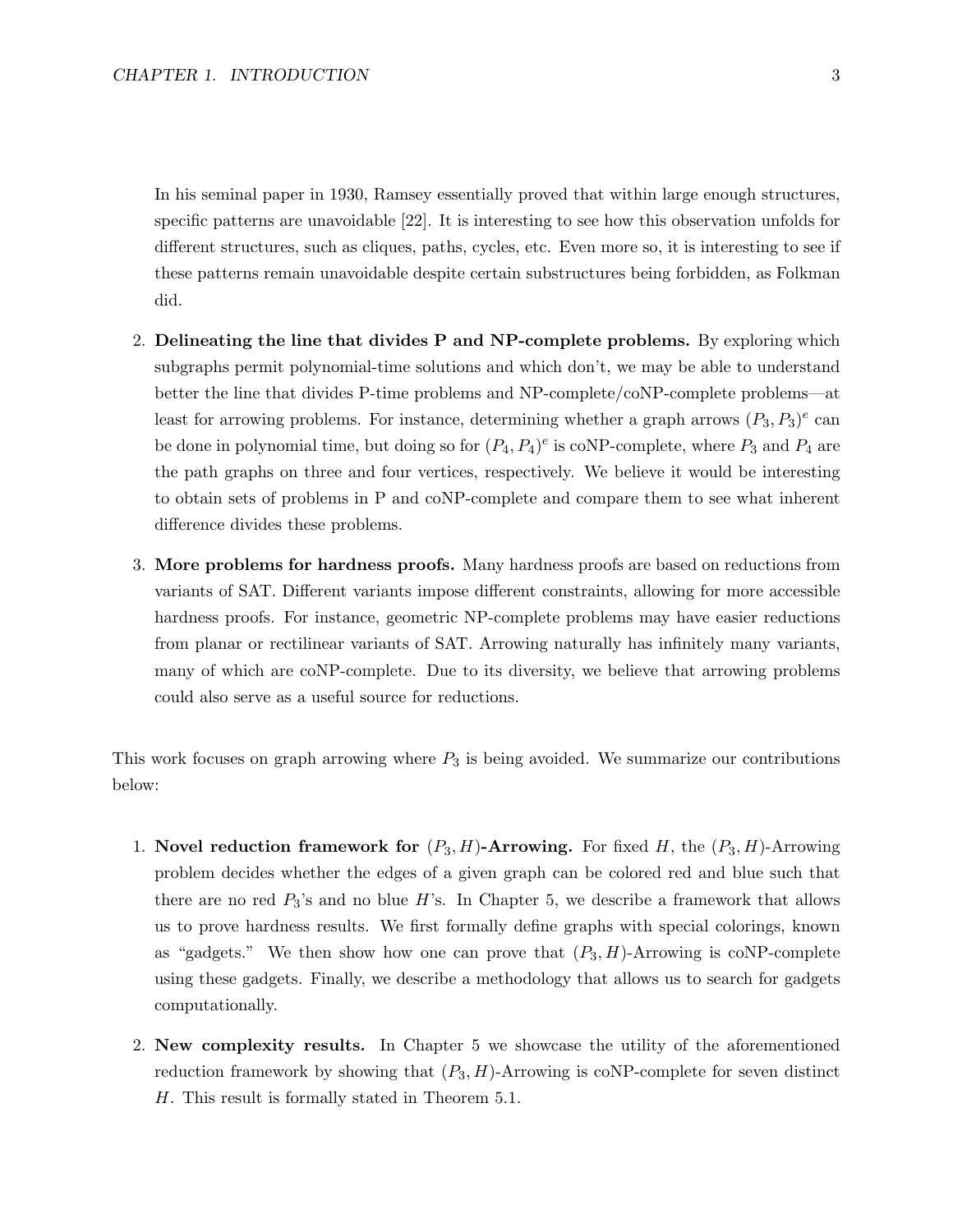- 3. New Folkman numbers. In Chapter 6 we present new Folkman numbers of the form  $F_e(P_3, H; I)$  where H is one of nine select graphs, and I is a cycle, complete graph, or complete graph missing an edge. We show the smallest graphs  $G$  such that  $G$  is  $I$ -free, and  $G \to (P_3, H)^e$ . The results are summarized in Theorem 6.2.
- 4. Insight on SAT Variants. In Chapter 7 we prove the NP-hardness of special variants of a variant of SAT called Monotone SAT. Monotone SAT and different variants of it have been explored in the past  $[1, 10, 11, 17]$ . By reducing from arrowing, we show that we are able to impose more constraints on the Monotone SAT variant than otherwise would be possible from a direct, trivial reduction from other SAT problems, while still maintaining the NP-hardness of the problem. Our main result is stated in Theorem 7.2.

We list all the major theorems proven in this work below. The graphs mentioned below have been defined in Table 2.1 of Chapter 2. Monotone  $(2, k)$ -SAT has been defined in Chapter 7.

**Theorem 5.1.**  $(P_3, H)$ -Arrowing is coNP-complete for  $H \in \{C_4, C_5, C_6, J_4, BT, P_5, P_6\}$ .

Theorem 6.2. Let Y = {K3, P4, P5, P6, C4, C5, C6, J4, BT} and I = {K6, K5, K4, K3, J6, J5, J4, C6,  $C_5, C_4$ . For  $H \in \mathcal{Y} \setminus \{BT\}$  and  $I \in \mathcal{I}$ ,  $F_e(P_3, H; I) \leq 13$ , or does not exist. For  $I \in \mathcal{I} \setminus \{J_4, C_4\}$ ,  $F_e(P_3, BT; I) \le 10$ , or does not exist. The exact values for each number can be found in Table 6.2.

**Theorem 7.2.** For fixed  $k \in \{4, 5, 6\}$ , Monotone  $(2, k)$ -SAT is NP-complete even when the variables in each clause are distinct, and the number of times each variable occurs is bounded by a constant. In particular:

- 1. Monotone (2, 4)-SAT is NP-complete even when each variable appears at most 11 times, where a variable appears as an unnegated literal at most eight times and as a negated literal at most three times.
- 2. Monotone (2,5)-SAT is NP-complete even when each variable appears at most 11 times, where a variable appears as an unnegated literal at most seven times and as a negated literal at most four times.
- 3. Monotone (2, 6)-SAT is NP-complete even when each variable appears at most 15 times, where a variable appears as an unnegated literal at most nine times and as a negated literal at most six times.

The thesis is organized as follows. In Chapter 2 we describe the notation and terminology used throughout the thesis. In Chapter 3, we present a literature review of works related to graph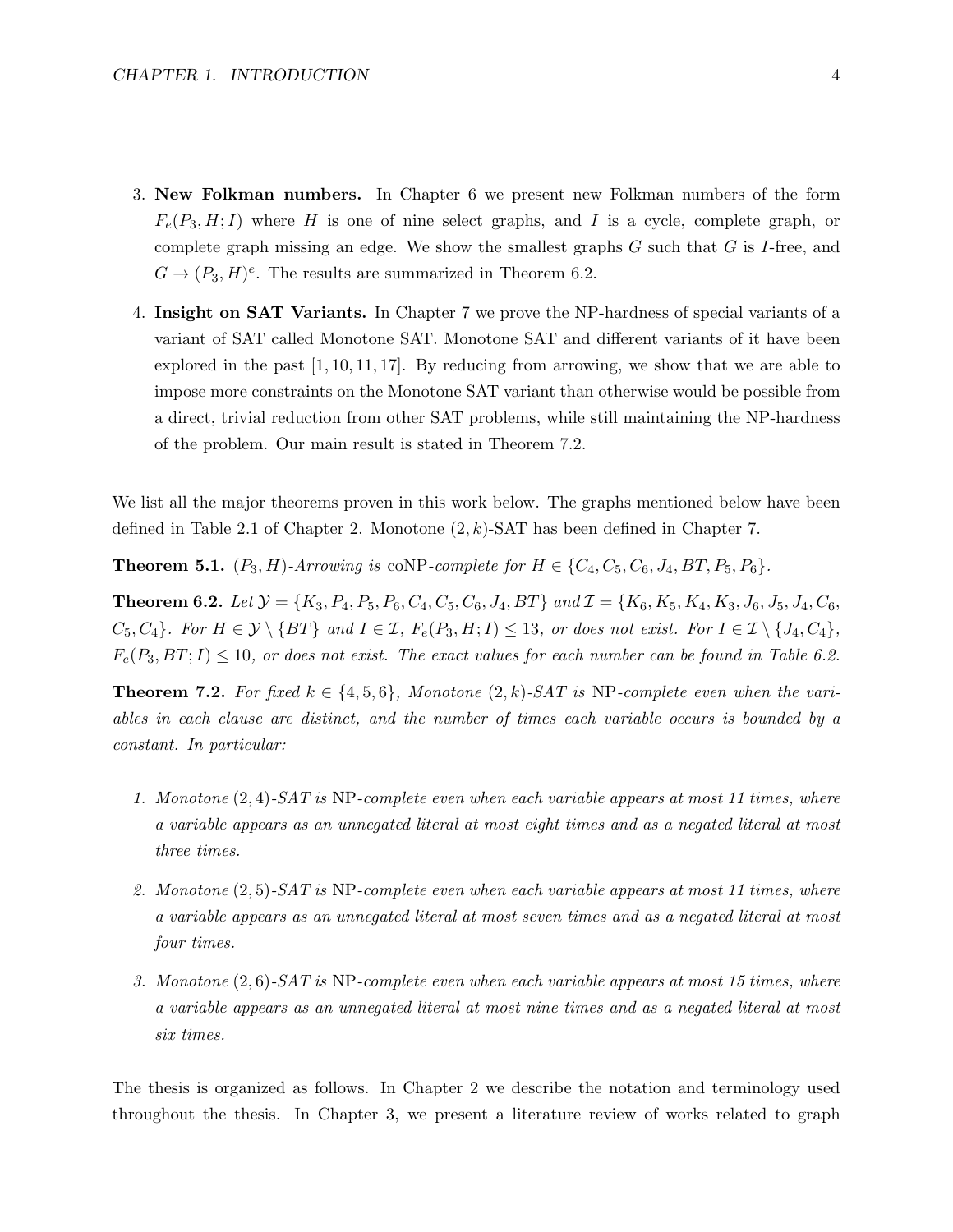#### CHAPTER 1. INTRODUCTION 5

arrowing. In Chapter 4 we describe a basic methodology to generate the graphs that have "good" colorings. These graphs are used in Chapters 5 and 6 to obtain the results mentioned before. Chapter 7 uses the hardness results from Chapter 5 to explore variants of SAT. Finally, we conclude in Chapter 8, wherein we discuss the future directions of our work.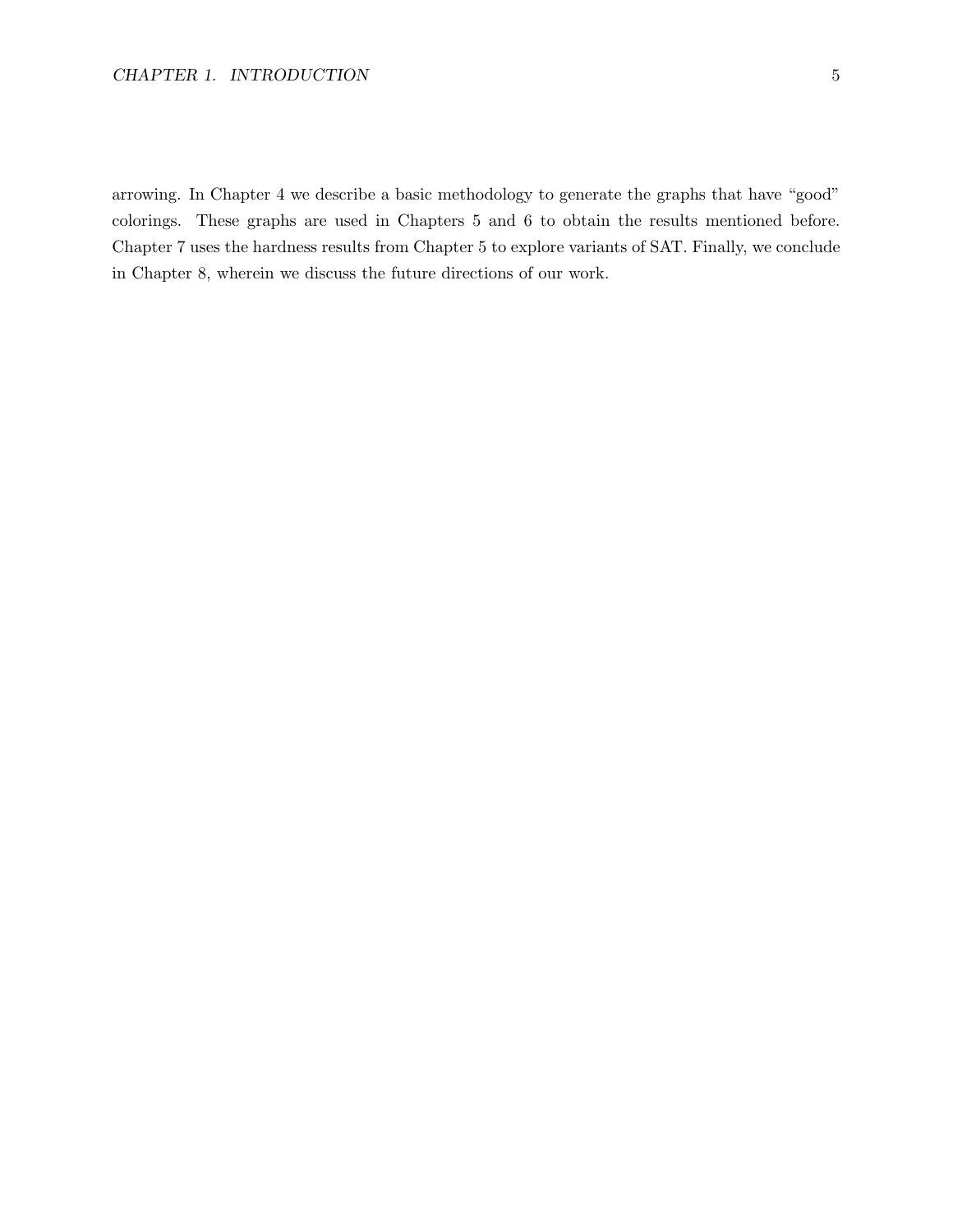# Chapter 2

# Preliminaries

This chapter lists the notation and terminology used throughout the thesis.

### 2.1 Graphs

A graph  $G = (V(G), E(G))$  is a two-tuple of vertices and edges. The vertex set is denoted as  $V(G)$ , and the edge set as  $E(G)$ . For a graph G,  $|V(G)|$  is referred to as the order of said graph. Two graphs G and H are isomorphic if there exists a bijection  $\pi : V(G) \leftrightarrow V(H)$  such that  ${\lbrace \{\pi(u), \pi(v)\}\mid \{u, v\} \in E(G)\rbrace} = E(H)$ . Some special graphs and their notation have been mentioned in Table 2.1.

For a graph G and a subset  $V' \subseteq V(G)$ ,  $G[V']$  is defined as the graph with vertex set  $V(G[V']) = V'$ and edge set  $E(G[V']) = \{ \{u, v\} \in E(G) \mid u, v \in V' \}.$  We define a similar concept for edges: given a subset of edges  $E' \subseteq E(G)$ ,  $G[E']$  is defined as the graph with  $E(G[E']) = E'$  and  $V(G'[E']) =$  ${u \in V(G) \mid \{u, v\} \in E'}.$ 

We say that H is an induced subgraph of G if there exists a subset  $V' \subseteq V(G)$  such that  $G[V']$  is isomorphic to H. We say that H is a subgraph of G if there exists a subset  $V' \subseteq V(G)$  such that the removal of some edges from  $G[V']$  makes  $G[V']$  isomorphic to  $H$ .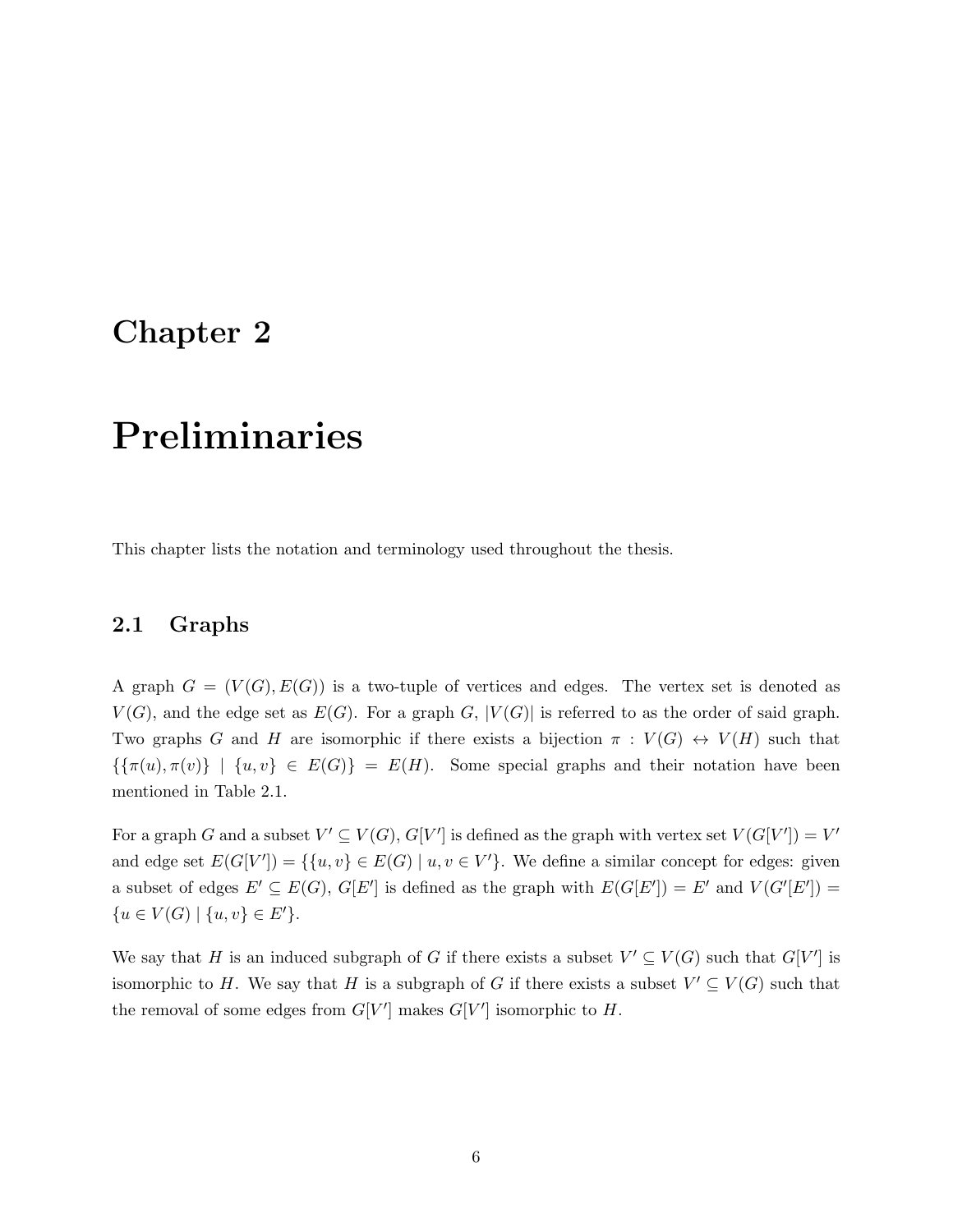| Notation | Description                                                              | Example on $k=5$ |
|----------|--------------------------------------------------------------------------|------------------|
| $P_k$    | The path graph on k vertices, where $k \geq 1$ .                         |                  |
| $C_k$    | The cycle graph on k vertices, where $k \geq 3$ .                        |                  |
| $K_k$    | The complete graph on k vertices, where $k \geq 1$ .                     |                  |
| $J_k$    | The complete graph minus one edge on $k$ vertices,<br>where $k \geq 2$ . |                  |

Table 2.1: The special graphs used throughout this thesis.

## 2.2 Coloring & Arrowing

A k-coloring of the edges of a graph G is a partition of  $E(G)$  into k sets. Similarly, a k-coloring of the vertices of a graph G is a partition of  $V(G)$  into k sets. Examples of a 2-(edge)-coloring of  $K_6$ are provided in Figure 1.2. The chromatic number of a graph G is denoted as  $\chi(G)$  and is equal to the smallest number of colors required to color the graph's vertices, such that no adjacent vertices have the same color.

**Definition 2.1** (Arrowing). Let  $G, H_1, H_2, \ldots$ , and  $H_k$  be graphs, where  $k \geq 1$ . We say that  $G \to (H_1, H_2, \ldots, H_k)^e$  if in every k-coloring of the edges of G, there exists at least one color i such that the subgraph corresponding to the i<sup>th</sup> color has  $H_i$  as a subgraph. The notation  $G \rightarrow$  $(H_1, H_2, \ldots, H_k)^v$  is used similarly for vertex arrowing. The notation is summarized below:



As an example, consider  $K_6 \to (K_3, K_3)^e$  again. Assume we are coloring the edges red and blue.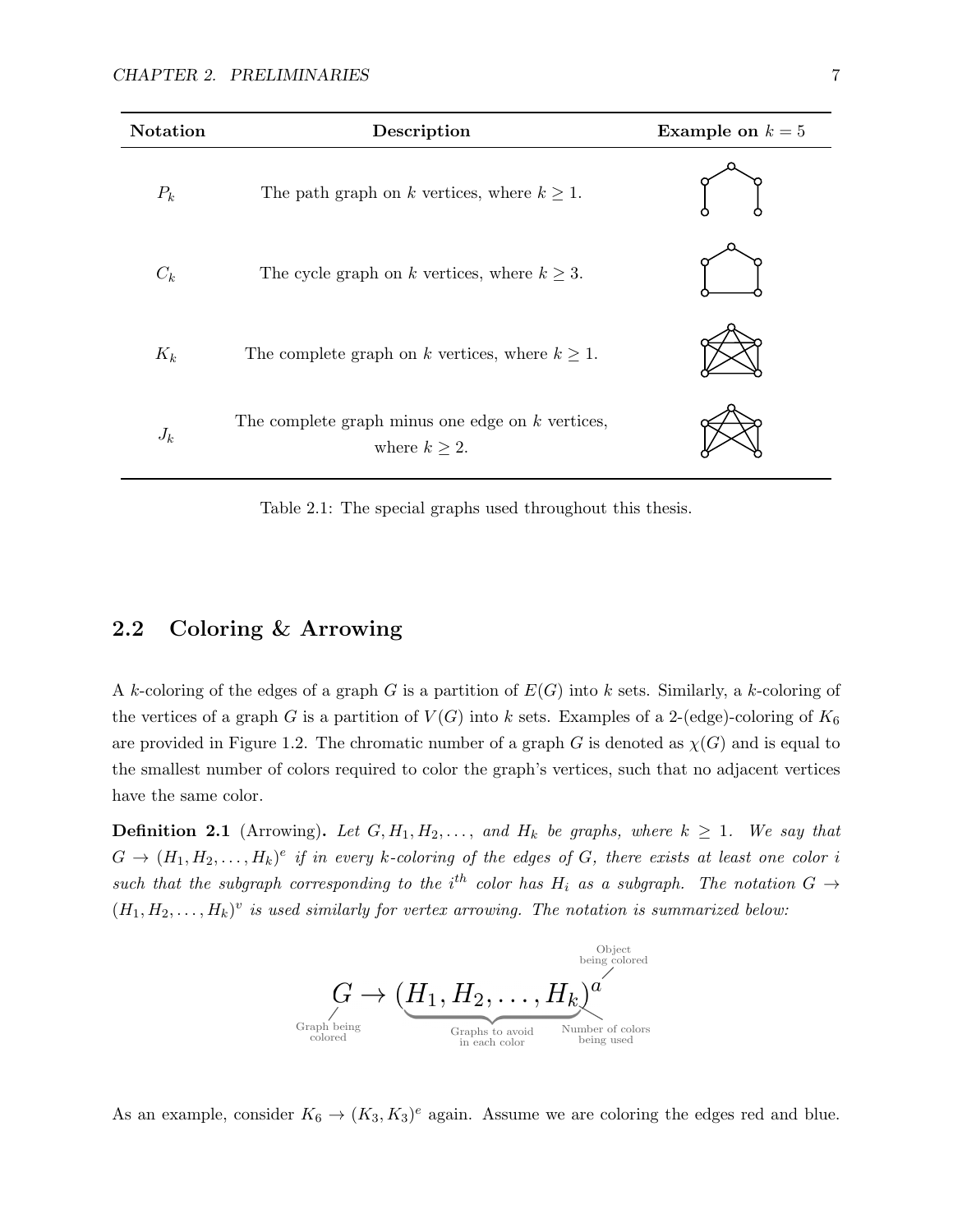The notation summarizes that in every 2-coloring of  $K_6$ , the red subgraph of G contains  $K_3$ , or the blue subgraph of G contains  $K_3$ . In this work, we focus on edge arrowing with two colors. Thus, when we discuss colorings, we assume that we are coloring the edges red and blue. In this vein, we also define the following terminology:

**Definition 2.2**  $((H_1, H_2)$ -good coloring). An  $(H_1, H_2)$ -good coloring of a graph is one where there are no red  $H_1$ 's and no blue  $H_2$ 's when the edges are colored red or blue.

**Definition 2.3** ( $(H_1, H_2)$ -good graph). A graph G is  $(H_1, H_2)$ -good if there exists at least one  $(H_1, H_2)$ -good coloring of G.

Note that we also use the phrase  $G \nrightarrow (H_1, H_2)^e$  to say that G is  $(H_1, H_2)$ -good. We now define the decision problem studied in this paper. Let  $H_1$  and  $H_2$  be fixed graphs. The basic edge arrowing problem on two colors is defined as follows:

**Problem 2.1** ( $(H_1, H_2)$ -Arrowing). Given a graph G, does  $G \rightarrow (H_1, H_2)^e$ ?

Note that the problem is phrased in this manner due to convention [3]. However, for simplicity, we define the Non-Arrowing problem as it is easier to work with problems in NP rather than coNP:

**Problem 2.2**  $((H_1, H_2)$ -Non-Arrowing). Given a graph G, does  $G \nrightarrow (H_1, H_2)^e$ ?

It is easy to see that  $(H_1, H_2)$ -Arrowing is in coNP since an  $(H_1, H_2)$ -good coloring is a certificate that can be verified in polynomial time for  $(H_1, H_2)$ -Non-Arrowing.

#### 2.3 Ramsey & Folkman Numbers

Let I,  $H_1, H_2, \ldots$ , and  $H_k$  be graphs. We define Ramsey and Folkman numbers below:

**Definition 2.4** (Ramsey numbers). The Ramsey number  $R(H_1, H_2, \ldots, H_k)$  is defined as the smallest n such that  $K_n \to (H_1, H_2, \ldots, H_k)^e$ .

**Definition 2.5** (Folkman numbers). The Folkman number  $F_e(H_1, H_2, \ldots, H_k; I)$  is the order of the smallest G such that G is I-free and  $G \to (H_1, H_2, \ldots, H_k)^e$ .

Although in this work we focus on edge colorings, Folkman numbers are defined similarly for vertex colorings:  $F_v(H_1, H_2, \ldots, H_k; I)$  is the order of the smallest G such that G is I-free and  $G \rightarrow (H_1, H_2, \ldots, H_k)^v.$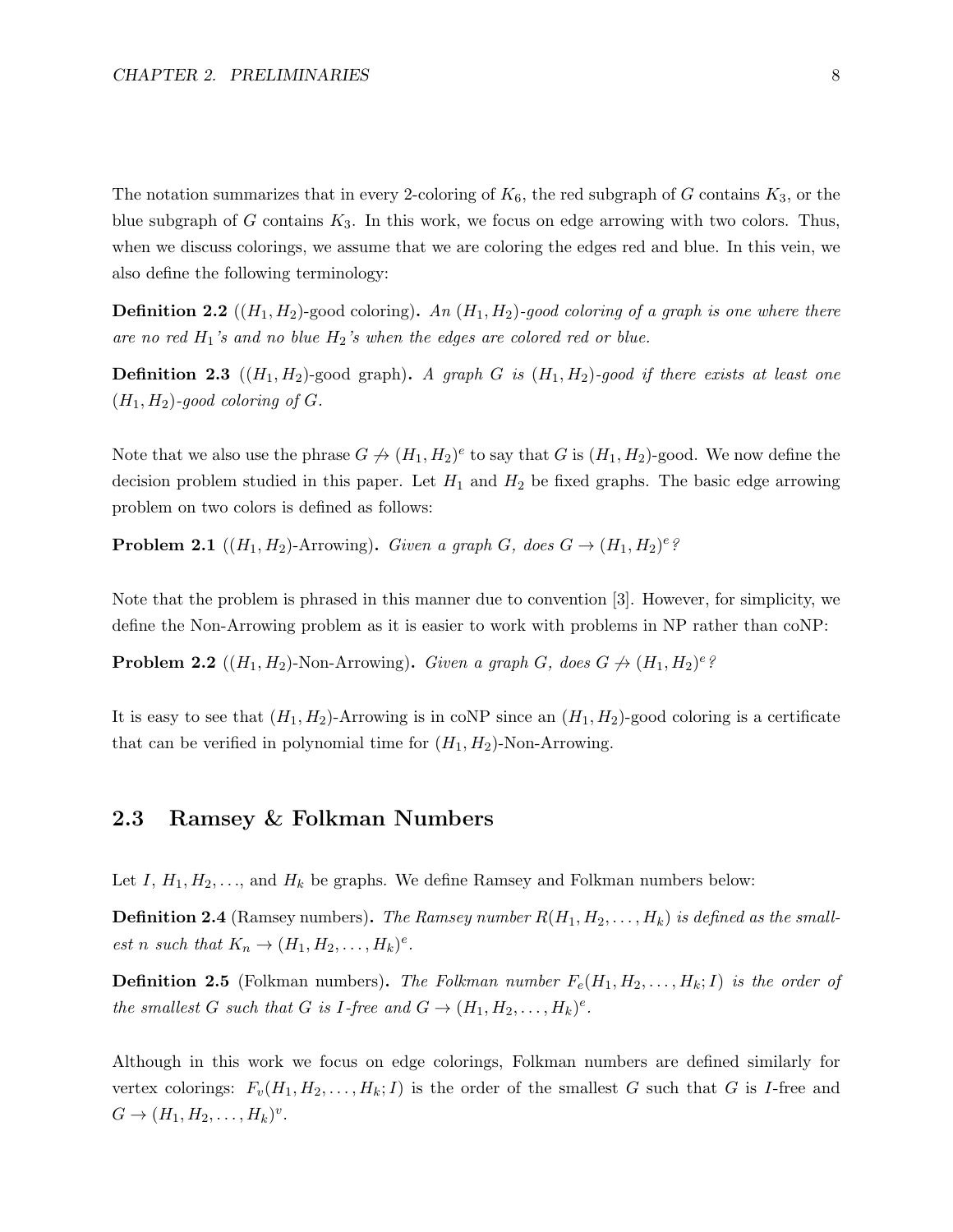# Chapter 3

# Related Work

This section provides a brief literature review of the works related to graph arrowing. We first discuss existing results on the computational complexity of graph arrowing in Section 3.1, followed by a brief history of Ramsey and Folkman numbers and the approaches taken to compute them in Section 3.2. In Sections 3.3 and 3.4, we discuss other problems with links to graph arrowing.

## 3.1 Complexity of Arrowing

In the late 1980s, Rutenburg [36] explored the Generalized Coloring Problem:  $GCP_{\mathcal{F},k}$ , where  $k \geq 1$ is an integer and  $\mathcal F$  is a finite family of graphs. The problem asks to determine whether a given graph's vertices can be colored using  $k$  colors such that there are no monochromatic subgraphs isomorphic to a graph in F. Observe that when  $k = 2$  and  $\mathcal{F} = \{H\}$ , the problem is equivalent to determining  $G \nrightarrow (H, H)^v$ , and extends to more colors. Note that this covers all symmetric vertex arrowing problems, i.e., where the same subgraph is being avoided in each color.

The general edge arrowing problem is to determine whether  $G \to (H_1, H_2)^e$ , given graphs  $G, H_1$ , and  $H_2$ . This has been proven to be  $\Pi_2^p$ -complete by Schaefer [37]. However, one can construct several variants of the problem by considering cases where  $H_1$  or  $H_2$  are set to be specific graphs, as in Problem 2.1. Several of these problems have been shown to be in P or coNP-complete. For instance, one can devise a simple greedy algorithm to show that  $(P_3, P_3)$ -Arrowing is solvable in polynomial time. Burr et al. [3] showed that  $(H_1, H_2)$ -Arrowing is solvable in polynomial time when  $H_1$  and  $H_2$  are stars, or when  $H_1$  is a fixed matching and  $H_2$  is any fixed graph.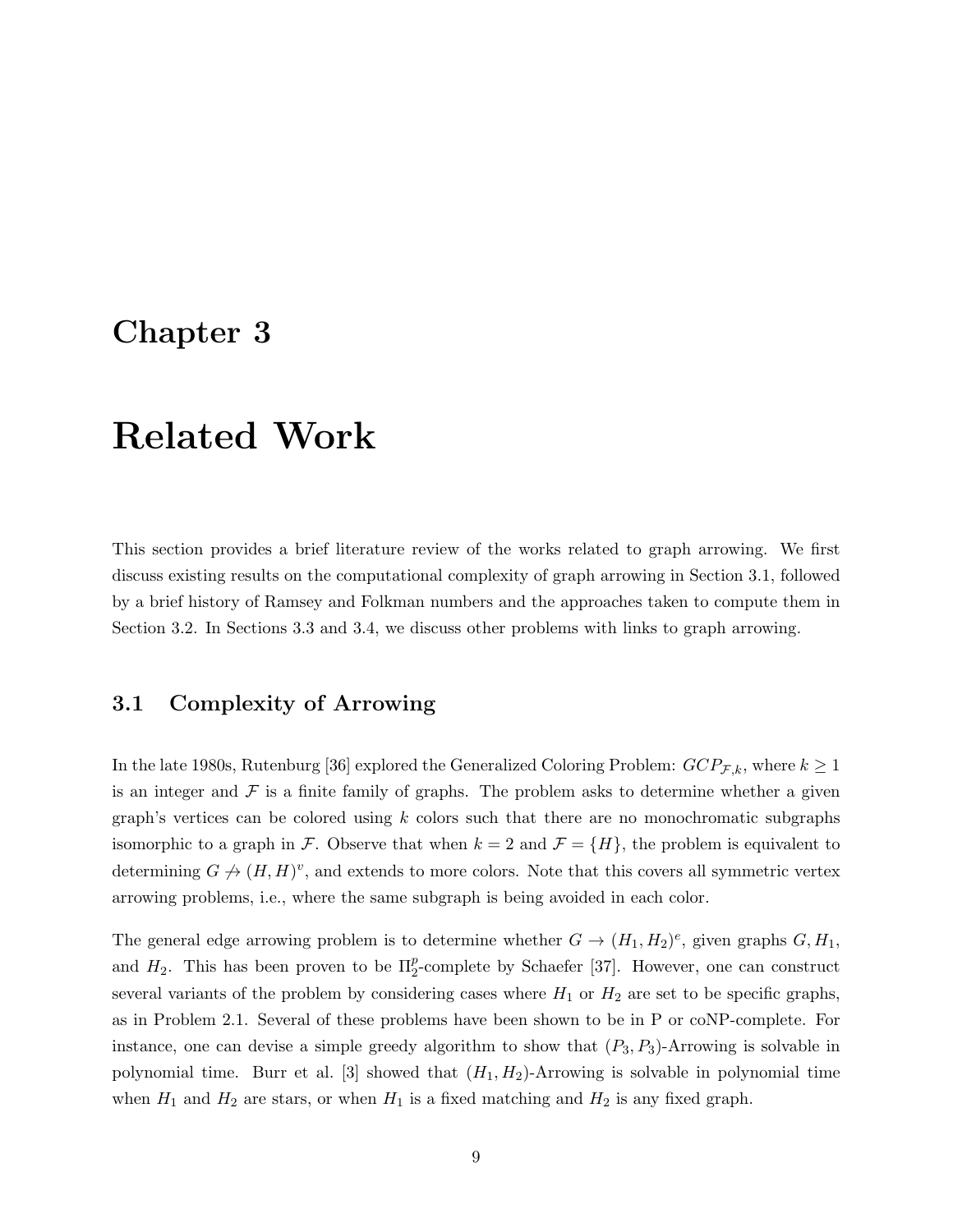coNP-complete problems include  $(K_3, K_3)$ -Arrowing [14] and  $(P_4, P_4)$ -Arrowing [36]. The problem has also been shown to be coNP-complete for an infinite family of graphs: Let  $\Gamma_3$  be the set of all 3-connected graphs<sup>1</sup> and  $K_3$ . It has been shown that  $(H_1, H_2)$ -Arrowing is coNP-complete when  $H_1$  and  $H_2$  are fixed graphs such that  $H_1, H_2 \in \Gamma_3$  [4]. The proof behind this is based on the existence of graphs known as "senders." For  $(H_1, H_2)$ -coloring, positive senders are graphs with two edges e and f that have  $(H_1, H_2)$ -colorings such that e is red (resp., blue) iff f is red (resp., blue). Negative senders are defined similarly, but  $e$  is red (resp., blue) iff  $f$  is blue (resp., red). By proving the existence of these senders, one can construct gadgets that allow a reduction from a variant of SAT [4].

We note that there is little work on the case where only one graph is fixed, i.e.,  $H_1$  is fixed, and  $H_2$  is part of the input. A result that is easy to observe is that when  $H_1 = K_2$  and G and  $H_2$  are provided as input, determining whether  $G \to (H_1, H_2)^e$  is equivalent to the subgraph isomorphism problem, which is NP-complete [14].

### 3.2 Finding Ramsey and Folkman numbers

Ramsey Theory was introduced in the 1930s. Originally, it was concerned with finding the smallest complete graph  $K_n$  such that  $K_n \to (K_j, K_\ell)^e$  for complete graphs  $K_j$  and  $K_\ell$ . For given  $K_j$  and  $K_\ell$ , this is known as the Ramsey number  $R(j, \ell)$ . In his seminal paper, Ramsey [35] proved the existence of these complete graphs for any given  $K_j$  and  $K_\ell$ . Now, Ramsey theory has been extended to include k colors, and avoid any given subgraph: for graphs  $H_1, H_2, \ldots, H_k, R(H_1, H_2, \ldots, H_k) = n$ is the order of the smallest  $K_n$  such that  $K_n \to (H_1, H_2, \ldots, H_k)^e$ . Small Ramsey numbers can be found via theoretical analysis, but significant strides were made in the field when we could harness computational power to aid in the search for Ramsey numbers. Radziszowski maintains a detailed survey [34] of discovered Ramsey numbers and their bounds.

Folkman numbers can be viewed as an extension of Ramsey numbers. Unlike Ramsey numbers, Folkman numbers look for any graph on n vertices instead of complete graphs and also require that the graph being colored must be I-free for some graph  $I$ . Folkman-esque problems have been around since before Folkman's theorem. Graham proved that  $F_e(K_3, K_3; K_6) = 8$  in 1968, and Erdős and Hajnal first conjectured the existence of a graph G that is  $K_4$ -free and  $G \to (K_3, K_3)^e$ in 1967. It wasn't until 1970 that Folkman proved the existence of such a graph and the concept of

 $1<sup>1</sup>A$  3-connected graph is a graph of order at least 4 that requires the removal of at least 3 vertices to become disconnected.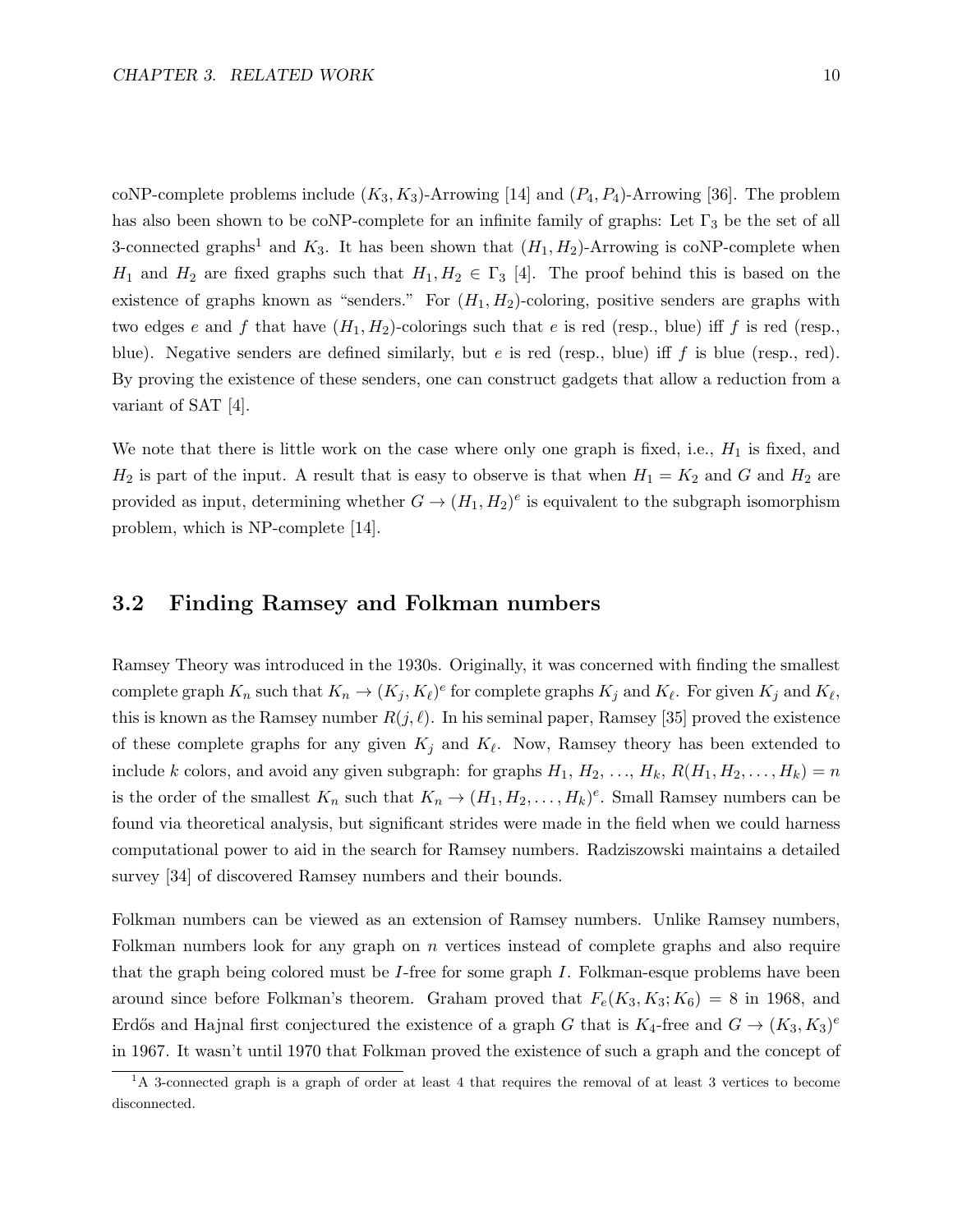Folkman numbers was formalized. For in-depth surveys on Folkman numbers, we refer the reader to the works of Bikov [2] and Wood [39].

Finding Ramsey/Folkman numbers and their bounds is a computationally expensive task. For orders up to 12, one can enumerate over all graphs to find the desired graph. Going beyond 12 vertices is a daunting task, as there are 50 trillion connected graphs on 13 vertices, and exponentially more as we go forward. To explore graphs over more vertices requires a meticulous approach; by proving the necessary properties of the desired graphs, one can write programs to generate only these graphs and avoid enumeration over unwanted graphs.

For example, to show that the Folkman number  $F_v(K_2, K_2, K_2, K_2; J_4) \leq 15$ , Hassan et al. [21] first showed that if a corresponding graph  $G$  exists, then  $G$  can be split into subgraphs  $G_1$  and  $G_2$  such that  $G_1$  is an independent set on four vertices, and  $G_2$  is a  $J_4$ -free graph such that  $\chi(G_2) \geq 4$ .

We refer the reader to the following accessible works on vertex Folkman numbers to get an idea of this process: (1) Jensen and Royle's [25] and Goedgebeur's [16] work on  $K_3$ -free Folkman numbers, (2) Coles and Radziszowski's [7] and Lathrop and Radziszowski's [27] work on  $K_4$ -free Folkman numbers, and (3) Hassan et al.'s [21] work on  $J_4$ -free Folkman numbers.

### 3.3 Graph Coloring

In this section, we discuss other problems that involve coloring graphs. Coloring graphs has been a popular research avenue for decades. The most common practice in coloring is to find the minimum number of colors required to color the vertices of a given graph such that no vertices connected by an edge have the same color. This number is known as the chromatic number of the graph—a similar concept has been defined for edges, where no two adjacent edges may have the same color, and it is known as the chromatic index of a graph.

The k-colorability problem decides whether a graph's vertices can be colored with  $k$  colors, such that no adjacent vertices share the same color. This problem was one of the first problems proven to be NP-complete via a reduction from SAT by Karp in his seminal paper with 21 similar proofs via reductions  $[14, 26]$ . It is also known, for fixed k, that determining whether a graph's vertices can be colored using k colors is NP-complete when  $k \geq 3$ , but can be done in polynomial time when  $k \leq 2$ . Similarly, determining the k-colorability of edges is also NP-complete [23], for  $k \geq 3$ .

Observe that determining whether a graph  $G$ 's vertices are 3-colorable is equivalent to deciding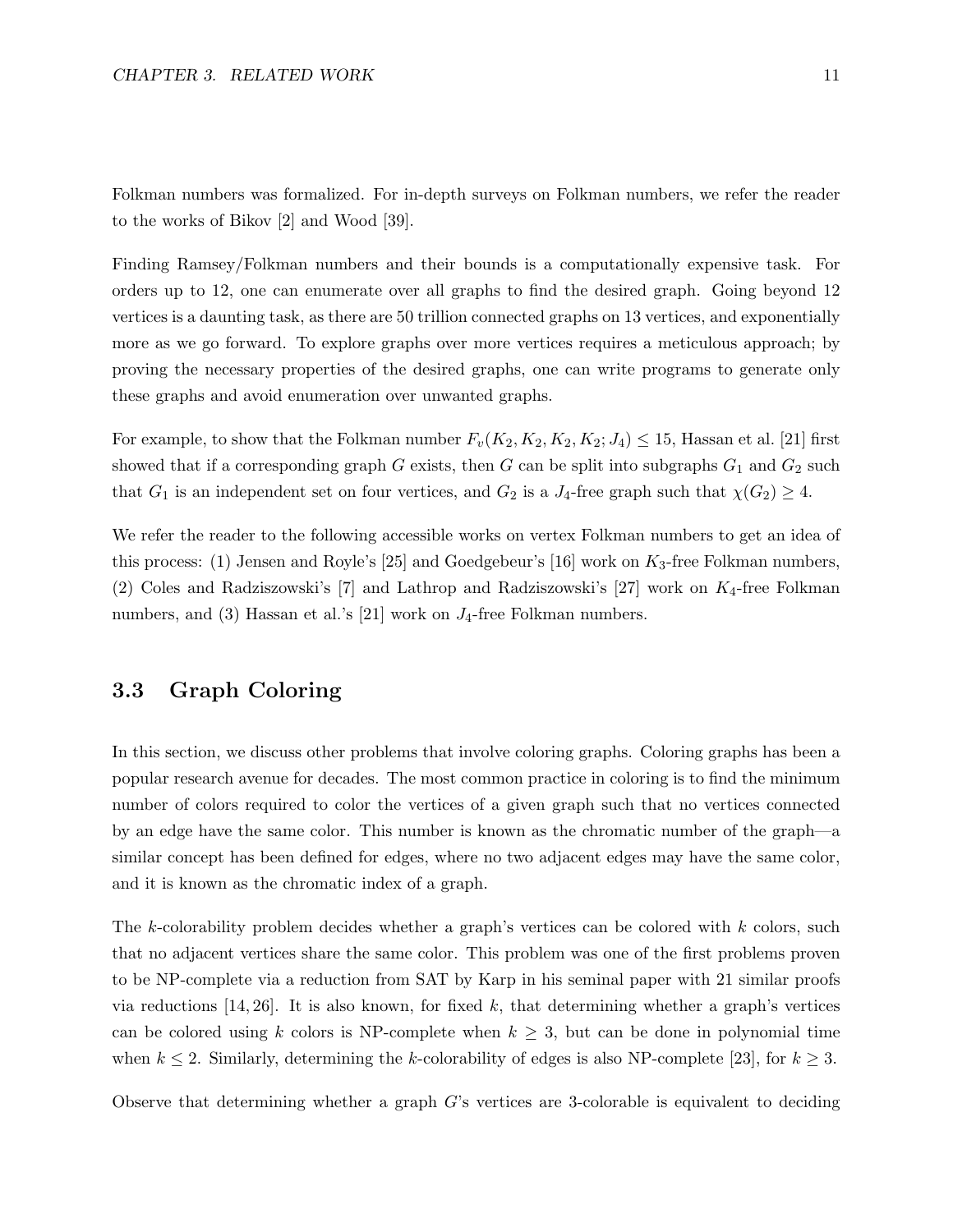whether  $G \nrightarrow (K_2, K_2, K_2)^v$ . Similarly, determining whether a graph G's edges are 3-colorable is equivalent to determining whether  $G \nrightarrow (P_3, P_3, P_3)^e$ . It is easy to see that these reductions generalize to larger  $k$  as well. Observe that graph arrowing explores coloring more generally: we may disallow any graph in each color instead of  $K_2$ 's or  $P_3$ 's.

We note that other coloring problems have also been explored. For example, the defective coloring problem studies vertex colorings of graphs where adjacent vertices are allowed to share colors under some constraints: in a  $(k, d)$ -coloring, vertices are colored with at most k colors, and a vertex is allowed to have at most d neighbors of the same color  $[5, 8, 9, 19]$ . Many instances of defective colorings are NP-complete. For instance,  $(2, d)$ -coloring is known to be NP-complete for  $d \geq 1$ .

## 3.4 Matching Removal

A matching M is defined as a set of disjoint edges of a graph, i.e., no two edges in M share a common vertex. Matching removal problems can generally be defined as follows: for a fixed graph property  $\Pi$  and some given graph G, does there exist a matching  $M \subseteq E(G)$  such that the graph  $G' = (V(G), E(G) \setminus M)$  has property  $\Pi$ ? [29] We show below how certain arrowing problems can be rephrased as matching removal problems and discuss some matching removal problems that have been explored in the past.

Consider the following problem: Given G, does  $G \nrightarrow (P_3, H)^e$  for some fixed H? Note that in any  $(P_3, H)^e$ -good coloring of G, one may only have disjoint  $P_2$ 's in the red subgraph, and that the blue subgraph must be H-free. This shows that determining whether  $G \nrightarrow (P_3, H)^e$  is equivalent to a matching removal problem where the property  $\Pi$  is that  $G'$  must be H-free.

Recently, work has been done on the acyclic property: determining if a matching exists that gives an acyclic graph on removal. This was proven to be NP-complete by Lima et al. [28], who also worked on a variant of this problem known as Odd Decycling Matching, where the graph must have no odd cycles after removal. This can also be viewed as "bipartization," i.e., making the resulting graph bipartite. They show that this problem is NP-complete [29].

An interesting point to note is the relationship between Odd Decycling Matching and defective coloring. It has been shown that a graph has a  $(2, 1)$ -coloring if and only if there exists an odd decycling matching [30].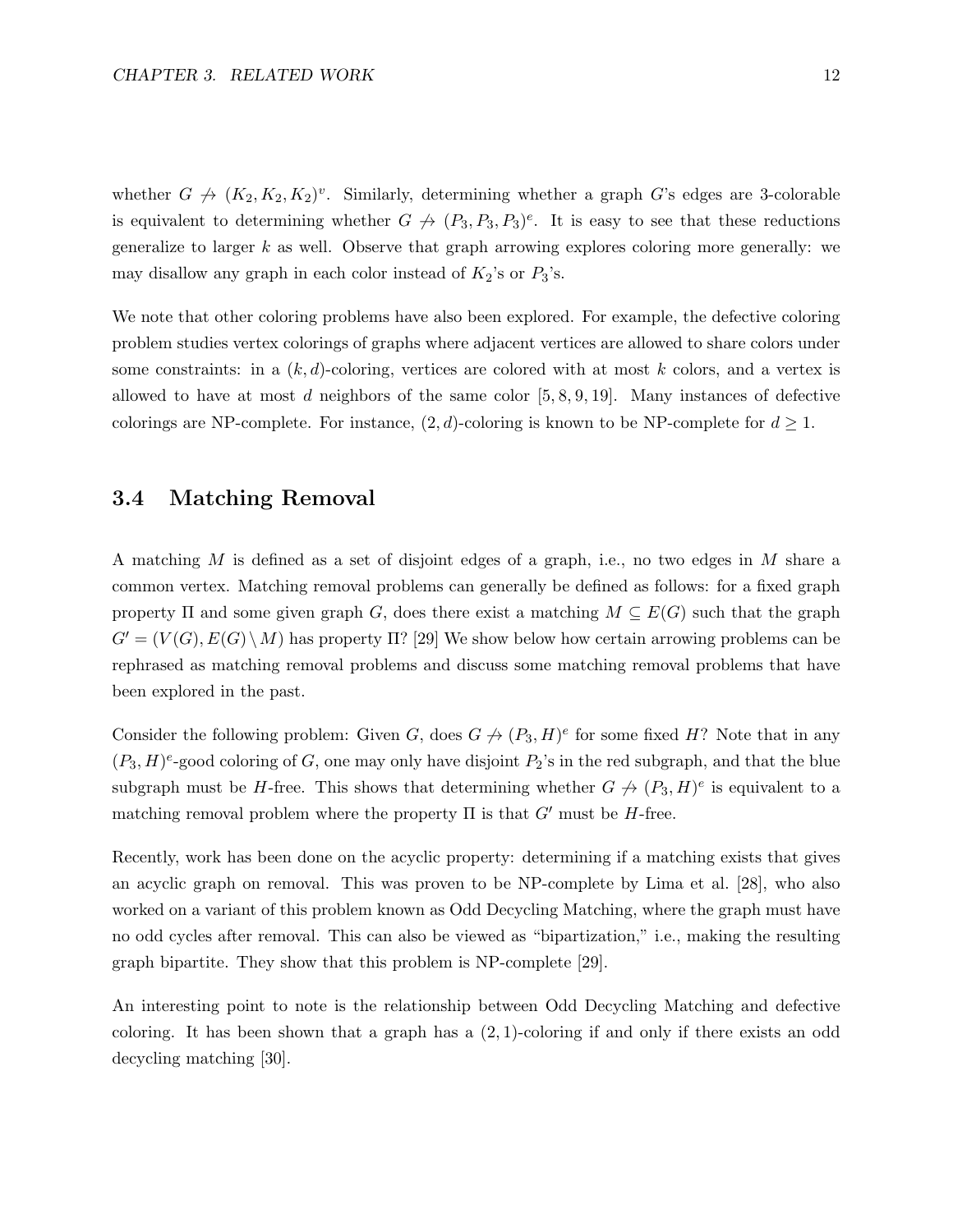# Chapter 4

# Generating  $(H_1, H_2)$ -good Graphs

Combinatorial computing methodologies begin with the generation of combinatorial objects. Once generated, the objects are analyzed to find ones with desired properties. In this section, we discuss a basic framework that iteratively generates  $(H_1, H_2)$ -good graphs, given graphs  $H_1$  and  $H_2$ . In particular, we discuss how to generate all  $(H_1, H_2)$ -good graphs on  $n+1$  vertices, given the set of all such graphs on  $n$  vertices. These graphs are used to find the gadgets in Chapter 5 and discover the Folkman numbers in Chapter 6. Section 4.1 introduces some tools required for our methodology described in Section 4.2.

### 4.1 Preliminary Tools

Our methodology requires three tools: an isomorphism checker, a graph extender, and finally, a graph colorer. This section elaborates on the utility of these three tools.

#### 4.1.1 Isomorphism Checker

The Graph Isomorphism Problem is defined as follows:

**Problem 4.1** (Graph Isomorphism). Given graphs G and F, is G isomorphic to  $F$ ?

As of yet, Graph Isomorphism has no known polynomial-time solution. However, in 1984, McKay developed nauty: a practical solution to the Graph Isomorphism problem [32]. nauty maps each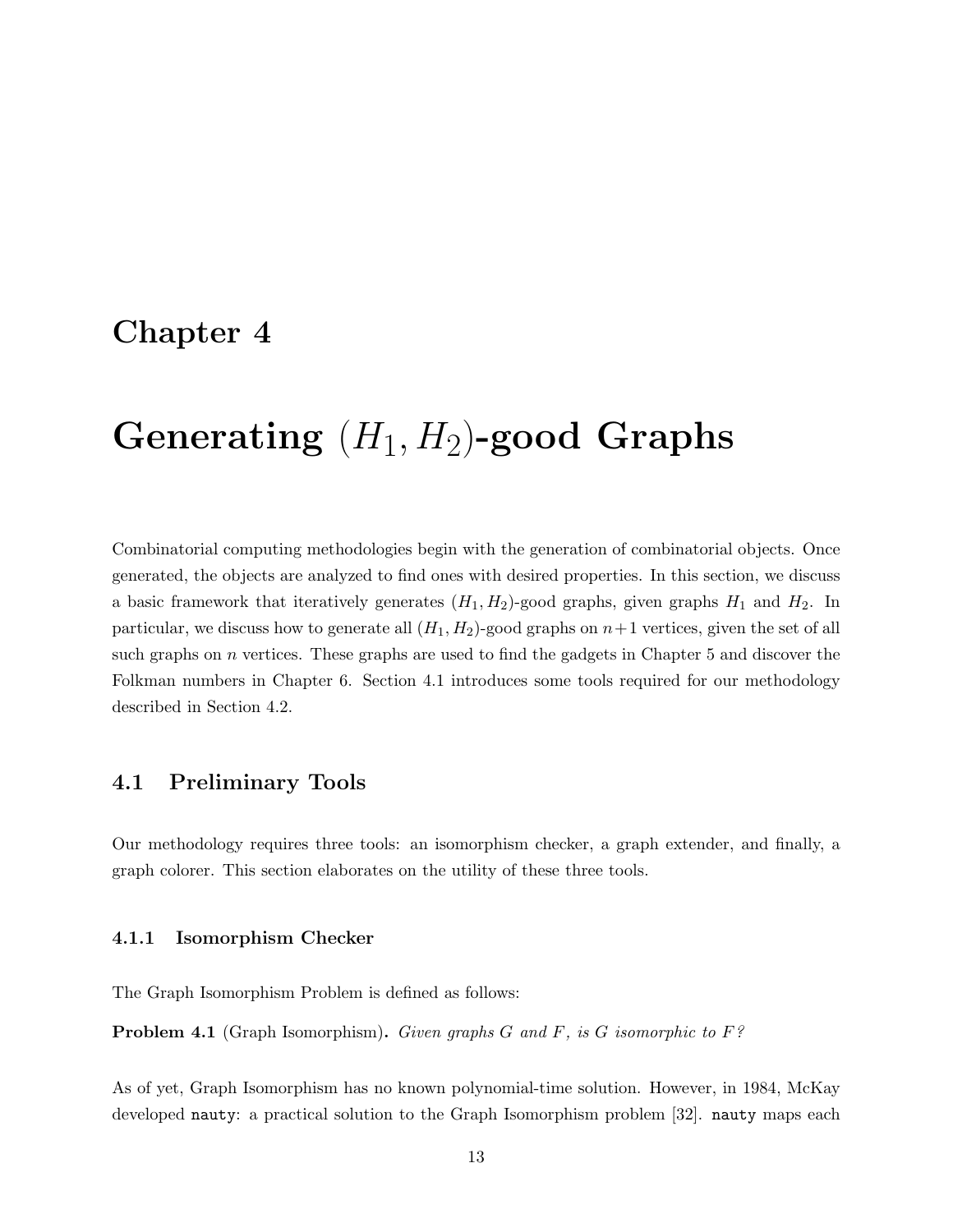graph to a unique string. These strings are constructed based on the adjacency matrix of a graph. Since a single graph may be represented by many adjacency matrices, McKay proposed an algorithm that rearranges the order of a graph's vertices to a "canonical" ordering, allowing us to obtain unique string representations. In our methodology, we use nauty to discard duplicate graphs generated during our iterative process. Note that mapping graphs to strings allows us to quickly remove duplicates from lists of graphs by sorting the list of strings and removing adjacent matching strings.

### 4.1.2 Graph Extender

Let G be a graph on n vertices. We say that  $\widehat{G}$  is an extension of G if  $\widehat{G}$  is a graph on  $n+1$  vertices and G is an induced subgraph of  $\widehat{G}$ . Given a graph  $G$ , a graph extender is a function that returns all possible extensions of G. A simple algorithm for such a function is given in Algorithm 1.

|                         | Algorithm 1: Graph Extender                                                              |  |  |  |  |  |  |  |  |  |
|-------------------------|------------------------------------------------------------------------------------------|--|--|--|--|--|--|--|--|--|
|                         | Function Extend( $G$ )                                                                   |  |  |  |  |  |  |  |  |  |
| $\mathbf{1}$            | $X_G \leftarrow \emptyset$                                                               |  |  |  |  |  |  |  |  |  |
| $\bf{2}$                | Let P be the set of all subsets of $V(G)$                                                |  |  |  |  |  |  |  |  |  |
| $\bf{3}$                | for $V' \in \mathcal{P}$ do                                                              |  |  |  |  |  |  |  |  |  |
| $\overline{\mathbf{4}}$ | Construct $\widehat{G}$ by making a copy of G, adding a new vertex u, and adding an edge |  |  |  |  |  |  |  |  |  |
|                         | between $u$ and each vertex in $V'$                                                      |  |  |  |  |  |  |  |  |  |
| 5                       | Add $\widehat{G}$ to $X_G$                                                               |  |  |  |  |  |  |  |  |  |
|                         | end                                                                                      |  |  |  |  |  |  |  |  |  |
| 6                       | Remove duplicates from $X_G$ using the isomorphism checker (Section 4.1.1)               |  |  |  |  |  |  |  |  |  |
| $\overline{7}$          | return $X_G$                                                                             |  |  |  |  |  |  |  |  |  |
|                         |                                                                                          |  |  |  |  |  |  |  |  |  |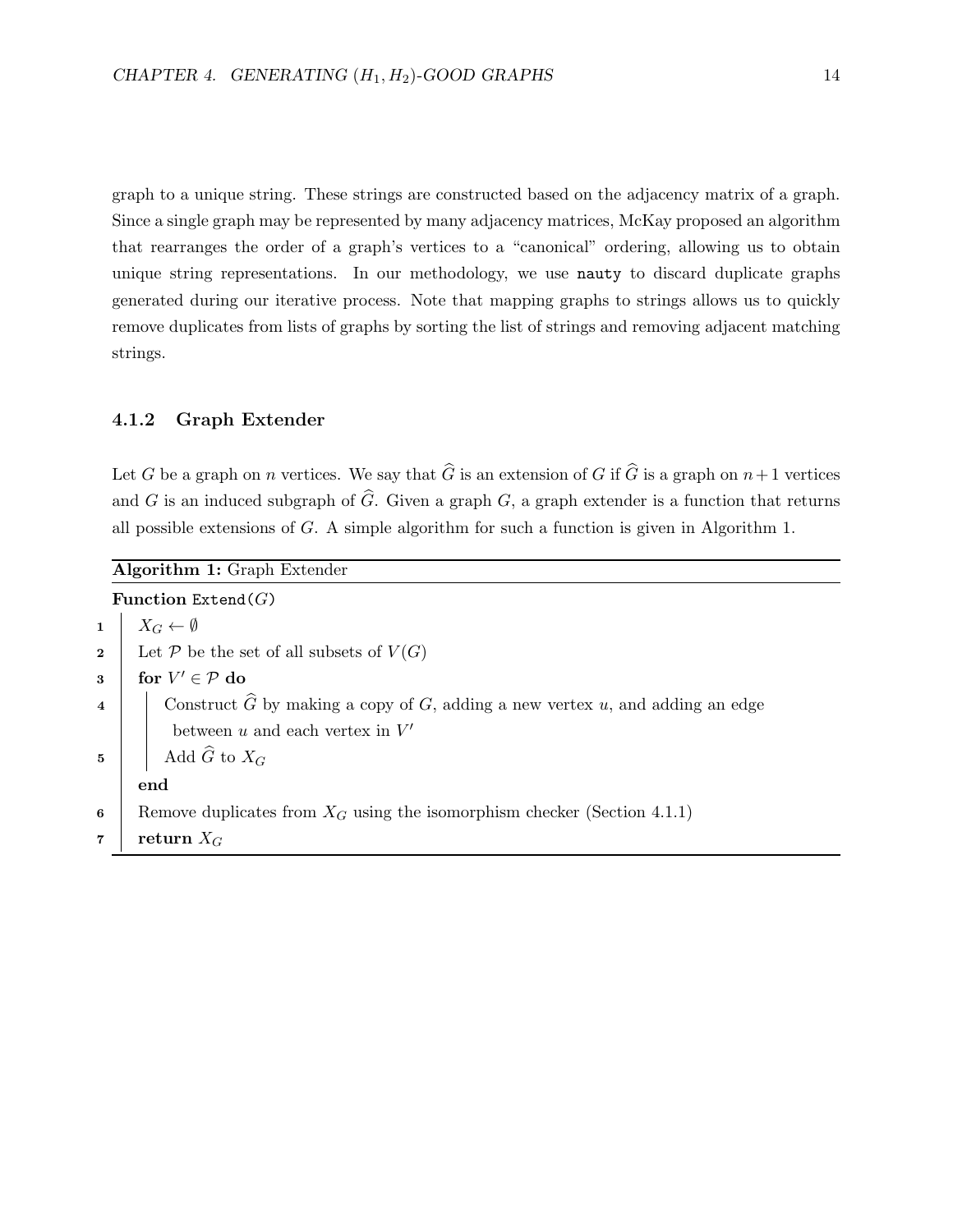#### 4.1.3 Graph Colorer

Given graphs  $G, H_1$ , and  $H_2$ , a graph colorer is a function that returns all possible  $(H_1, H_2)$ good colorings of G. We note that it can be difficult to obtain a good coloring efficiently due to the hardness of graph arrowing. However, modern SAT solvers are practical enough to provide solutions efficiently for small instances. In this vein, we propose obtaining colorings by constructing a CNF-SAT formula  $\phi_G^{H_1,H_2}$  $G<sup>H<sub>1</sub>,H<sub>2</sub></sup>$  such that there is a bijection between the satisfying assignments of  $\phi_G^{H_1,H_2}$  $G^{H_1,H_2}$  and the  $(H_1,H_2)$ -good colorings of G.

For graphs G and H, let  $S_G^H$  be the set of all subsets of  $E(G)$  such that  $G[E']$  is isomorphic to H. Let  $e_i$  be the i<sup>th</sup> edge in  $E(G)$ . Let  $x_i$  be a variable in  $\phi_G$  corresponding to  $e_i$ . Recall that we are working with two colors: red and blue. Let the value of a variable correspond to a color: without loss of generality, assume that  $x_i$  is true iff  $e_i$  is blue. Let  $S \in S_G^{H_1}$ . Clearly, we must have at least one red edge in S in any  $(H_1, H_2)$ -good coloring of G. This rule can be represented by a CNF clause like so:

$$
\bigvee_{e_i \in S} x_i
$$

Similarly, for any  $S \in S_G^{H_2}$  to have at least one blue edge, we can use the clause:

$$
\bigvee_{e_i \in S} \overline{x_i}
$$

Thus, we can construct  $\phi_G^{H_1,H_2}$  $G^{H_1,H_2}$  like so:

$$
\phi_G^{H_1, H_2} = \bigwedge_{S \in S_G^{H_1}} \left( \bigvee_{e_i \in S} x_i \right) \wedge \bigwedge_{S \in S_G^{H_2}} \left( \bigvee_{e_i \in S} \overline{x_i} \right)
$$

Note that we can generate  $\phi_G^{H_1,H_2}$  $G<sup>H_1,H_2</sup>$  in polynomial time when  $H_1$  and  $H_2$  are fixed graphs. Also note that when generating graphs, only one good coloring is required to verify that the graph is  $(H_1, H_2)$ -good. Thus, in our implementation, we only checked the existence of a single satisfying assignment for the corresponding formula.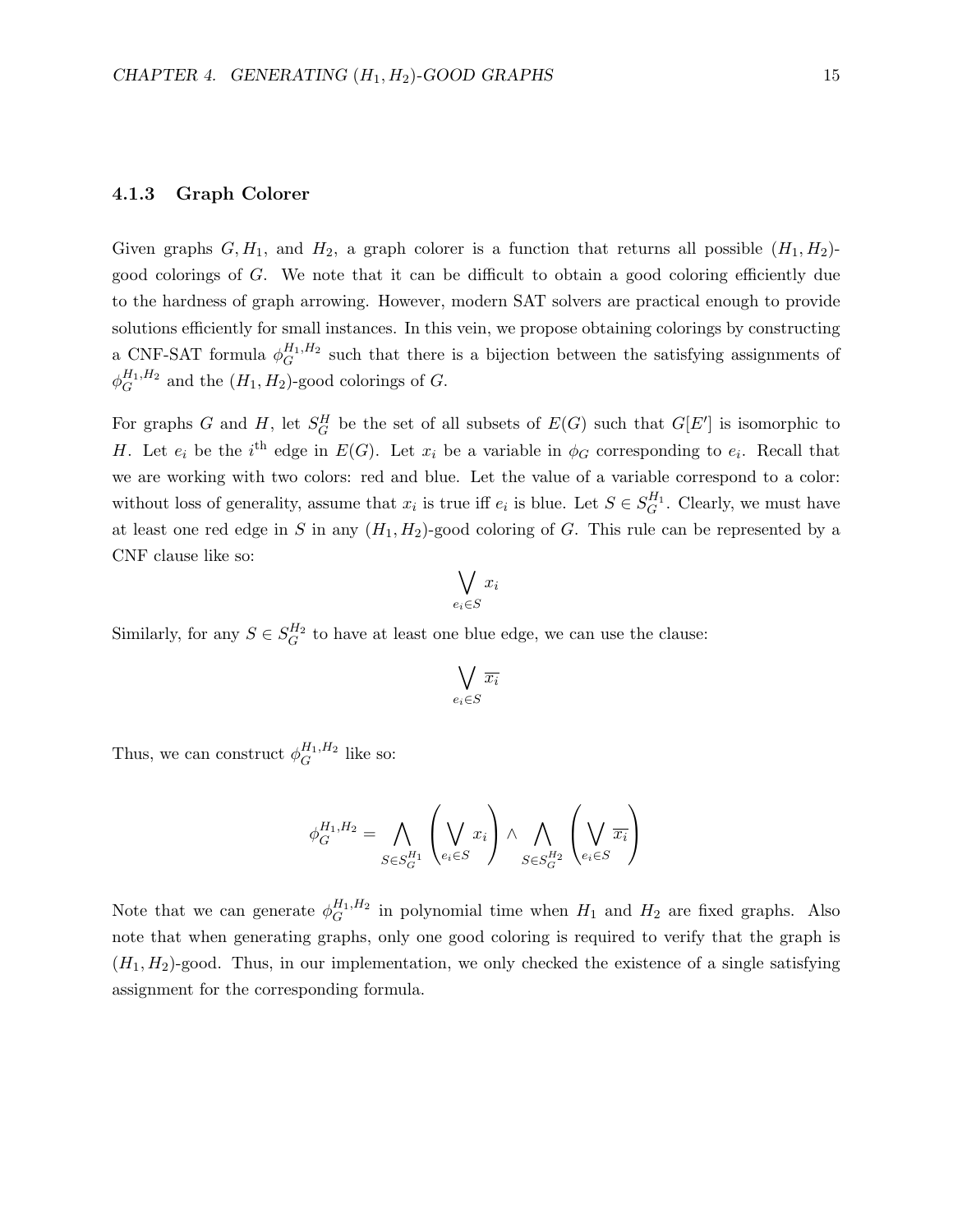|    | <b>Algorithm 2:</b> Constructing $(H_1, H_2)$ -good graphs                           |  |  |  |  |  |  |  |  |  |
|----|--------------------------------------------------------------------------------------|--|--|--|--|--|--|--|--|--|
|    | <b>Input</b> : $\mathcal{G}_n =$ All $(H_1, H_2)$ -good graphs on <i>n</i> vertices  |  |  |  |  |  |  |  |  |  |
|    | <b>Output:</b> $\mathcal{G}_{n+1} =$ All $(H_1, H_2)$ -good graphs on $n+1$ vertices |  |  |  |  |  |  |  |  |  |
|    | $1 \mathcal{G}_{n+1} \leftarrow \emptyset$                                           |  |  |  |  |  |  |  |  |  |
|    | 2 for $G \in \mathcal{G}_n$ do                                                       |  |  |  |  |  |  |  |  |  |
|    | $\mid X_G \leftarrow \texttt{Extend}(G)$                                             |  |  |  |  |  |  |  |  |  |
|    | Add all graphs from $X_G$ to $\mathcal{G}_{n+1}$ , removing duplicates if necessary  |  |  |  |  |  |  |  |  |  |
|    | end                                                                                  |  |  |  |  |  |  |  |  |  |
|    | 5 for $G \in \mathcal{G}_{n+1}$ do                                                   |  |  |  |  |  |  |  |  |  |
| 6  | Let $Y_G$ be the set of all connected subgraphs of G of order n                      |  |  |  |  |  |  |  |  |  |
| 7  | if any $G' \in Y_G$ is not a member of $\mathcal{G}_n$ then                          |  |  |  |  |  |  |  |  |  |
| 8  | Remove G from $\mathcal{G}_{n+1}$                                                    |  |  |  |  |  |  |  |  |  |
|    | else                                                                                 |  |  |  |  |  |  |  |  |  |
| 9  | Check if $G$ has a good coloring using the graph colorer                             |  |  |  |  |  |  |  |  |  |
| 10 | if $G$ does not have a good coloring then                                            |  |  |  |  |  |  |  |  |  |
| 11 | Remove G from $\mathcal{G}_{n+1}$                                                    |  |  |  |  |  |  |  |  |  |
|    | end                                                                                  |  |  |  |  |  |  |  |  |  |
|    | end                                                                                  |  |  |  |  |  |  |  |  |  |
|    | end                                                                                  |  |  |  |  |  |  |  |  |  |
|    | 12 return $\mathcal{G}_{n+1}$                                                        |  |  |  |  |  |  |  |  |  |

## 4.2 Methodology

Using the tools described above, we implemented the methodology described in Algorithm 2 to incrementally generate our  $(H_1, H_2)$ -good graphs. Observe that in lines 2–4, we obtain all possibly good graphs from the previous set, and in lines 5–11, we filter out graphs which arrow  $(H_1, H_2)^e$ . Note that in lines 6–8, we check subgraphs of each graph to see if each subgraph is  $(H_1, H_2)$ good. This subgraph check allows us to skip calling the SAT solver, allowing for more efficient computation.

In our implementation, we started with all connected graphs on three vertices (since there are only two:  $P_3$  and  $K_3$ ) and iteratively generated the next sets. The methodology was implemented using C and Python. We want to acknowledge the use of NetworkX [18], pynauty [33], pySAT [24], and GrandIso [31] in our implementation.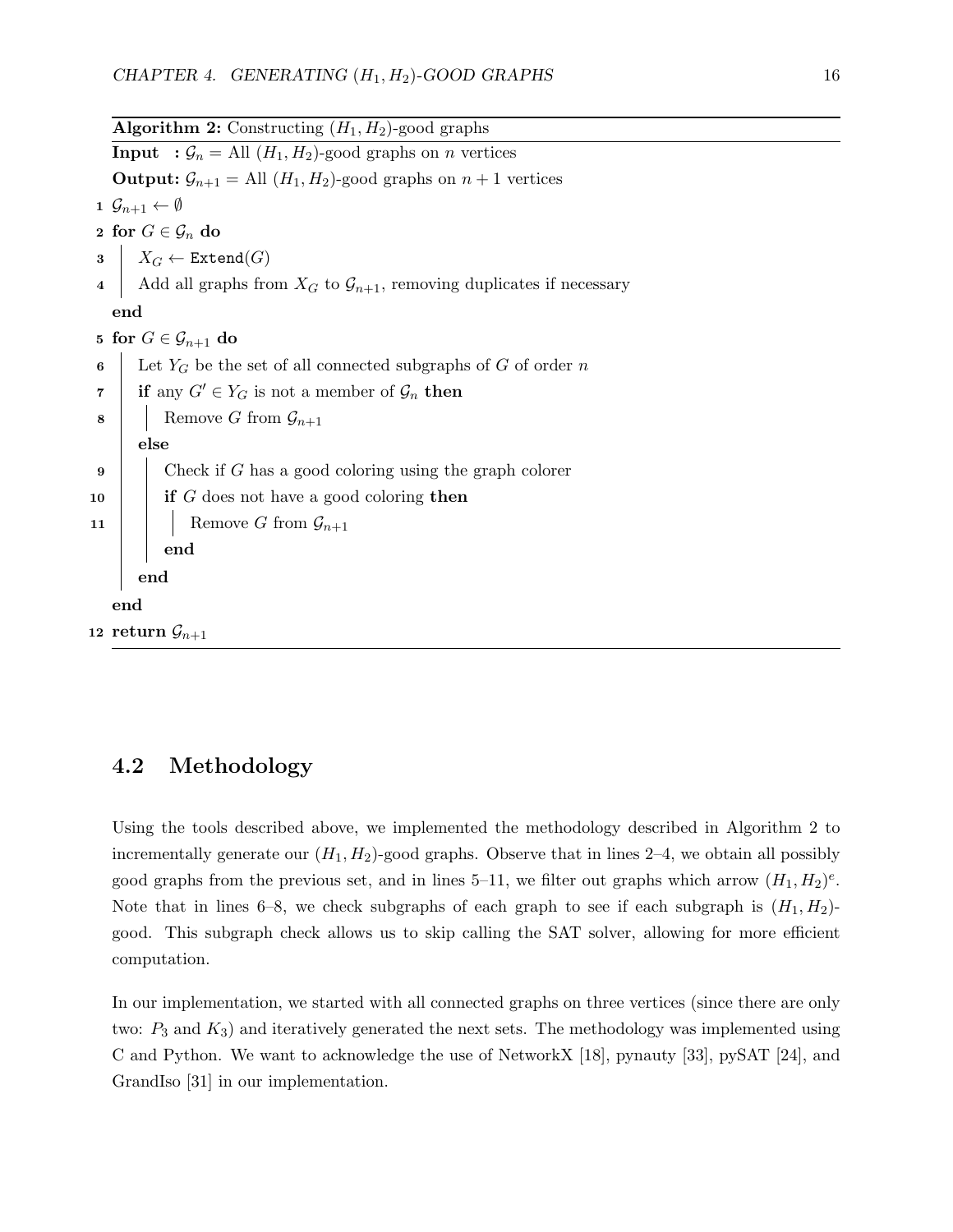# Chapter 5

# $(P_3, H)$ -Arrowing for some fixed H



Figure 5.1: Graphs in  $\mathcal{Z}$ .

In this chapter, we propose a simple framework for coNP-hardness proofs of  $(P_3, H)$ -Arrowing problems, where H is a fixed graph. We show that  $(P_3, H)$ -Arrowing is coNP-complete for  $H \in$  $\mathcal{Z} = \{C_4, C_5, C_6, J_4, BT, P_5, P_6\}$ , where  $BT$ —referred to as the butterfly graph—is the graph where two triangles share a vertex. Each graph is shown in Figure 5.1.

For each  $H \in \mathcal{Z}$ , we build "gadgets" that allow us to simulate CNF-SAT formulas as arrowing problems. The term gadget refers to a small graph that simulates a component of a boolean formula. In our reduction, there are two types of gadgets: variable gadgets and clause gadgets. Variable and clause gadgets will be connected according to their arrangement within the given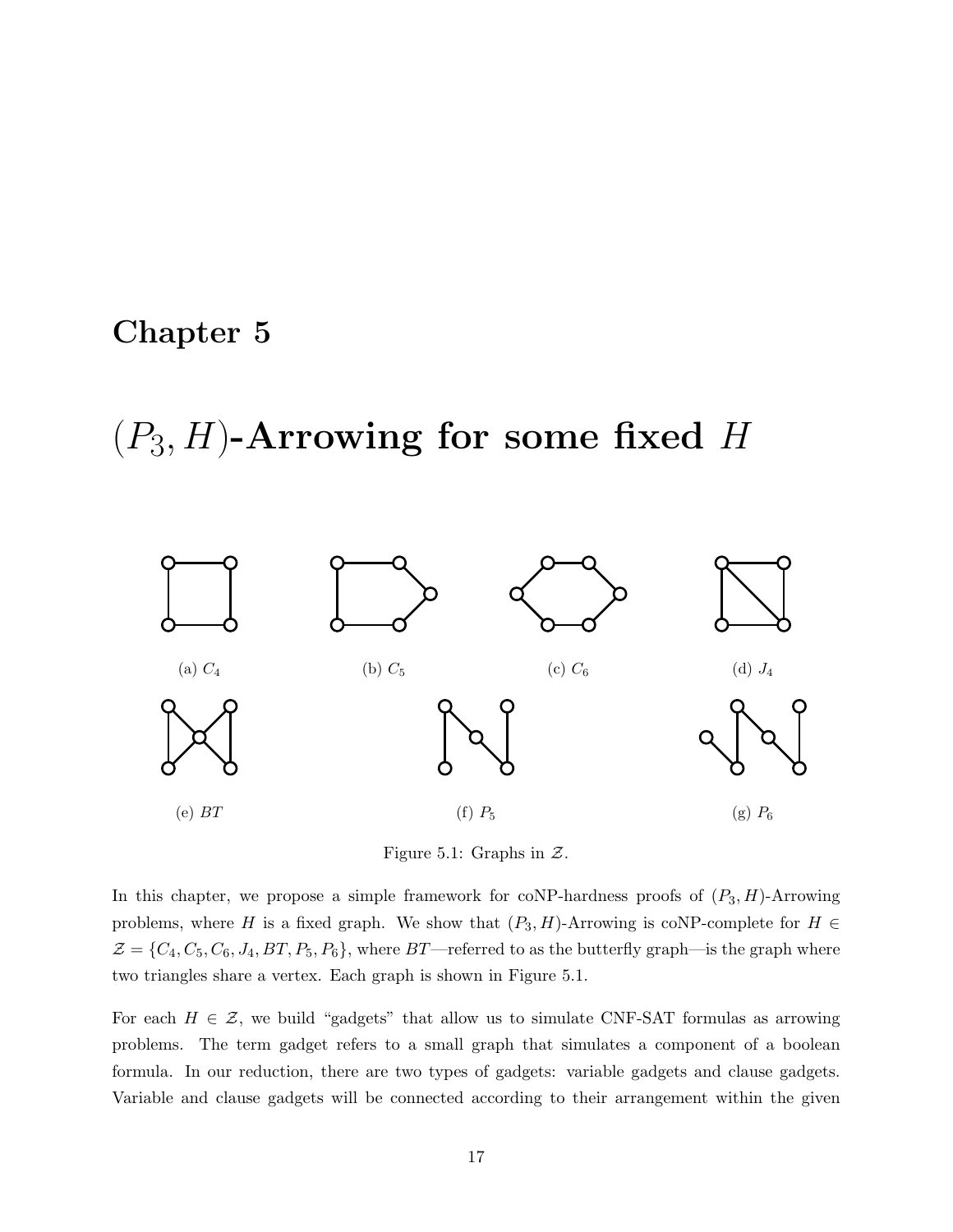formula. Thus, for any given formula  $\phi$ , we will construct a graph  $G_{\phi}$  that is  $(P_3, H)$ -good if and only if  $\phi$  is satisfiable.

We use two variants of SAT to reduce from, which are discussed in Section 5.1. The reduction is explained in Section 5.2. Finally, the gadgets for each  $H$  are discussed in Section 5.4.

## 5.1 Variants of SAT

We use the following variants of SAT for our reductions:

**Problem 5.1** ((3, 1)-3SAT [10]). Let  $\phi$  be a 3CNF formula where 1) each clause has exactly three distinct variables, and 2) each variable appears as an unnegated literal three times and as a negated literal once. Does there exist a satisfying assignment for  $\phi$ ?

**Problem 5.2** ((2, 2)-3SAT [1]). Let  $\phi$  be a 3CNF formula where 1) each clause has exactly three distinct variables, and 2) each variable appears as an unnegated literal twice and as a negated literal twice. Does there exist a satisfying assignment for  $\phi$ ?

Note that the important properties of these problems are the limit on the number of occurrences of each variable and that clauses have exactly three distinct variables. The benefit of using these two problems is that:

- 1. Each variable appears exactly four times. This allows us to construct variable gadgets with only four output vertices instead of constructing one that must be modified according to the number of occurrences.
- 2. By knowing exactly how many times a variable is negated, we avoid having to create negation gadgets and instead have negated output vertices within the variable gadgets themselves.
- 3. Each clause having exactly three literals allows us to construct only one kind of clause gadget.
- 4. Having distinct variables in each clause eliminates the creation of unwanted subgraphs when joining gadgets. The utility of this fact will be clearer when we explore the cases where  $H$  is a cycle.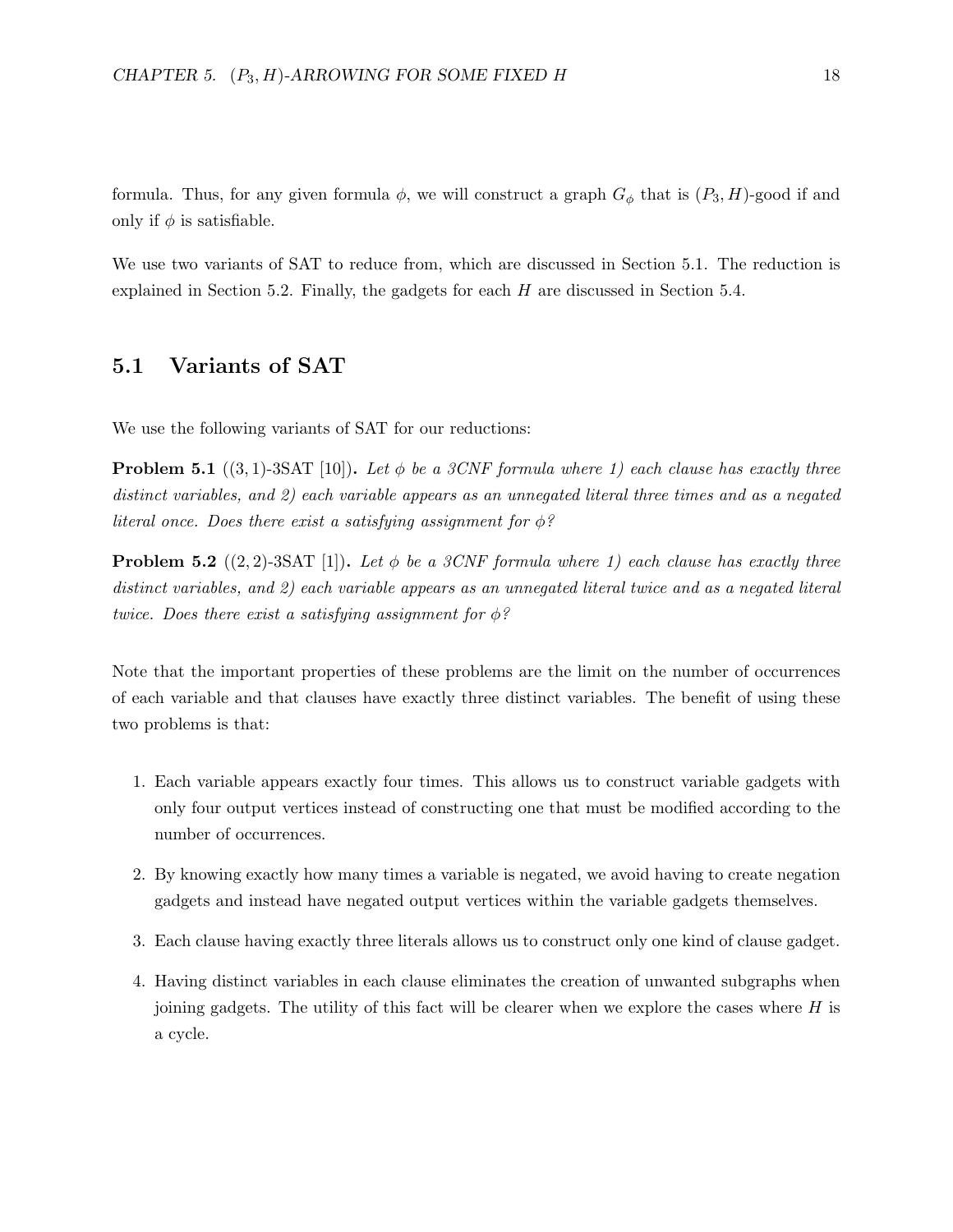

Figure 5.2: Clause gadget example.

## 5.2 Reduction Idea

We make use of the following simple observation, which shows that red edges are especially restrictive in  $(P_3, H)$ -good colorings:

**Observation 5.1.** In any  $(P_3, H)$ -good coloring of a graph G, if an edge e is colored red, then all edges adjacent to e must be blue.

This is clearly true because two adjacent red edges would form a red  $P_3$ . Based on this observation, we construct gadgets for variables and clauses to simulate a SAT formula. We explain the properties of these gadgets below, after which we discuss how these gadgets are connected to simulate a given boolean formula.

#### 5.2.1 Gadgets

Clause Gadget. To better explain the functionality of the clause gadget, we focus our attention on a specific H. Consider the  $(P_3, C_5)$ -Non-Arrowing problem. Let  $u, v$ , and w be three vertices of a  $C_5$  such that u and w are adjacent, and v is not adjacent to either u or w. Let  $u', v'$ , and w' be three vertices not in the  $C_5$ , such that  $u', v'$ , and  $w'$  are connected only to  $u, v$ , and  $w$  respectively. Note that if the three edges  $(u', u)$ ,  $(v', v)$ , and  $(w', w)$  are colored red, then, by Observation 5.1, the  $C_5$  must be colored blue, resulting in an invalid coloring. It follows that at least one edge in  $\{(u', u), (v', v), (w', w)\}\)$  must be blue in any  $(P_3, C_5)$ -good coloring of the constructed graph. Further analysis shows that all seven combinations of colorings with at least one blue edge of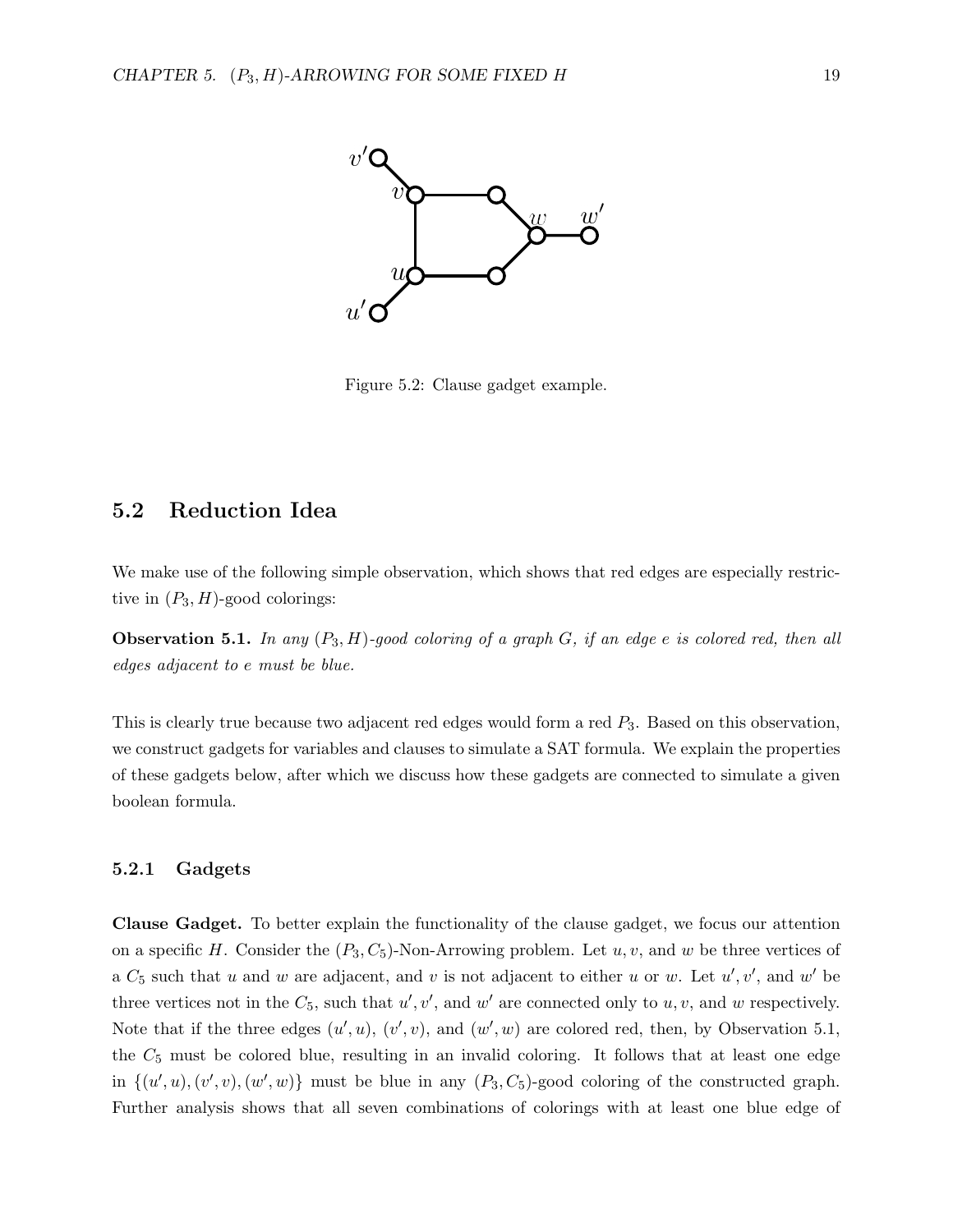the set  $\{(u', u), (v', v), (w', w)\}\)$  can be extended to a  $(P_3, C_5)$ -good coloring. This is illustrated in Figure 5.2. Note that this is similar to how a CNF-SAT clause works: At least one true literal (blue edge) is required to satisfy the clause (allow a good coloring).

Thus, for  $(P_3, C_5)$ -Non-Arrowing, one can use a  $C_5$  as a clause gadget, where the vertices  $u, v$ , and w are "input vertices" from variable gadgets. For general  $H$ , we define the clause gadget as a graph with three vertices,  $u, v$ , and  $w$ , referred to as "input vertices." Let  $u', v'$ , and  $w'$  be vertices not in the gadget such that  $u', v'$ , and  $w'$  are connected to  $u, v$ , and  $w$ , respectively. Observe that there are eight possible combinations for the colorings of  $\{(u, u'), (v, v'), (w, w')\}$ . For each combination, except where all three edges are colored red, there must exist a  $(P_3, H)$ -good coloring of the clause gadget, and no good coloring should exist when all edges are colored red.

**Variable Gadget.** We first define red and blue vertices. Let G be a  $(P_3, H)$ -good graph. In a  $(P_3, H)$ -good coloring of G, a red vertex is a vertex that is adjacent to a red edge, and a blue vertex is a vertex that is adjacent to no red edges. Note that according to our clause gadget, a red vertex acts as a false input. Consider the  $(P_3, C_5)$ -Non-Arrowing example again. If the three vertices  $u, v$ , and  $w$  were red vertices, where the red edge lies outside the  $C_5$ , the gadget does not have a good coloring, i.e., the clause is not satisfied.

Recall that the SAT variants we are reducing from constrain the number of occurrences of each variable. Thus, a variable gadget will have four "output vertices," one for each occurrence of the corresponding variable. Each gadget will have unnegated output vertices and negated output vertices. These vertices will have the following properties:

- 1. In each coloring, if a single unnegated (resp., negated) output vertex is a red vertex, then all unnegated (resp., negated) output vertices must be red vertices.
- 2. In each coloring, if a single unnegated (resp., negated) output vertex is a blue vertex, then all unnegated (resp., negated) output vertices must be blue vertices.
- 3. In each coloring, if the unnegated output vertices are red (resp., blue), then the negated output vertices must be blue (resp., red).
- 4. For each output vertex, there must exist at least one coloring where it is a red vertex and at least one coloring where it is a blue vertex.

The number of these vertices will depend on the SAT variant we are reducing from. If we are reducing from (3, 1)-3SAT, then we will have three unnegated output vertices and one negated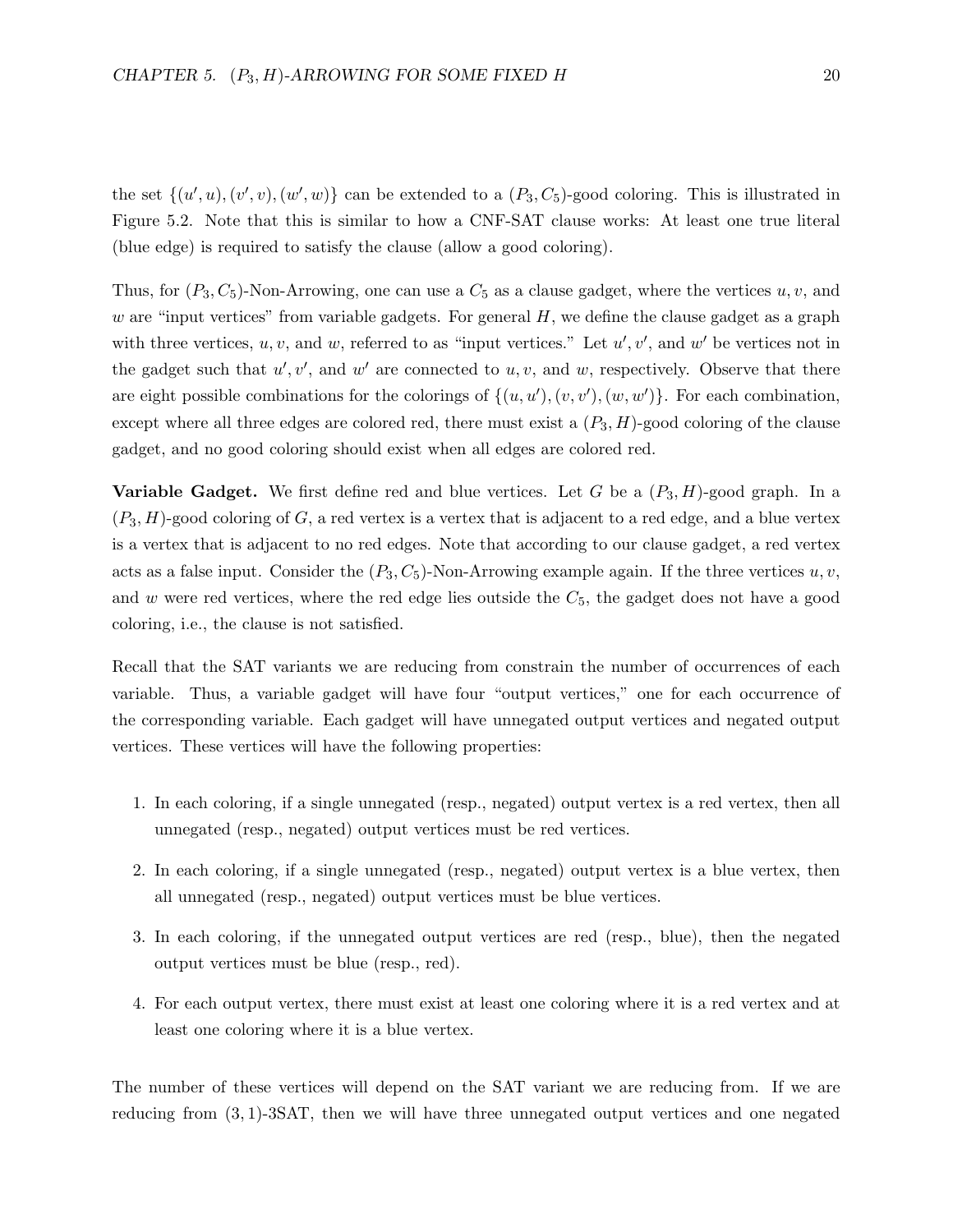Algorithm 3:  $(P_3, H)$  Reduction **Input** : A formula  $\phi$  with variables  $X = \{x_1, x_2, \ldots, x_n\}$  and clauses  $Y = \{Y_1, Y_2, \ldots, Y_m\}$ **Output:** A graph G s.t. G is  $(P_3, H)$ -good iff  $\phi$  is satisfiable 1 Let  $G$  be the empty graph 2 for  $Y_i \in Y$  do  $\mathbf{3}$  Add a copy of the clause gadget to G end 4 for  $x_i \in X$  do  $\mathbf{5}$  | Add a copy of the variable gadget to G 6 for each clause  $Y_i$  that  $x_i$  belongs to do 7 | if  $x_i$  appears as a negated literal in  $Y_i$  then  $\mathbf{8}$  | | Join a free negated output vertex of  $x_i$ 's variable gadget to a free input vertex of  $Y_j$ 's clause gadget else  $9 \mid \cdot$  Join a free unnegated output vertex of  $x_i$ 's variable gadget to a free input vertex of  $Y_j$  's clause gadget end end end 10 return  $G$ 

output vertex. If we are reducing from  $(2, 2)$ -3SAT, then we will have two unnegated output vertices and two negated output vertices.

### 5.2.2 Joining Gadgets

For each H, Algorithm 3 is used to reduce an instance of one of the SAT variants to  $(P_3, H)$ -Non-Arrowing. To explain the algorithm, we first define a "join" operation on the vertices of a graph. When two vertices  $u, w \in V(G)$  in a graph are joined, a new vertex v is added such that v is connected to all neighbors of  $u$  and  $w$ , and the vertices  $u$  and  $w$  are removed. Note that some texts refer to this operation as a vertex contraction or vertex identification operation.<sup>1</sup> Let a "free vertex" be a vertex that has not been created via the join operation.

 $1$ https://mathworld.wolfram.com/VertexContraction.html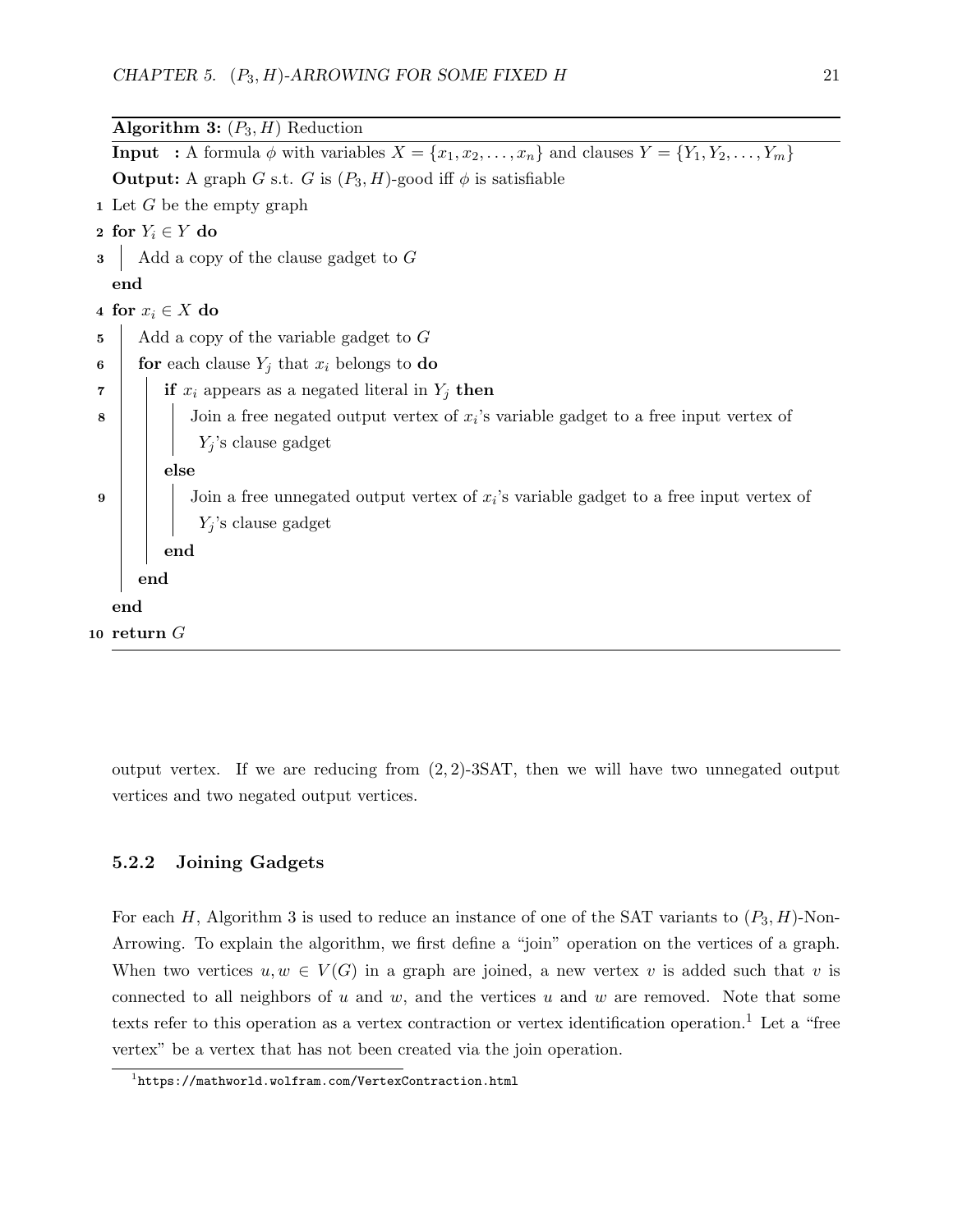Note that it is not enough for each clause gadget to have at least one blue vertex as input to obtain a good coloring; we must also show that no blue  $H$  is formed when the coloring of the variables corresponds to a satisfying assignment. In our reductions below, we show that this is the case for each  $H \in \mathcal{Z}$ .

## 5.3 Finding Gadgets

For most  $H \in \mathcal{Z} = \{P_5, P_6, C_4, C_5, C_6, J_4, BT\}$ , the graphs themselves act as clause gadgets: Each  $H \in \{P_5, P_6, C_5, C_6, J_4, BT\}$  has three vertices that can act as input vertices. This is illustrated in each gadget's respective section. For  $H = C_4$ , it is easy to see that the combination of two  $C_4$ 's is enough to make a valid clause gadget.

For a fixed H, the variable gadgets are found by enumerating over  $(P_3, H)$ -good graphs and finding graphs that meet the criteria described for said gadgets. Assume we are given a graph G and four vertices  $v_1, v_2, v_3$ , and  $v_4$ . For each  $(P_3, H)$ -good coloring of G, we create a 4-tuple:  $(k_1, k_2, k_3, k_4)$ , where  $k_i \in \{R, B\}$  corresponds to vertex  $v_i$ , such that R and B are labels corresponding to whether vertex  $v_i$  is a red vertex or a blue vertex, respectively. All colorings of G are enumerated, and each 4-tuple is stored in a set,  $L_G$ . It is clear that if G and the vertices  $v_1, \ldots, v_4$  form a valid variable gadget for  $(3, 1)$ -3SAT (resp.,  $(2, 2)$ -3SAT),  $L_G$  must lie in the set  $A_{3,1}$  (resp.,  $A_{2,2}$ ), defined below:

$$
\{\{(R, R, R, B), (B, B, B, R)\},\nA_{3,1} = \{(R, R, B, R), (B, B, R, B)\},\n\{(R, B, R, R), (B, R, B, B)\},\n\{(B, R, R, R), (R, B, B, B)\}\}\n\n
$$
\{\{(R, R, B, B), (B, B, R, R)\},\nA_{2,2} = \{(R, B, R, B), (B, R, B, R)\},\n\{(R, B, B, R), (B, R, R, B)\}\}
$$
$$

The  $(P_3, H)$ -good graphs are generated as described in Chapter 4, where the number of vertices is in the range [3, 10]. The procedure described above is performed for all combinations of four vertices in all generated graphs. If a graph matching the criteria for either variable gadget is found, we store it. In the end, we are left with a number of graphs that may or may not be suitable gadgets. Since there are very few graphs that meet our criteria for each  $H$ , each is analyzed, and the best one is selected. If a viable gadget is not found, we use these generated graphs to construct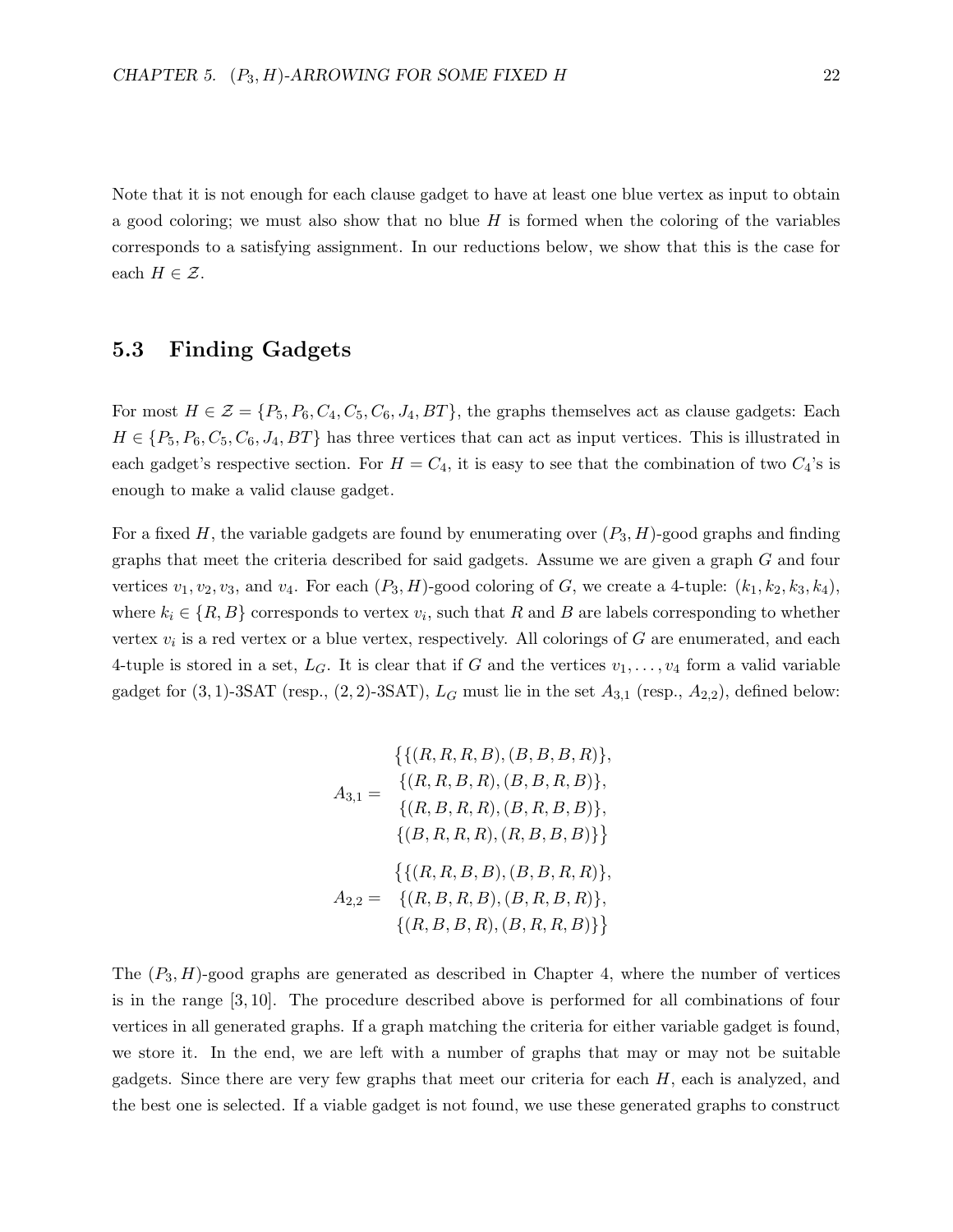a new one.

### 5.4 Gadgets for each  $H \in \mathcal{Z}$

In this section, we prove the following theorem:

**Theorem 5.1.**  $(P_3, H)$ -Arrowing is coNP-complete for  $H \in \{C_4, C_5, C_6, J_4, BT, P_5, P_6\}$ .

For each H, we found gadgets as discussed in the previous section. These gadgets are shown in this section. We also show the following:

- 1. Each coloring of incoming edges for a clause gadget corresponding to a satisfying assignment is valid, i.e., we show that good colorings exist for each incoming color combination to the input vertices.
- 2. For variable gadgets, each possible coloring is shown. The unnegated and negated output vertices are labeled.
- 3. No blue H can be formed while joining the gadgets when: (1) the variable gadgets adhere to their good colorings, and (2) the variable gadgets are colored corresponding to a satisfying assignment of the formula  $\phi$ . Essentially, we show that no "unwanted" blue H's are formed while joining the gadgets. This requires special attention for each  $H$ , and is discussed separately for all cases. Cases for which these proofs are similar are discussed together.

#### **5.4.1** Cycles:  $C_4, C_5$ , and  $C_6$

Gadgets for arrowing  $(P_3, C_4)$ ,  $(P_3, C_5)$ , and  $(P_3, C_6)$ , are presented in Figures 5.4, 5.5, and 5.6, respectively. The reductions for  $(P_3, C_4)$  and  $(P_3, C_5)$ -Non-Arrowing use  $(3, 1)$ -3SAT, while the reduction for  $(P_3, C_6)$ -Non-Arrowing uses  $(2, 2)$ -3SAT. For each  $k \in \{4, 5, 6\}$ , to show that no unwanted blue  $C_k$ 's are formed, we show that joining the gadgets does not created any new  $C_k$ 's. The same argument works for all three cases. We first discuss the proof for  $C_4$ , then show the same applies to  $C_5$  and  $C_6$ .

Recall that each clause in the formula  $\phi$  must have three distinct variables. Thus, a new cycle is created only when two variables appear together in two clauses.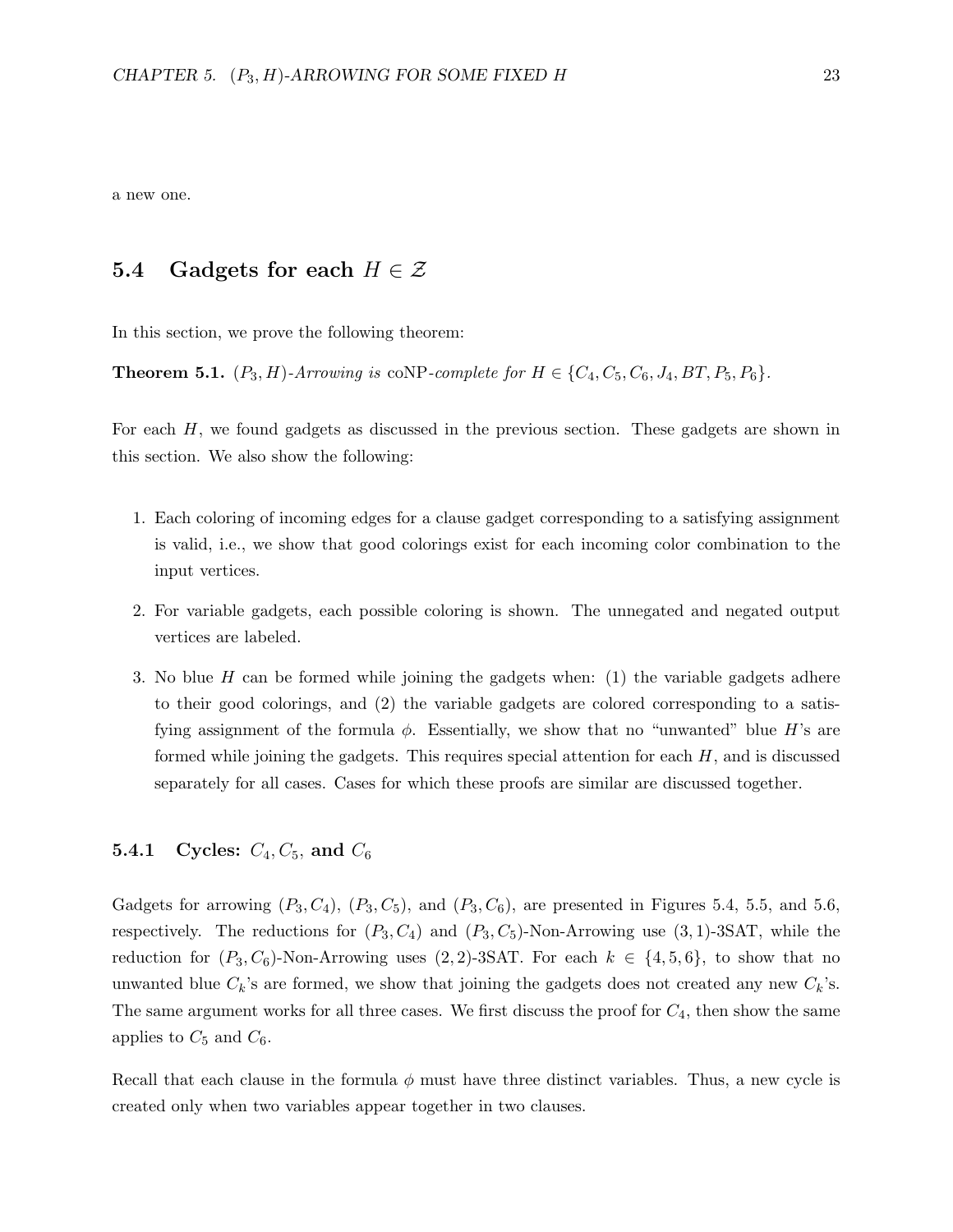Note that in the variable gadget for  $(P_3, C_4)$  (Figure 5.4), the shortest path between any two output vertices has two edges. Similarly, in the clause gadget, the shortest path between any two input vertices has at least one edge. Thus, when two variables appear in two clauses, as discussed previously, the cycle created must have at least  $2 + 1 + 2 + 1 = 6$  edges, making a  $C_6$ , i.e., no new  $C_4$  is formed when joining the gadgets.

A similar argument can be made for  $C_5$  and  $C_6$ . The  $(P_3, C_5)$  variable and clause gadgets also have two and one edges at minimum, respectively, separating their output/input vertices. Thus, the shortest new cycle formed is a  $C_6$ . For both of  $(P_3, C_6)$ 's gadgets, we note that there are at minimum two edges between the output/input vertices too. Thus, the shortest possible cycle made is of order  $2 + 2 + 2 + 2 = 8$ .

#### 5.4.2  $J_4$  and  $BT$

 $(3, 1)$ -3SAT was reduced to  $(P_3, J_4)$ -Non-Arrowing via the gadgets shown in Figure 5.7.  $(2, 2)$ -3SAT was reduced to  $(P_3, BT)$ -Non-Arrowing via the gadgets shown in Figure 5.8.

When constructing the graph for  $(P_3, J_4)$ -Non-Arrowing's reduction, it is clear to see that joining vertices can not form new  $J_4$ 's. Thus, unwanted blue  $J_4$ 's are not formed. For  $(P_3, BT)$ -Non-Arrowing, note that BT's are formed when joining the gadgets. However, the output vertices of the variable gadgets never belong to blue  $K_3$ 's. Thus, unwanted  $BT$ 's can not be formed.

## 5.4.3 Paths:  $P_5$  and  $P_6$

 $(2, 2)$ -3SAT was reduced to  $(P_3, P_5)$  and  $(P_3, P_6)$ -Non-Arrowing. The gadgets for these are shown in Figures 5.9 and 5.10, respectively.

Note that to ensure no unwanted  $P_5$ 's or  $P_6$ 's are formed when joining the gadgets, it is necessary to ensure that the input edges to the clause gadget are not parts of larger monochromatic paths. For instance, consider  $(P_3, P_5)$ -Arrowing and refer to the clause gadget in Figure 5.9. If the blue input edges were already a part of blue  $P_3$ 's, then we could not have a valid coloring in the case where three blue edges are input to the clause gadget. Thus, we had to ensure that the output vertices of our variable gadget end at blue/red  $P_2$ 's.

Since no such graphs were found up to 10 vertices, the graphs found using our gadget search were modified to obtain the graphs presented. The original graphs found are shown in Figure 5.3.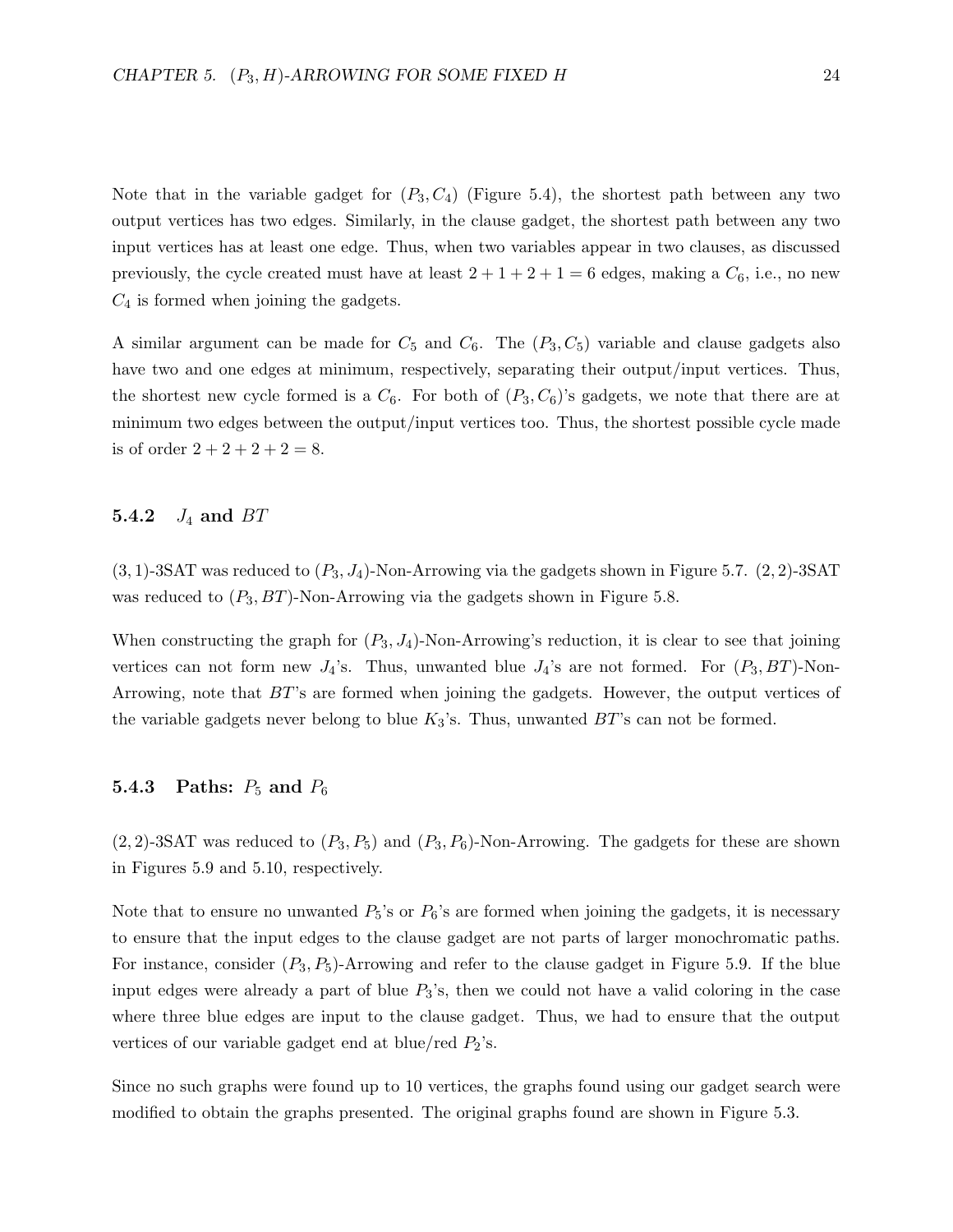

(a) The original gadget for  $(P_3, P_5)$ . (b) The original gadget for  $(P_3, P_6)$ .

Figure 5.3: The original gadgets found via enumeration for  $(P_3, P_5)$  and  $(P_3, P_6)$ -Non-Arrowing, when reducing from  $(2, 2)$ -3SAT. These were modified by hand to obtain the gadgets necessary for the final reductions.

### 5.5 Remarks

While the problems discussed in this chapter are coNP-complete, we note that there do exist  $P_3$ arrowing problems that are in P.  $(P_3, P_3)$ -Arrowing is in P, as there is a simple greedy algorithm one can employ to check if a good coloring exists.  $(P_3, P_4)$ -Arrowing and  $(P_3, K_3)$ -Arrowing are also solvable in polynomial time [20].  $(P_3, P_4)$ -Arrowing was proven to be in P via a reduction to 2SAT, while  $(P_3, K_3)$ -Arrowing was shown to be in P via a reduction to maximum weight matching.

We also want to point out that the framework discussed in the chapter is not the only way one can construct gadgets for arrowing problems. Our initial reductions for  $(P_3, P_5)$  and  $(P_3, P_6)$ -Arrowing were from a variant of 3SAT that restricted each variable to appear only four times in the formula, but did not restrict the number of times it is negated [38]. Keeping this in mind, we also constructed NOT gadgets, which have an input vertex and an output vertex. The property of the NOT gadget was that the output vertex is a red vertex (resp., blue vertex) if the input vertex is a blue vertex (resp., red vertex). Moreover, the variable gadgets had only unnegated output vertices, as the negation was handled via NOT gadgets. While this allowed us to have easier gadgets for  $(P_3, P_5)$ and  $(P_3, P_6)$ -Arrowing, this methodology was not fruitful for  $(P_3, H)$ -Arrowing where H is not a path graph.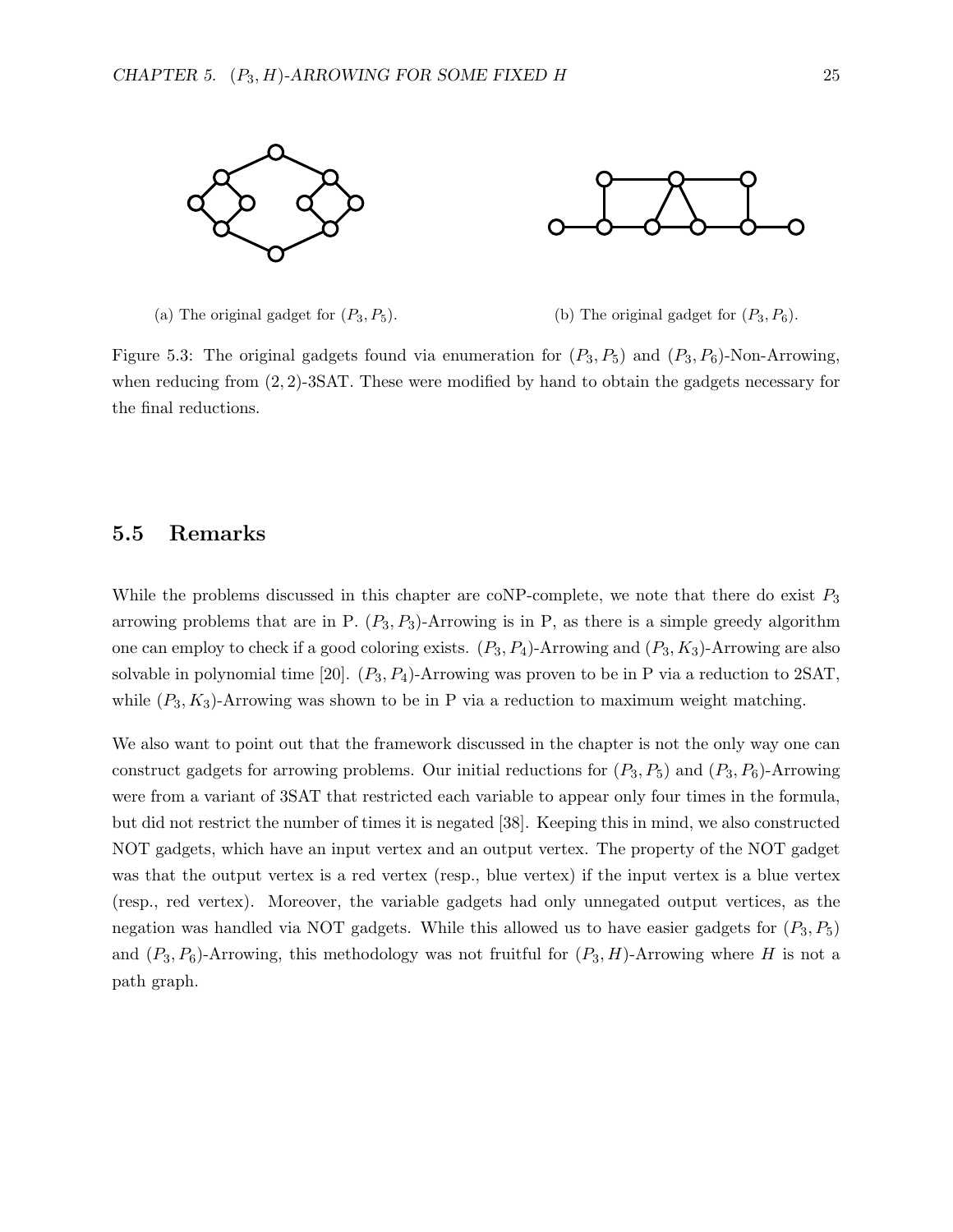

(a) The variable gadget is shown on the left. Output vertices are filled in. Unnegated output vertices are marked U, and negated output vertices are marked N. All good colorings of the gadget are shown on the right.



(b) The clause gadget is shown on the top. Input vertices are filled in. One coloring for each possible combination of input edge colorings is shown; note that there exists a good coloring for all combinations except the one where there are three red input edges. Note that any coloring of the gray edges with at least one blue edge will lead to a blue  $C_4$ .

Figure 5.4: Gadgets to reduce  $(3, 1)$ -3SAT to  $(P_3, C_4)$ -Non-Arrowing.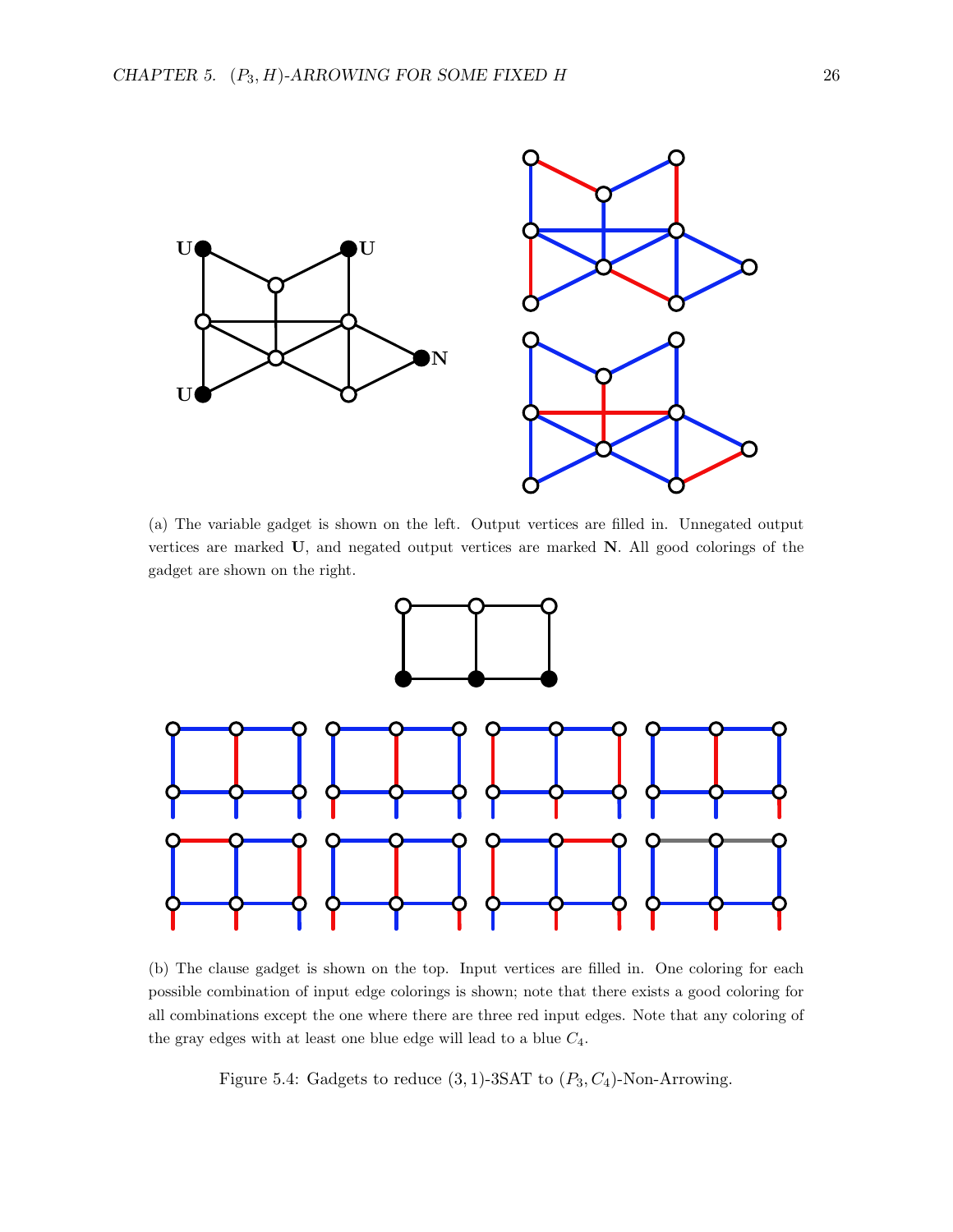

(a) The variable gadget is shown on the left. Output vertices are filled in. Unnegated output vertices are marked U, and negated output vertices are marked N. All good colorings of the gadget are shown on the right.



(b) The clause gadget is shown on the top. Input vertices are filled in. One coloring for each possible combination of input edge colorings is shown; note that there exists a good coloring for all combinations except the one where there are three red input edges.

Figure 5.5: Gadgets to reduce  $(3, 1)$ -3SAT to  $(P_3, C_5)$ -Non-Arrowing.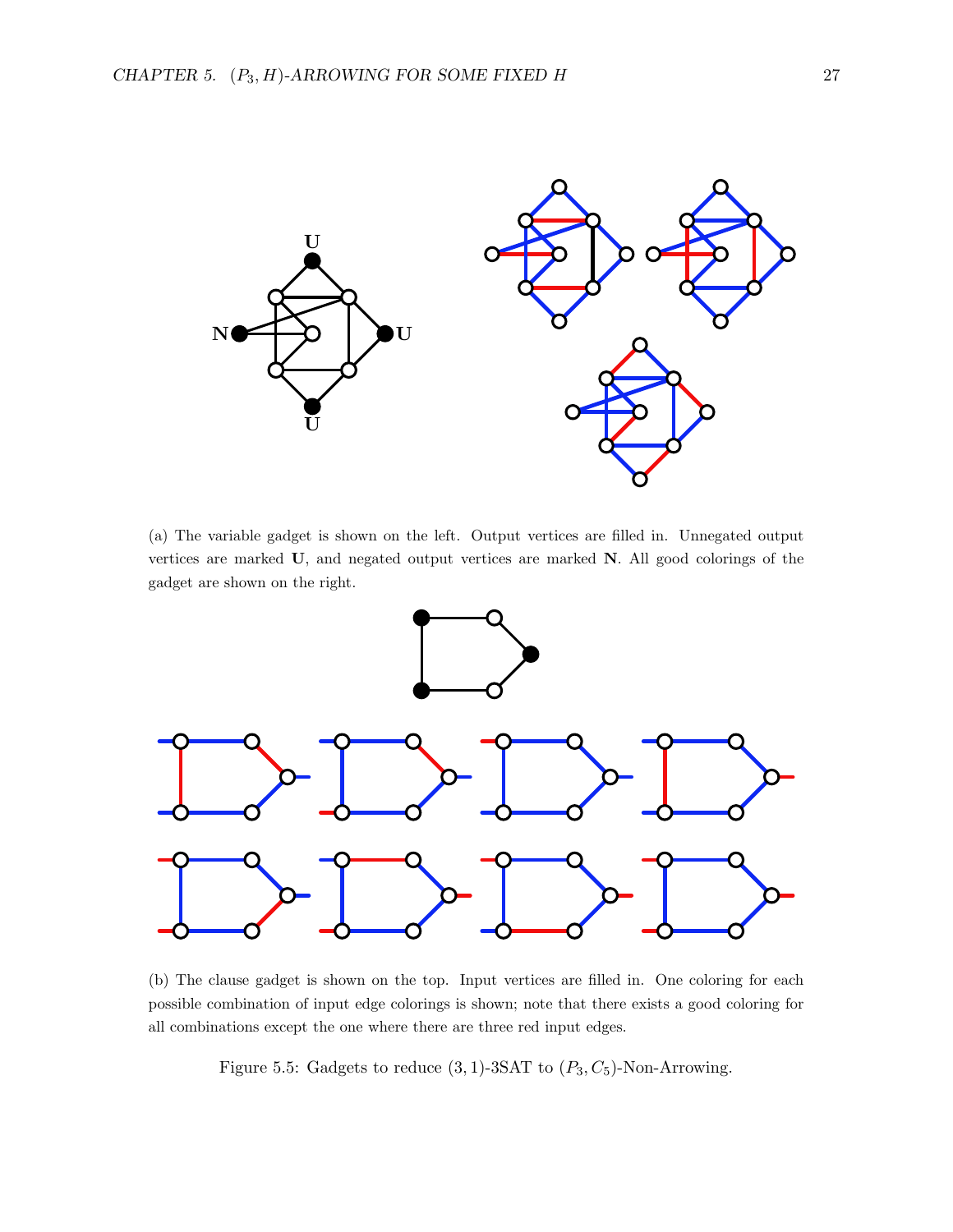

(a) The variable gadget is shown on the left. Output vertices are filled in. Unnegated output vertices are marked U, and negated output vertices are marked N. All good colorings of the gadget are shown on the right.



(b) The clause gadget is shown on the top. Input vertices are filled in. One coloring for each possible combination of input edge colorings is shown; note that there exists a good coloring for all combinations except the one where there are three red input edges.

Figure 5.6: Gadgets to reduce  $(2, 2)$ -3SAT to  $(P_3, C_6)$ -Non-Arrowing.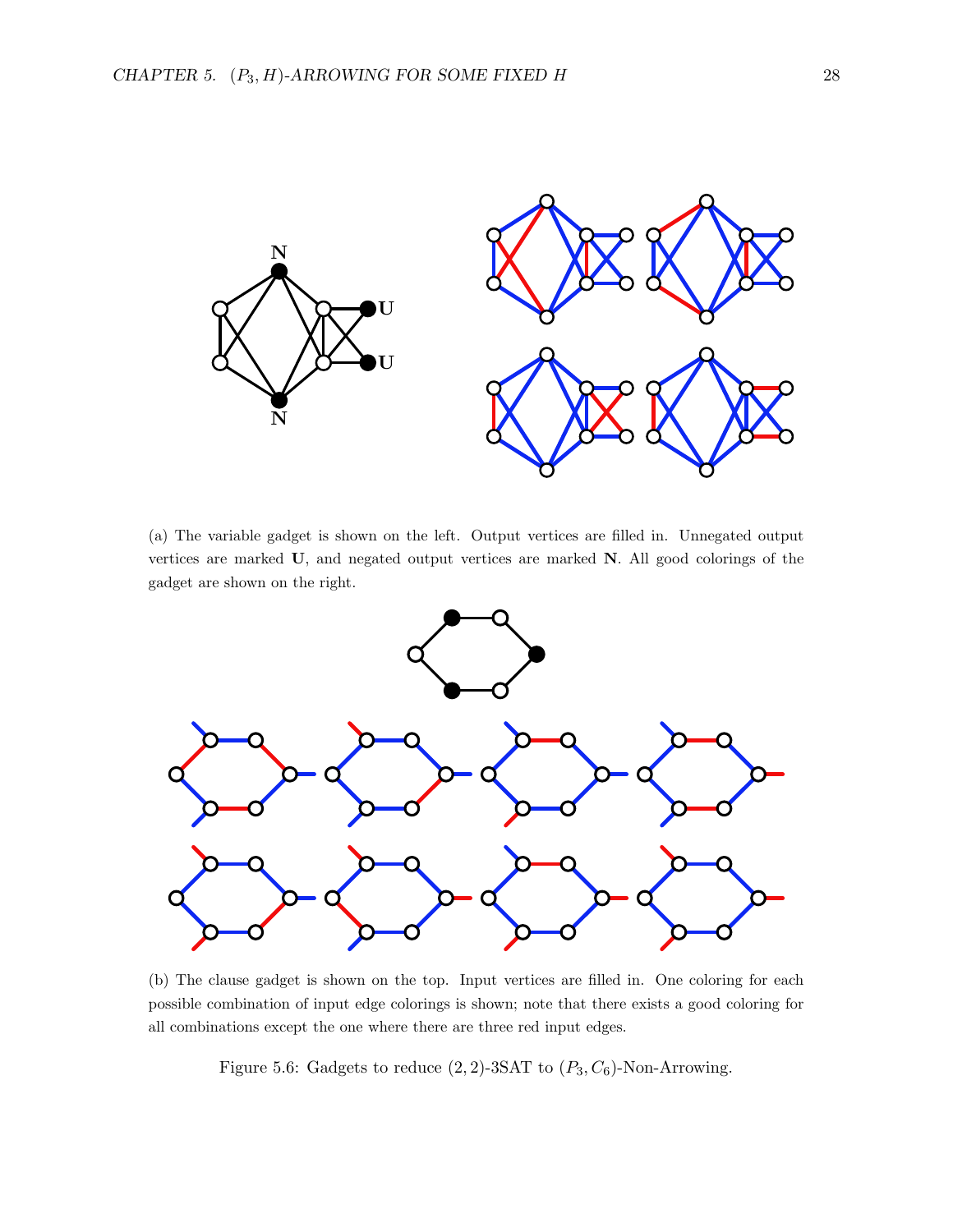

(a) The variable gadget is shown on the left. Output vertices are filled in. Unnegated output vertices are marked U, and negated output vertices are marked N. All good colorings of the gadget are shown on the right.



(b) The clause gadget is shown on the top. Input vertices are filled in. One coloring for each possible combination of input edge colorings is shown; note that there exists a good coloring for all combinations except the one where there are three red input edges.

Figure 5.7: Gadgets to reduce  $(3, 1)$ -3SAT to  $(P_3, J_4)$ -Non-Arrowing.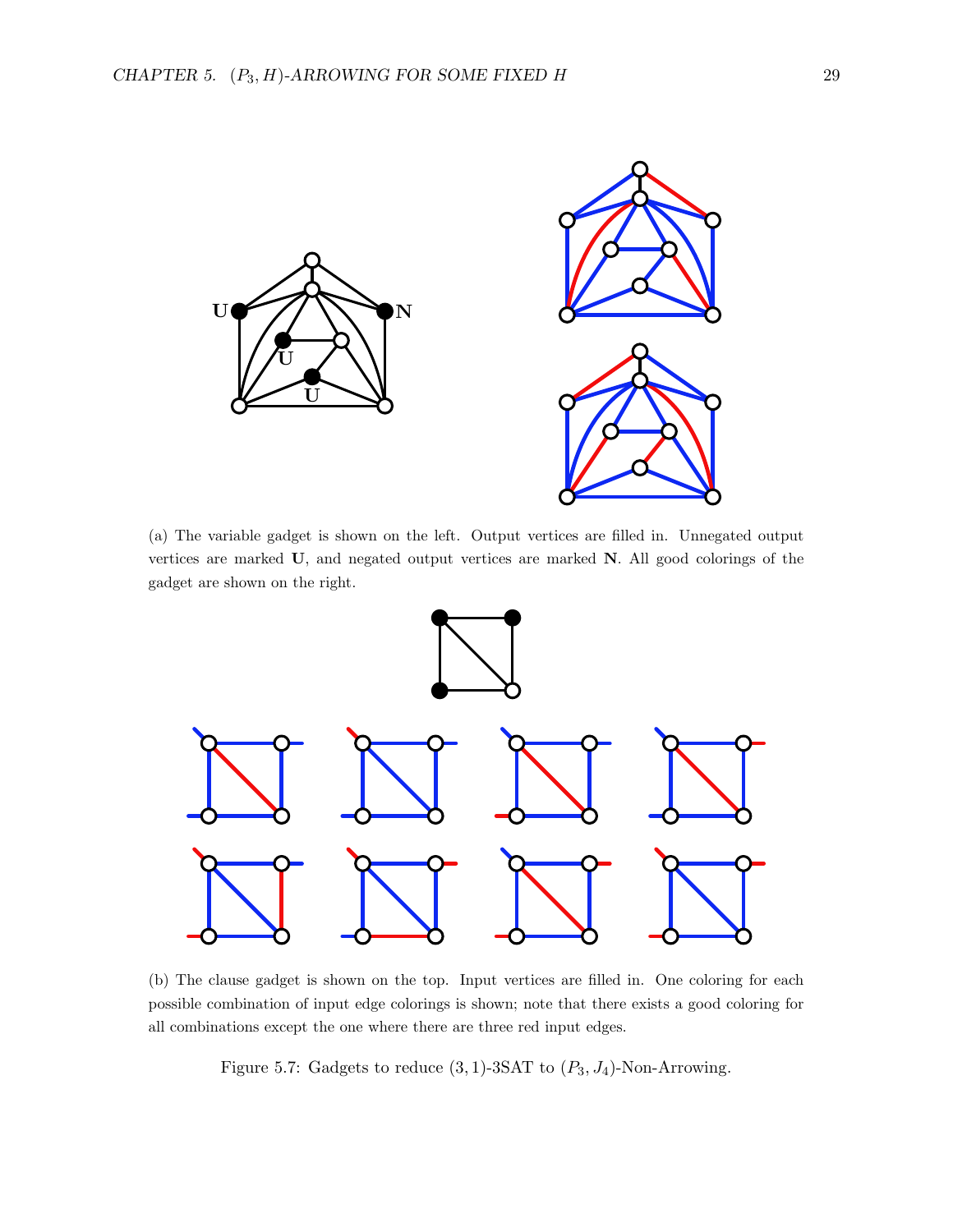

(a) The variable gadget is shown on the left. Output vertices are filled in. Unnegated output vertices are marked U, and negated output vertices are marked N. All good colorings of the gadget are shown on the right.



(b) The clause gadget is shown on the top. Input vertices are filled in. One coloring for each possible combination of input edge colorings is shown; note that there exists a good coloring for all combinations except the one where there are three red input edges.

Figure 5.8: Gadgets to reduce  $(2, 2)$ -3SAT to  $(P_3, BT)$ -Non-Arrowing.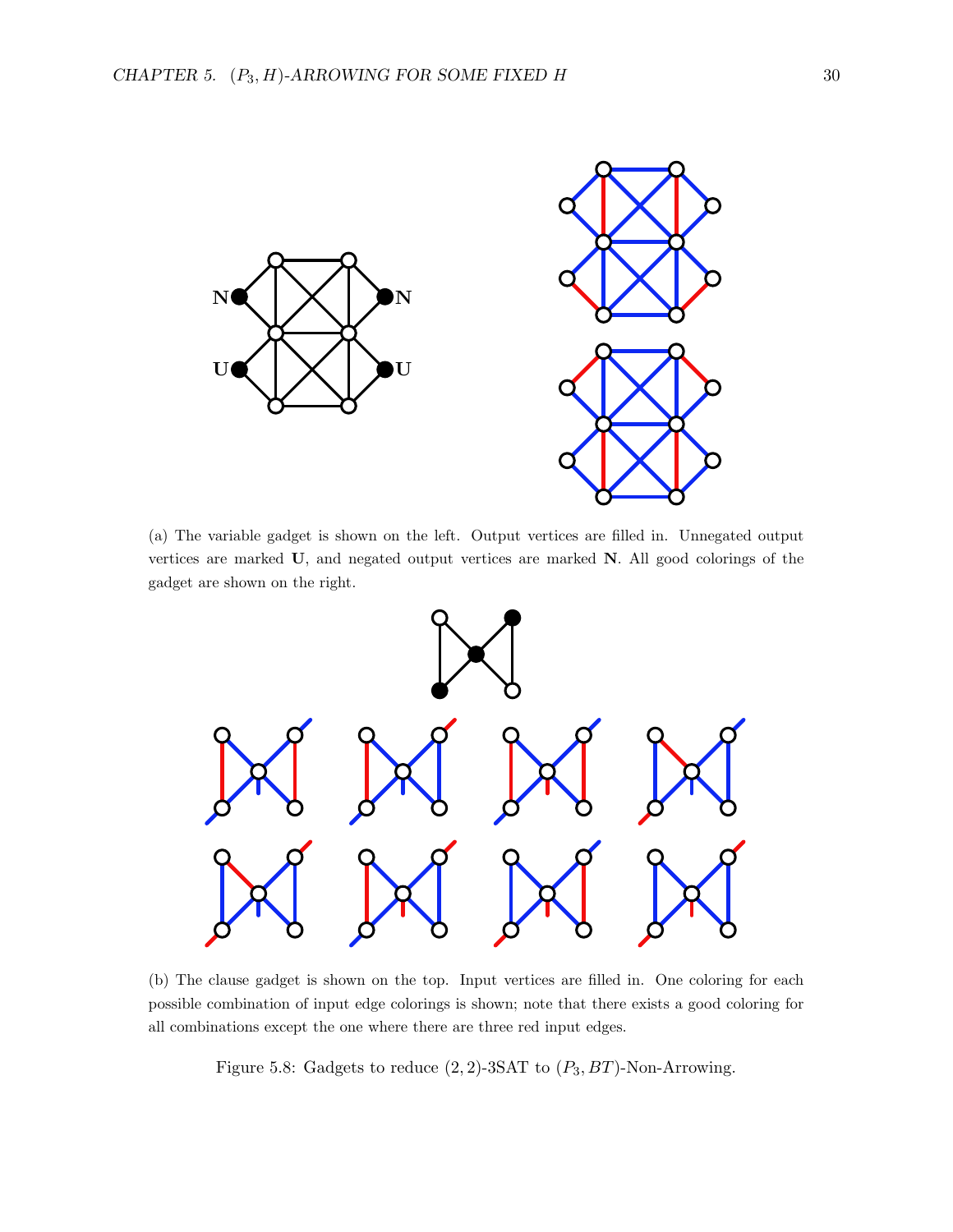

(a) The variable gadget is shown on the left. Output vertices are filled in. Unnegated output vertices are marked U, and negated output vertices are marked N. All good colorings of the gadget are shown on the right.



(b) The clause gadget is shown on the top. Input vertices are filled in. One coloring for each possible combination of input edge colorings is shown; note that there exists a good coloring for all combinations except the one where there are three red input edges.

Figure 5.9: Gadgets to reduce  $(2, 2)$ -3SAT to  $(P_3, P_5)$ -Non-Arrowing.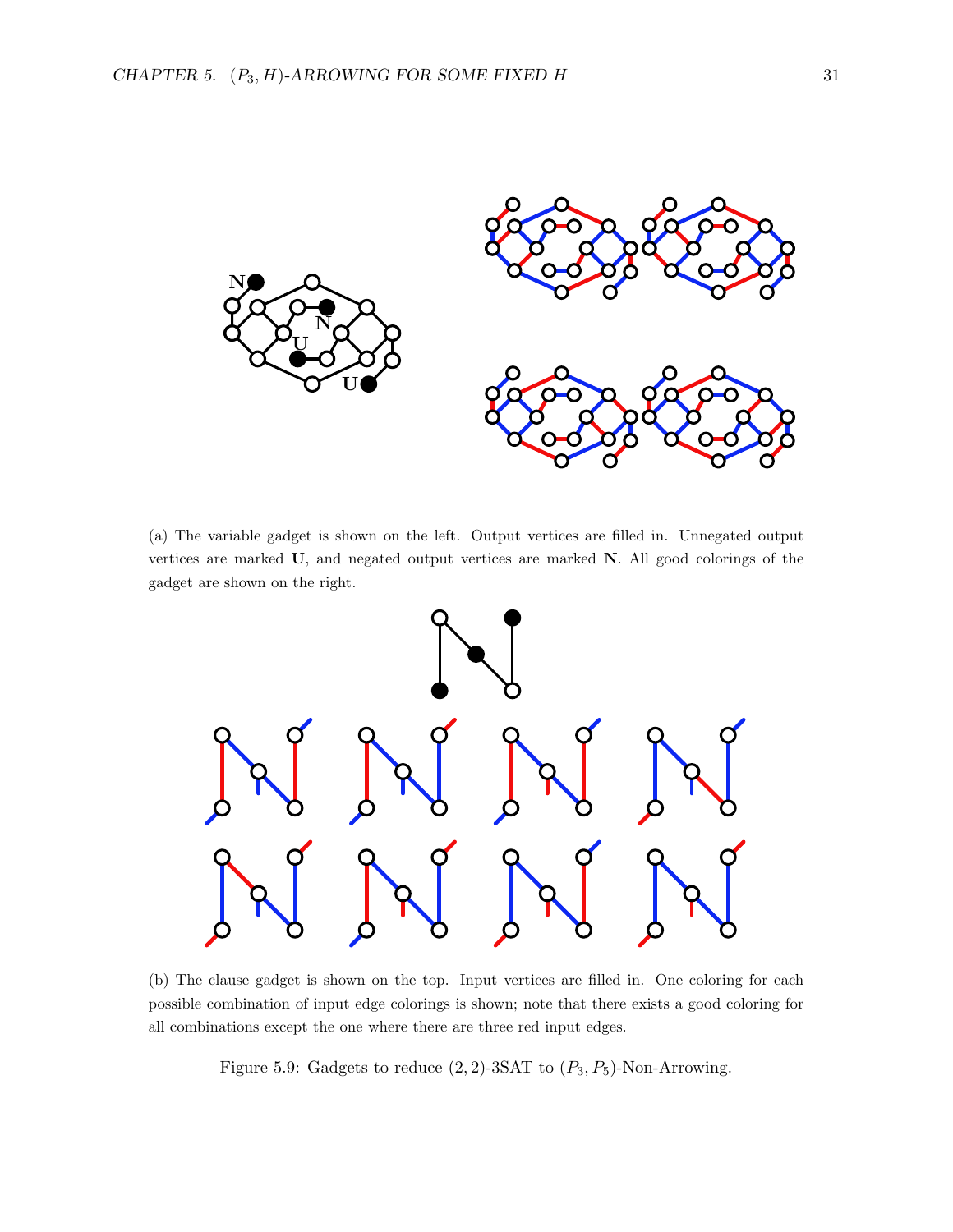

(a) The variable gadget is shown on the left. Output vertices are filled in. Unnegated output vertices are marked U, and negated output vertices are marked N. All good colorings of the gadget are shown on the right.



(b) The clause gadget is shown on the top. Input vertices are filled in. One coloring for each possible combination of input edge colorings is shown; note that there exists a good coloring for all combinations except the one where there are three red input edges.

Figure 5.10: Gadgets to reduce  $(2, 2)$ -3SAT to  $(P_3, P_6)$ -Non-Arrowing.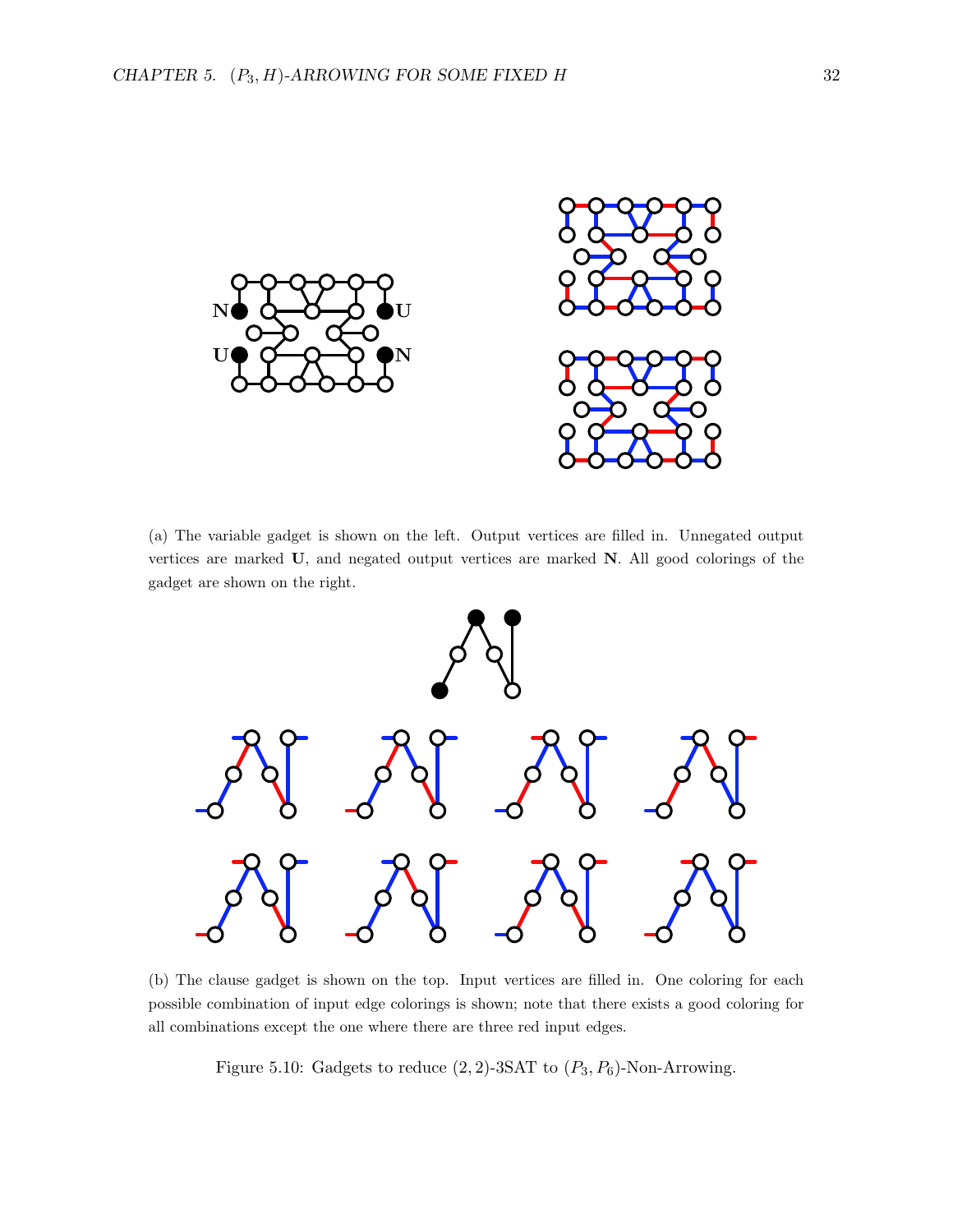# Chapter 6

# Some Small Ramsey & Folkman Numbers

Let  $H_1$ ,  $H_2$ , and I be graphs. The Ramsey number  $R(H_1, H_2)$  is defined as the smallest n such that  $K_n \to (H_1, H_2)^e$ . The Folkman number  $F_e(H_1, H_2; I)$  is defined as the order of the smallest *I*-free graph *G* such that  $G \to (H_1, H_2)^e$ .

In this chapter, we compute Ramsey numbers of the form  $R(P_3, H)$ , where  $H \in \mathcal{Y}$  and  $\mathcal{Y} =$  ${K_3, P_4, P_5, P_6, C_4, C_5, C_6, J_4, BT}$ . Moreover, we present some Folkman numbers of the form  $F_e(P_3, H; I)$ , where  $H \in \mathcal{Y}$ , and I is a cycle, a complete graph, or a complete graph missing an edge. Mainly, we present all such numbers that lie within the range [3, 10].

Note that all Ramsey numbers presented in this chapter, except  $R(P_3, BT)$ , have been discovered before this work and were recomputed in our work for completeness. For instance, in 1972, Chvátal and Harary determined the numbers  $R(P_3, H)$ , where H is an "isolate-free" graph on at most four vertices; this includes the graphs  $P_4, C_4$ , and  $J_4$  [6]. Ramsey numbers of the form  $R(P_n, P_m)$  were classified in 1967 by Gerencs'er and Gyárfás [15]. Numbers of the form  $R(P_n, C_m)$  were classified in 1974 by Faudree et al. [12].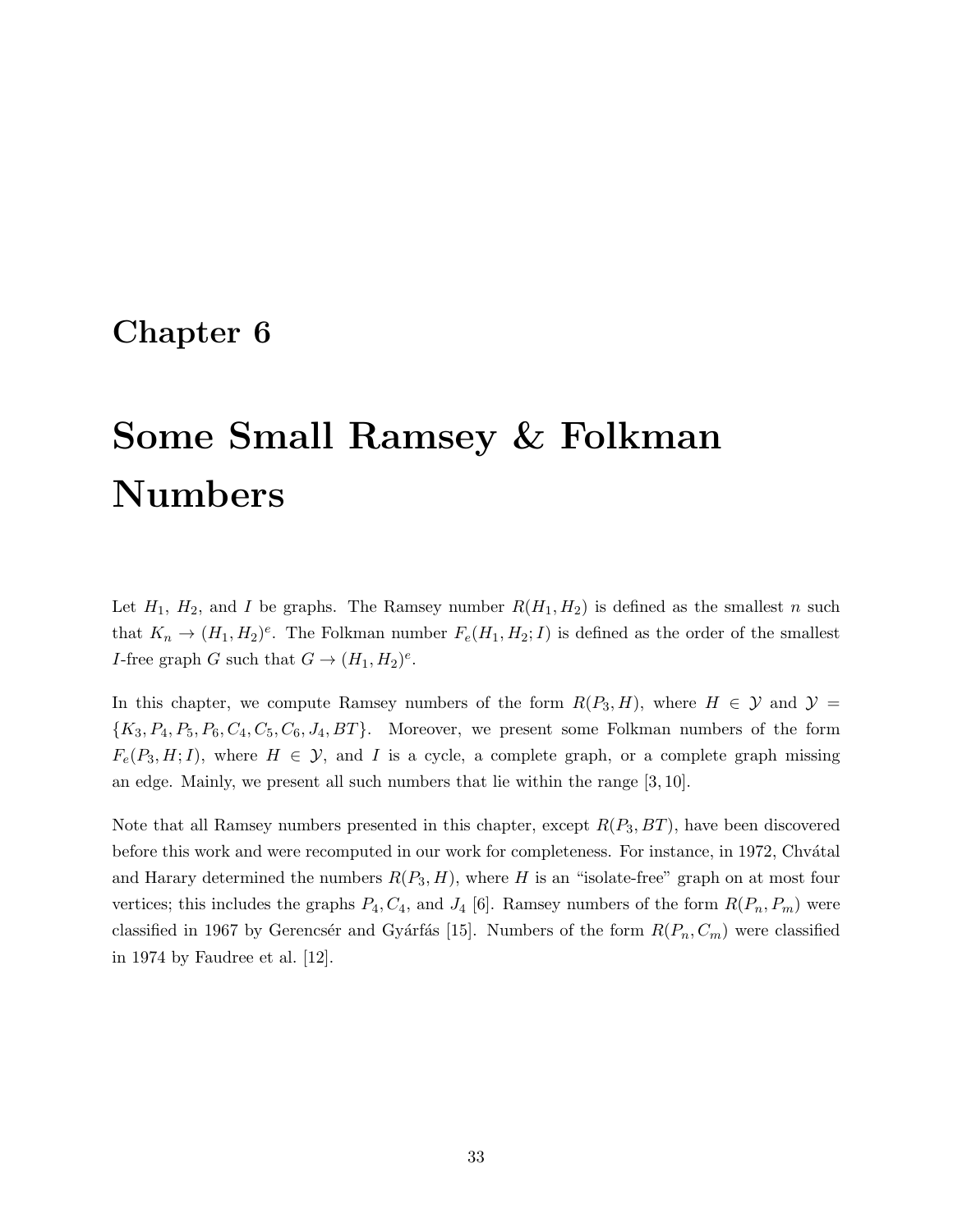#### 6.1 Ramsey Numbers

To find Ramsey numbers  $R(P_3, H)$ , each  $K_n$ , where  $n \in [3, 10]$ , was checked using a graph colorer (Section 4.1.3) iteratively. We stopped the process once the smallest n was found. The numbers are shown in Table 6.1.

> $H \, | \, K_3 \, P_4 \, P_5 \, P_6 \, C_4 \, C_5 \, C_6 \, J_4 \, BT$  $R(P_3, H)$  | 5 4 5 6 4 5 6 5 5 Table 6.1: Ramsey numbers  $R(P_3, H)$  for  $H \in \mathcal{Y}$ .

We summarize our results in the following theorem:

**Theorem 6.1.**  $R(P_3, P_4) = R(P_3, C_4) = 4$ ,  $R(P_3, K_3) = R(P_3, P_5) = R(P_3, C_5) = R(P_3, J_4)$  $R(P_3, BT) = 5$ , and  $R(P_3, P_6) = R(P_3, C_6) = 6$ .

### 6.2 Folkman Numbers

For each  $H \in \mathcal{Y}$ , we look for  $F_e(P_3, H; I)$  where I is a  $C_k$ ,  $K_k$ , or  $J_k$ . Note that certain I's are ignored for some  $H$ . To explain why, we first note the following observation:

**Observation 6.1.** If  $|V(I)| > R(H_1, H_2)$ , then  $F_e(H_1, H_2; I) = R(H_1, H_2)$ .

This is true because  $n = R(H_1, H_2)$  is the order of the smallest graph G that arrows  $(H_1, H_2)^e$ , and  $K_n$  must be *I*-free since there are not enough vertices in  $K_n$  to include an *I*. Thus, we ignore I's in the following two cases:

- 1. The number is clearly equal to the Ramsey number by Observation 6.1, e.g.,  $F_e(P_3, J_4; C_6)$  is ignored because  $R(P_3, J_4) = 5$ . Thus,  $F_e(P_3, J_4; C_6) = 5$  since  $K_5$  is clearly  $C_6$ -free.
- 2. The number clearly cannot exist, e.g.,  $F_e(P_3, J_4; C_4)$  cannot exist because any  $C_4$ -free graph must be  $J_4$ -free and thereby has the trivial coloring where all edges are colored blue.

To show that a Folkman number is equal to  $n$ , it is sufficient to show that there exists no graph with the desired properties on  $n-1$  vertices and show at least one graph with the selected properties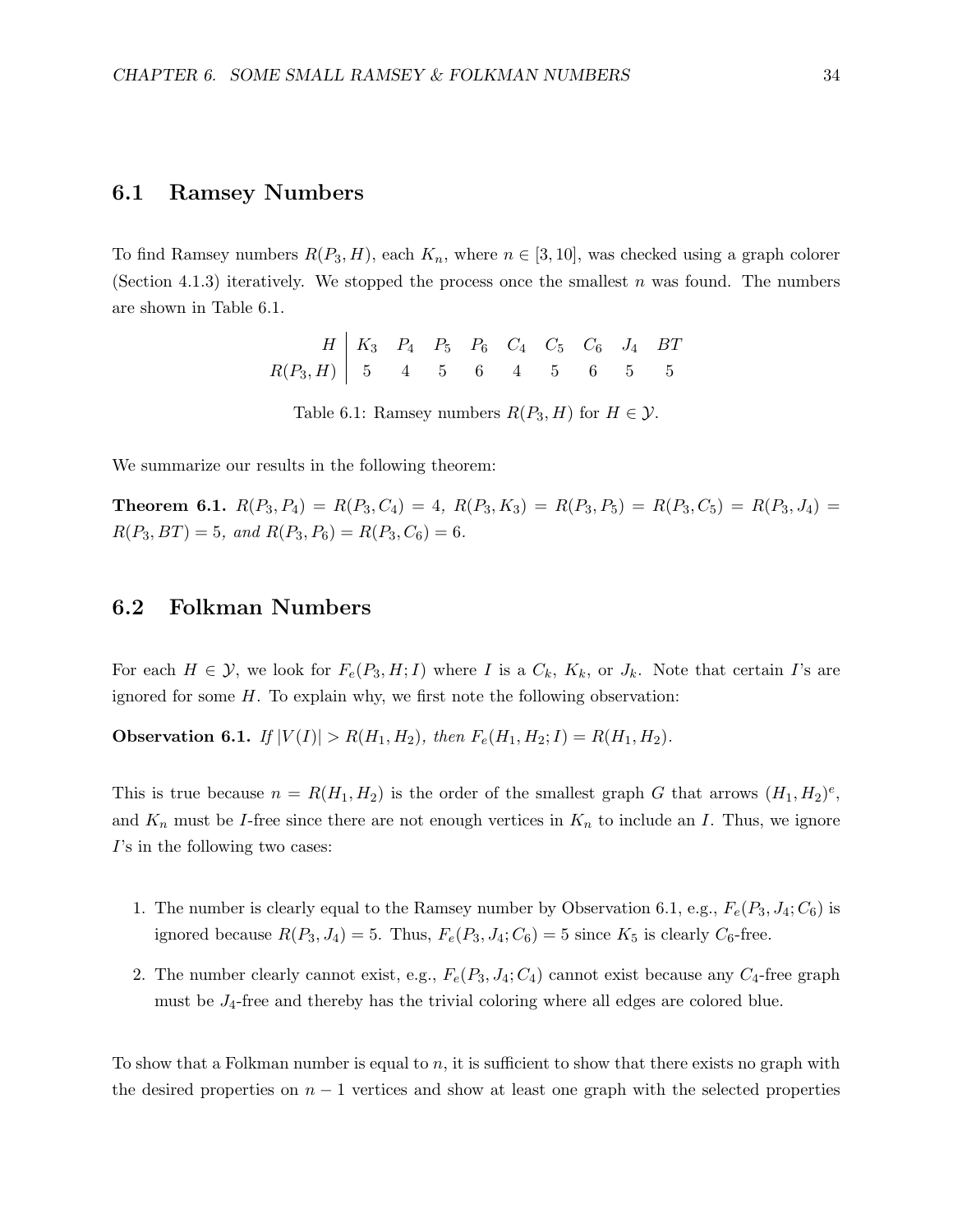on  $n$  vertices. Said graph on  $n$  vertices is typically referred to as a "witness graph." For example, Figure 6.1 is a witness graph for  $F_e(P_3, P_4; K_4)$  since it contains no  $K_4$ 's and arrows  $(P_3, P_4)^e$ .

We take two approaches to obtain the Folkman numbers presented in this work. Most of the numbers were found using the approach in Section 6.2.1. Both approaches are discussed below. For each H, the Folkman numbers found are shown in Table 6.2. For all Folkman numbers, witness graphs have been illustrated in Figures 6.1–6.21. Table 6.3 shows the label of the corresponding witness graph for each Folkman number discovered. Our results are summarized in the following theorem:

Theorem 6.2. Let Y = {K3, P4, P5, P6, C4, C5, C6, J4, BT} and I = {K6, K5, K4, K3, J6, J5, J4, C6,  $C_5, C_4$ . For  $H \in \mathcal{Y} \setminus \{BT\}$  and  $I \in \mathcal{I}$ ,  $F_e(P_3, H; I) \leq 13$ , or does not exist. For  $I \in \mathcal{I} \setminus \{J_4, C_4\}$ ,  $F_e(P_3, BT; I) \le 10$ , or does not exist. The exact values for each number can be found in Table 6.2.

#### 6.2.1 Approach 1: Targeting H

For our first approach, we used the graphs generated using the methodology discussed in Chapter 4. Let  $\mathfrak G$  be the set of all graphs that have between three and ten vertices. Note that this set can be obtained using nauty's geng function. For a fixed H, let  $\mathcal{G}_H$  be the set of all  $(P_3, H)$ -good graphs in  $\mathfrak{G}$ . Observe that we can find the set of graphs in  $\mathfrak{G}$  that arrow  $(P_3, H)^e$ , denoted as  $\overline{\mathcal{G}_H}$ , by computing  $\mathfrak{G} \setminus \mathcal{G}_H$ . To find the Folkman number  $F_e(P_3, H; I)$ , we selected all I-free graphs from  $\overline{\mathcal{G}_H}$  and obtained the smallest such graph.

#### 6.2.2 Approach 2: Targeting I

In our second approach, we iteratively generated all I-free graphs. We can do this similarly to the process in Chapter 4: Given the set of I-free graphs on  $n$  vertices, use the graph extender to obtain graphs on  $n+1$  vertices and remove any graphs that are not I-free. This approach works since for any I-free  $G$ , the subgraph must be I-free as well.

To find the Folkman number  $F_e(P_3, H; I)$ , we ran the graph colorer on all I-free graphs generated using the approach above. Since we found all numbers bounded by ten using the first approach, this approach provided all Folkman numbers reported beyond ten.

Note that the only I for which this approach was necessary were  $C_4$  and  $J_4$ . I-free graphs up to 13 and 11 vertices, respectively, were generated in our attempt to find our desired Folkman numbers.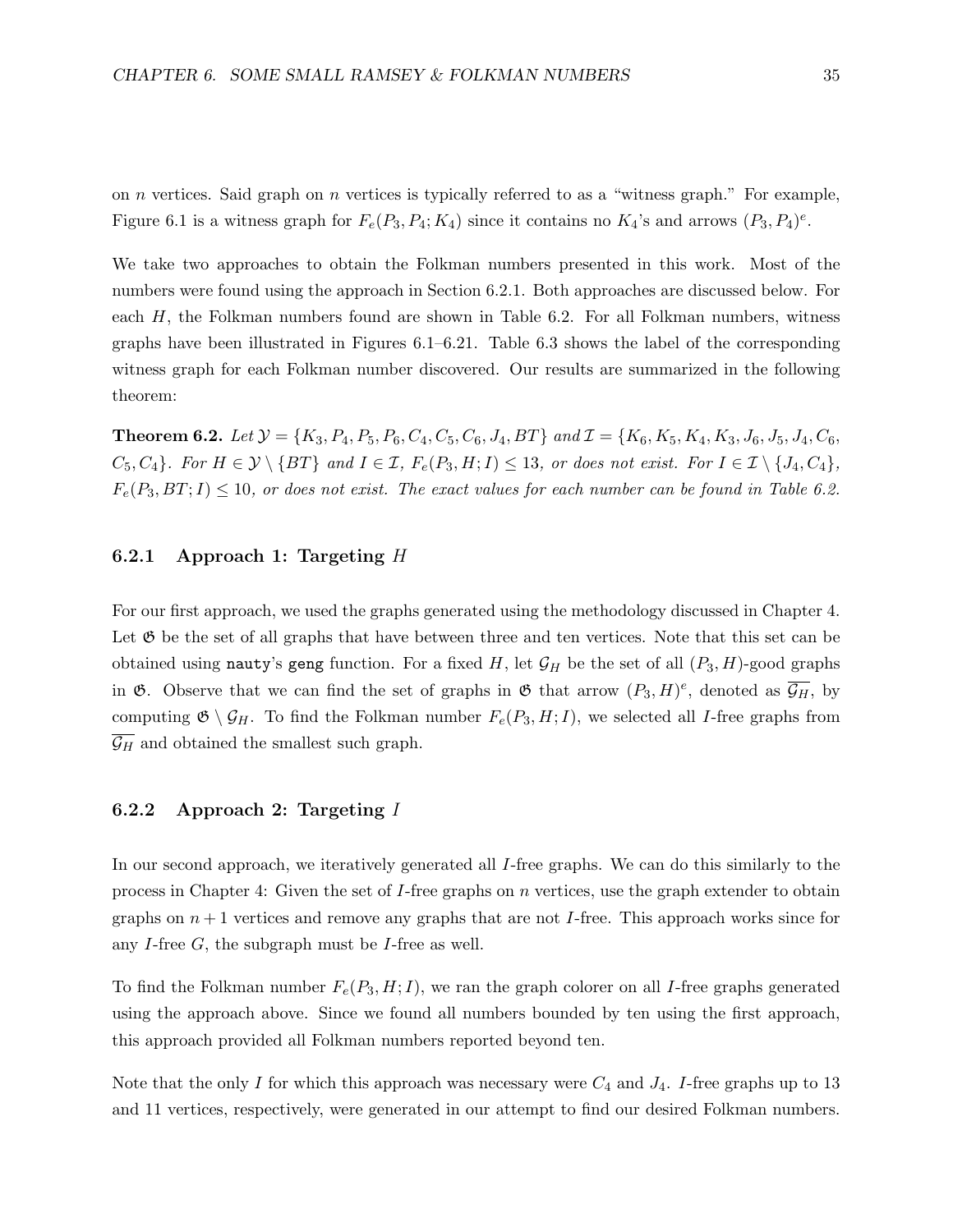#### 6.2.3 Open Cases

Note that the only missing numbers are  $F_e(P_3, BT; J_4)$  and  $F_e(P_3, BT; C_4)$ . Thus, we pose the following question:

**Open Problem 6.1.** Do the Folkman numbers  $F_e(P_3, BT; J_4)$  and  $F_e(P_3, BT; C_4)$  exist? If yes, what are their values?

Observe that we pose the question of "existence" in our open problem. This is because Folkman numbers, unlike Ramsey numbers, have not been proven to exist for all possible cases. An example we saw earlier was  $F_e(P_3, J_4; C_4)$ , whose nonexistence is trivial to prove. However, some cases require more careful reasoning. For example,  $F_e(K_3, K_3; B_3)$ , whose nonexistence was proven by Xu et al.  $[40].<sup>1</sup>$ 

Note that adding an edge to the  $BT$  graph forms a  $J_4/C_4$ , significantly limiting the number of ways two  $BT$ 's can interact within a graph. This suggests that perhaps all  $J_4$ -free graphs have a  $(P_3, BT)$ -good coloring. If there do exist  $J_4/C_4$ -free graphs that arrow  $(P_3, BT)$ , then we know via our computation that  $F_e(P_3, BT; J_4) > 11$ , and  $F_e(P_3, BT; C_4) > 13$ .

 ${}^{1}B_{3}$  is the graph on five vertices and seven edges, where one edge belongs to exactly three triangles.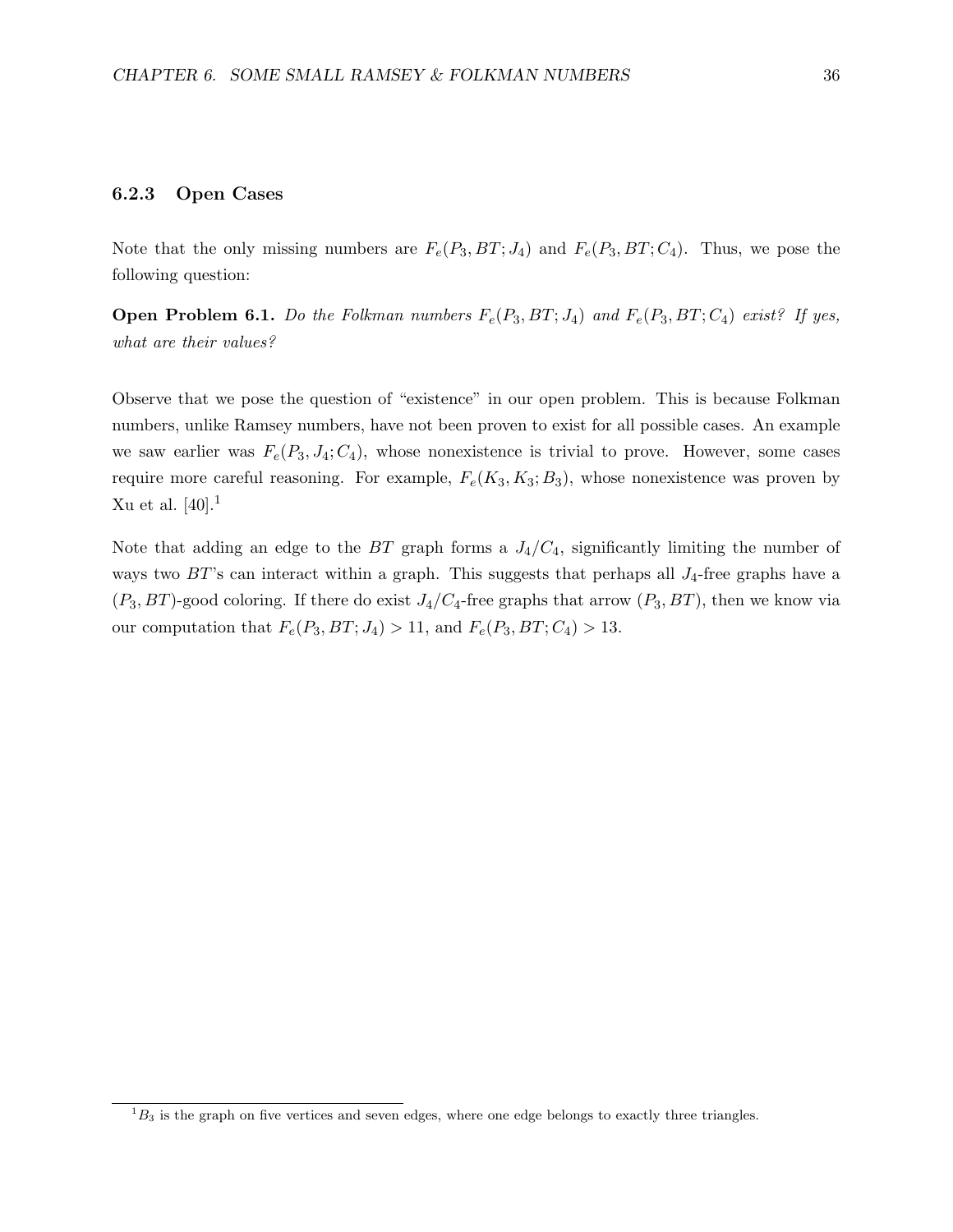|                 |               |                |                  |                               |                 | I               |                  |                |                |                |
|-----------------|---------------|----------------|------------------|-------------------------------|-----------------|-----------------|------------------|----------------|----------------|----------------|
| $H_{\parallel}$ | $K_6$         |                |                  | $K_5$ $K_4$ $K_3$ $J_6$ $J_5$ |                 |                 | $J_4$            | $C_6$          | $C_5$          | $C_4$          |
| $K_3$           | R             | $\overline{5}$ | $\overline{5}$   | $\rm NE$                      | $R_{-}$         | $5\overline{)}$ | $9\phantom{.0}$  | R              | $\overline{7}$ | 13             |
| $P_4$           | R             | R              | $\overline{4}$   | $\overline{5}$                | $\mathbb R$     | R               | $\overline{5}$   | $\mathbb R$    | R              | $\,6\,$        |
| $P_5$           | R             | $\overline{5}$ | $\overline{5}$   | $\overline{5}$                | R               | $\overline{5}$  | $\overline{5}$   | R              | $\overline{5}$ | $\overline{7}$ |
| $P_6$           | $\,6\,$       | $\,6\,$        | $\boldsymbol{6}$ | $\,6\,$                       | $6\phantom{.}6$ | $\,6\,$         | $\,6\,$          | $\overline{7}$ | $\,6\,$        | $8\,$          |
| $C_4$           | $\mathbb R$   | $\mathbf R$    | $\boldsymbol{6}$ | $\,6\,$                       | R               | R               | $\,6\,$          | R              | R              | NE             |
| $C_5$           | $\mathbbm{R}$ | $\overline{5}$ | $\,6\,$          | $\boldsymbol{9}$              | $\mathbf R$     | $\,6\,$         | $\boldsymbol{9}$ | R              | NE             | 13             |
| $C_6$           | $\,6$         | $\,6\,$        | $\,6\,$          | $\,6\,$                       | $\,6\,$         | $\,6\,$         | $\,6\,$          | $\rm NE$       | $\,6\,$        | 12             |
| $J_4$           | R             | 5              | $\overline{7}$   | $\rm NE$                      | $\mathbf R$     | 7               | $\rm NE$         | R —            | $\overline{7}$ | NE             |
| BT              | $\mathbb R$   | $\,6$          | 7                | NE                            | R               | 7               | $\binom{2}{3}$   | R              | 10             | $\gamma$       |

Table 6.2: Folkman numbers  $F_e(P_3, H; I)$  for  $H \in \mathcal{Y}$ . Cells marked are R if the number is clearly equal to the corresponding Ramsey number. Cells marked are ne if the number clearly cannot exist. Cells marked ? were not found during our enumeration.

|       |       |       |           |                      | I    |         |                               |       |       |       |
|-------|-------|-------|-----------|----------------------|------|---------|-------------------------------|-------|-------|-------|
| Н     | $K_6$ | $K_5$ |           |                      |      |         | $K_4$ $K_3$ $J_6$ $J_5$ $J_4$ | $C_6$ | $C_5$ | $C_4$ |
| $K_3$ |       | 6.7   | 6.6       |                      |      | $6.6\,$ | 6.14                          |       | 6.9   | 6.16  |
| $P_4$ |       |       | 6.1       | 6.2                  |      |         | 6.2                           |       |       | 6.3   |
| $P_5$ |       | 6.2   |           | $6.2\phantom{00}6.2$ |      | 6.2     | 6.2                           |       | 6.2   | 6.4   |
| $P_6$ | 6.10  | 6.10  | 6.10      | 6.10                 | 6.10 |         | 6.10 6.10                     | 6.11  | 6.10  | 6.13  |
| $C_4$ |       |       | 6.5       | 6.5                  |      |         | 6.5                           |       |       |       |
| $C_5$ |       | 6.7   | 6.12      | 6.15                 |      | 6.12    | 6.15                          |       |       | 6.19  |
| $C_6$ | 6.10  | 6.10  | 6.10 6.10 |                      | 6.10 | 6.10    | 6.10                          |       | 6.10  | 6.21  |
| $J_4$ |       | 6.7   | 6.8       |                      |      | 6.8     |                               |       | 6.9   |       |
| BT    |       | 6.20  | 6.17      |                      |      | 6.17    |                               |       | 6.18  |       |

Table 6.3: Witness graphs for  $F_e(P_3, H; I)$  for  $H \in \mathcal{Y}$ . Each cell refers to the label of a figure.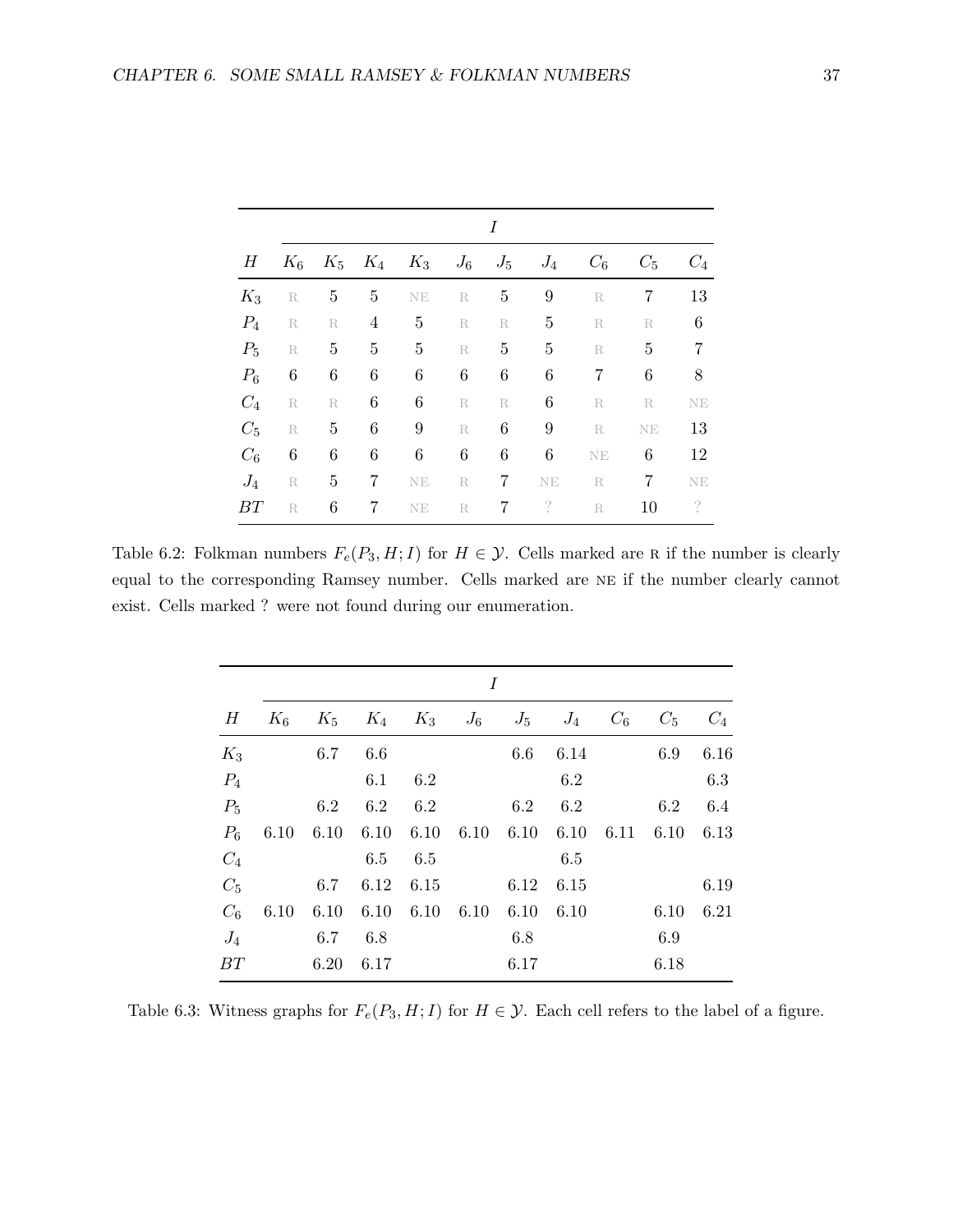



Figure 6.1: Witness graph for  $F_e(P_3, P_4; K_4)$ . Figure 6.2: Witness graph for  $F_e(P_3, P_5; I)$  for  $I \in \{K_5, K_4, K_3, J_5, J_4, C_5\}$  and  $F_e(P_3, P_4; I)$ for  $I \in \{K_3, J_4\}.$ 





Figure 6.3: Witness graph for  $F_e(P_3, P_4; C_4)$ . Figure 6.4: Witness graph for  $F_e(P_3, K_3; I)$  for

 $I\in\{K_4,J_5\}.$ 



П

Figure 6.5: Witness graph for  $F_e(P_3, C_4; I)$  for  $I\in\{K_4,K_3,J_4\}.$ 

Figure 6.6: Witness graph for  $F_e(P_3, P_5; C_4)$ .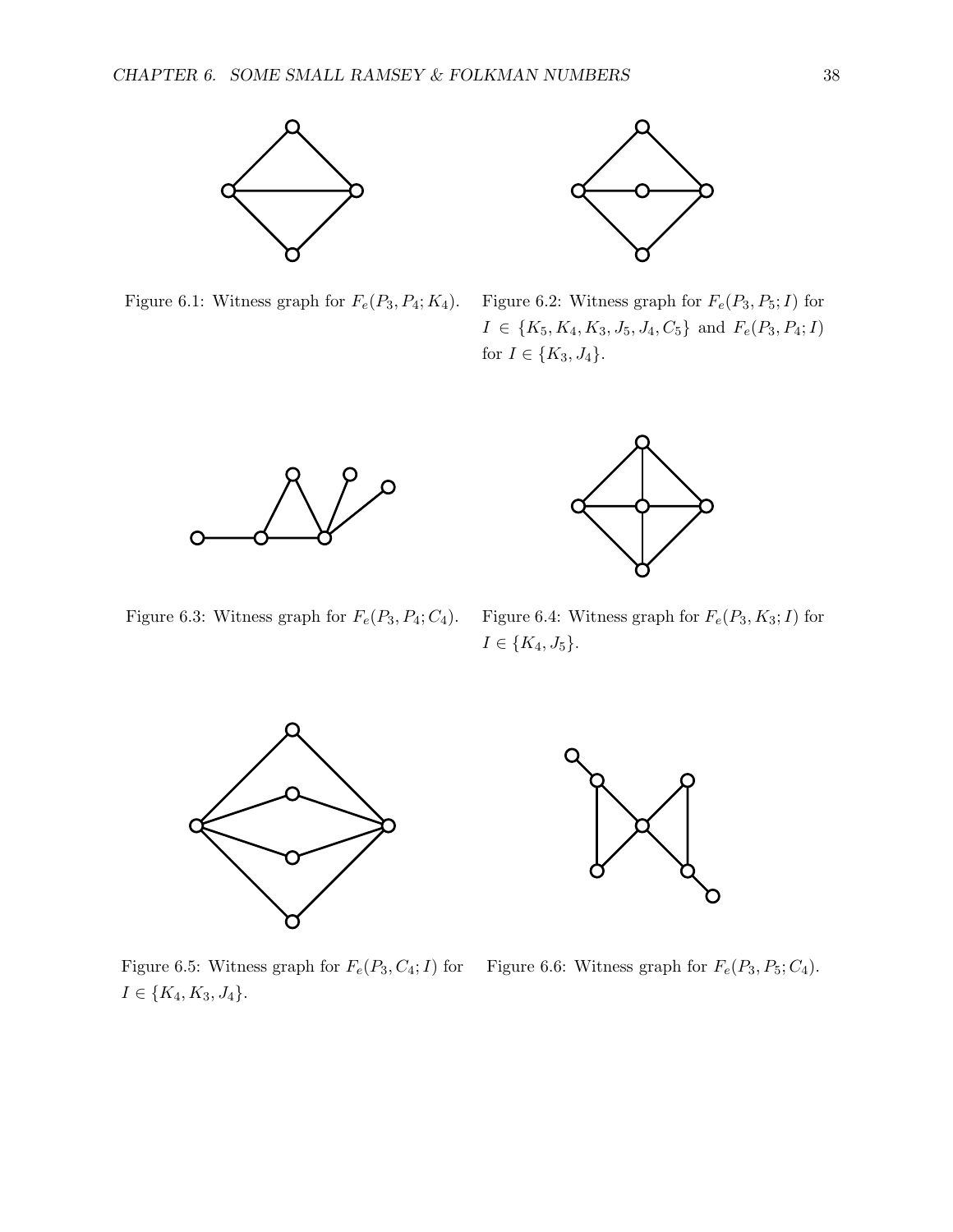

Figure 6.7: Witness graph for  $F_e(P_3, H; K_5)$ for  $H \in \{K_3, J_4, C_5\}.$ 



Figure 6.8: Witness graph for  $F_e(P_3, J_4; I)$  for  $I \in \{K_4, J_5\}.$ 





Figure 6.9: Witness graph for  $F_e(P_3, K_3; C_5)$  Figure 6.10: Witness graph for  $F_e(P_3, H; I)$  for and  $F_e(P_3, J_4; I)$  for  $I \in \{J_5, C_5\}$ .

 $I \in \{K_6, K_5, K_4, K_3, J_6, J_5, J_4, C_5\}$  and  $H \in$  ${P_6, C_6}.$ 



Figure 6.11: Witness graph for  $F_e(P_3, P_6; C_6)$ . Figure 6.12: Witness graph for  $F_e(P_3, C_5; I)$ for  $I \in \{K_4, J_5\}$ .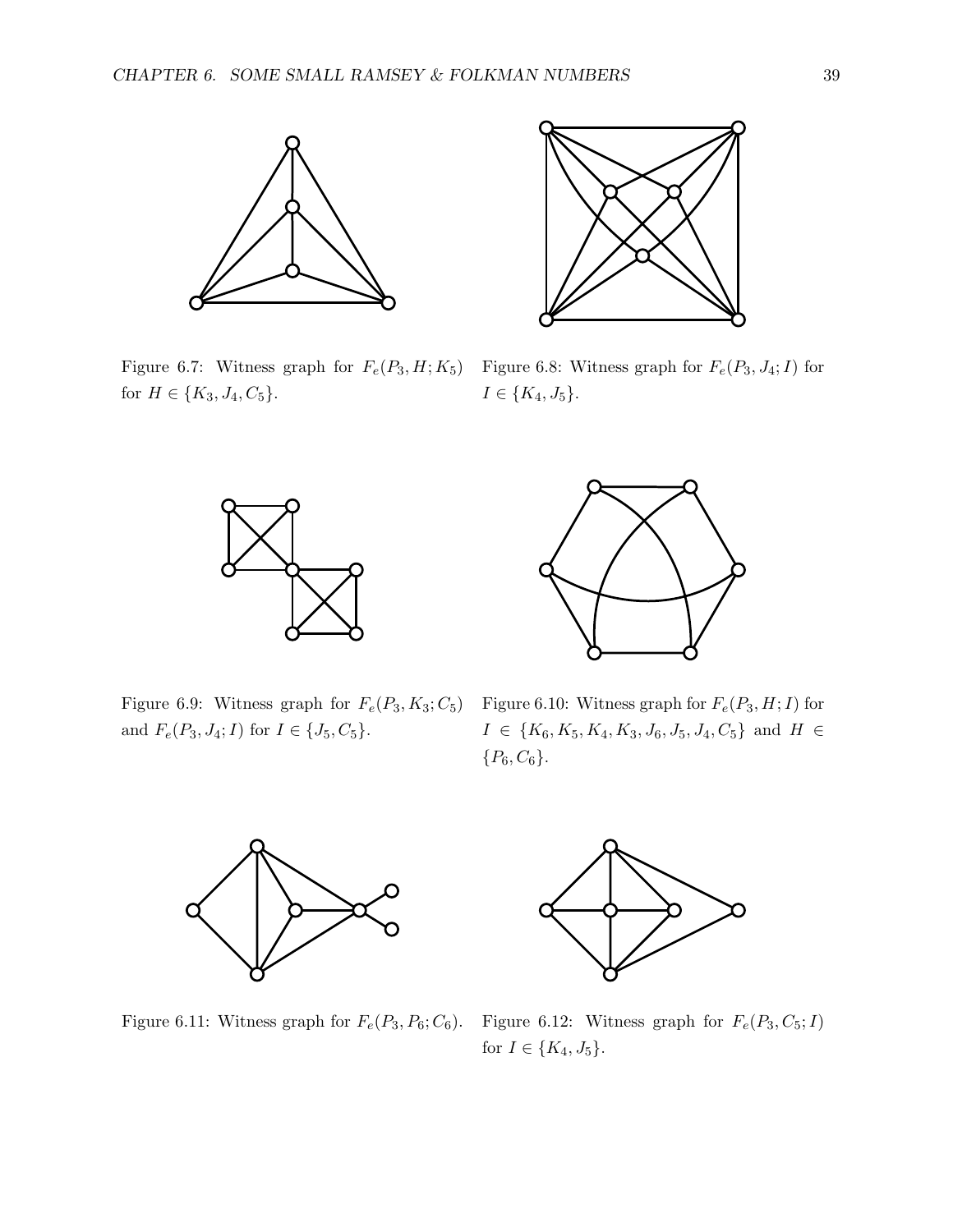



Figure 6.13: Witness graph for  $F_e(P_3, P_6; C_4)$ . Figure 6.14: Witness graph for  $F_e(P_3, K_3; J_4)$ .





Figure 6.15: Witness graph for  $F_e(P_3, C_5; I)$  Figure 6.16: Witness graph for  $F_e(P_3, K_3; C_4)$ . for  $I \in \{K_3, J_4\}.$ 



Figure 6.17: Witness graph for  $F_e(P_3, BT; K_4)$  Figure 6.18: Witness graph for  $F_e(P_3, BT; C_5)$ . and  $F_e(P_3, BT; J_5)$ .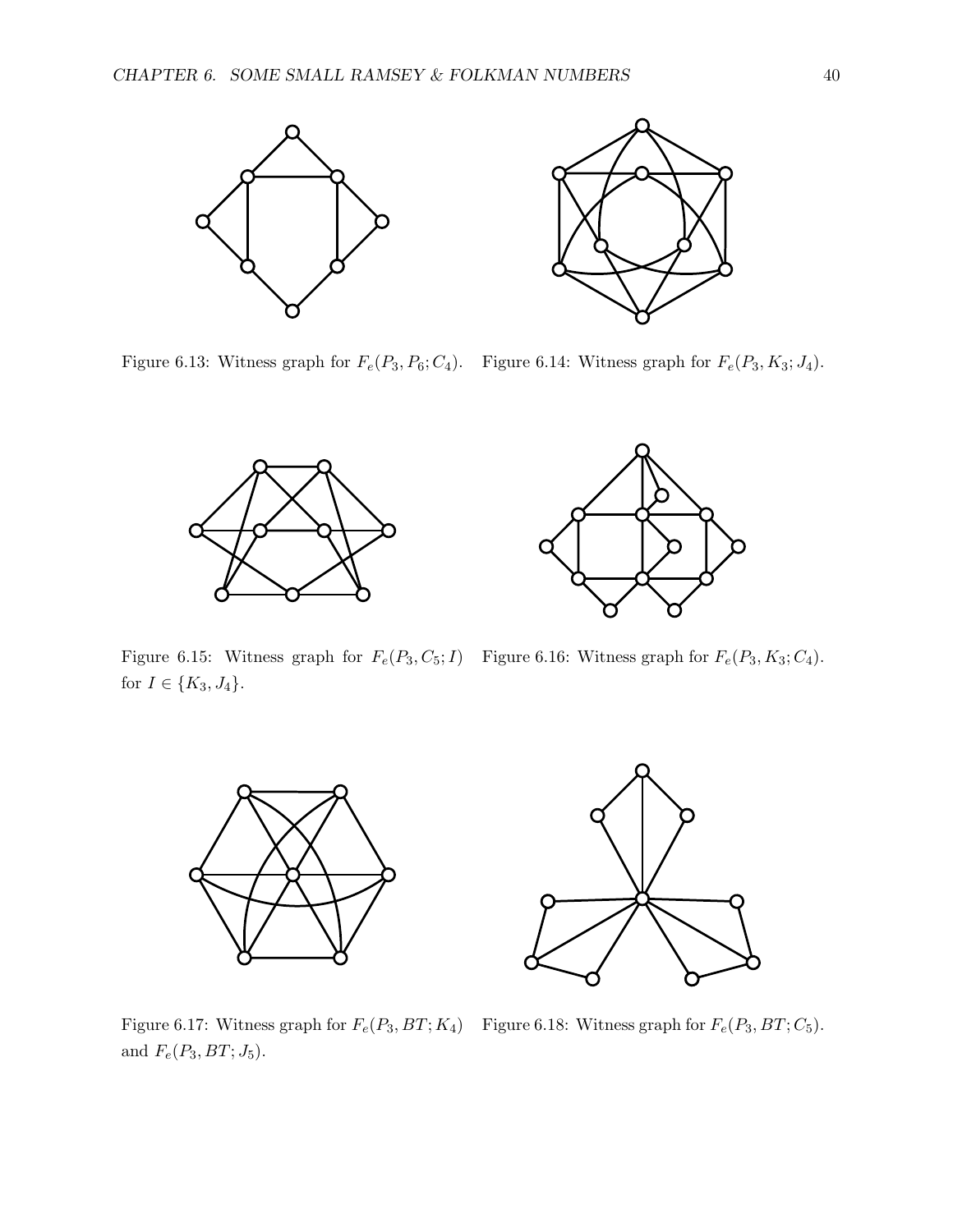

Figure 6.19: Witness graph for  $F_e(P_3, C_5; C_4)$ .



Figure 6.20: Witness graph for  $F_e(P_3, BT; K_5).$ 



Figure 6.21: Witness graph for  $F_e(P_3, C_6; C_4)$ .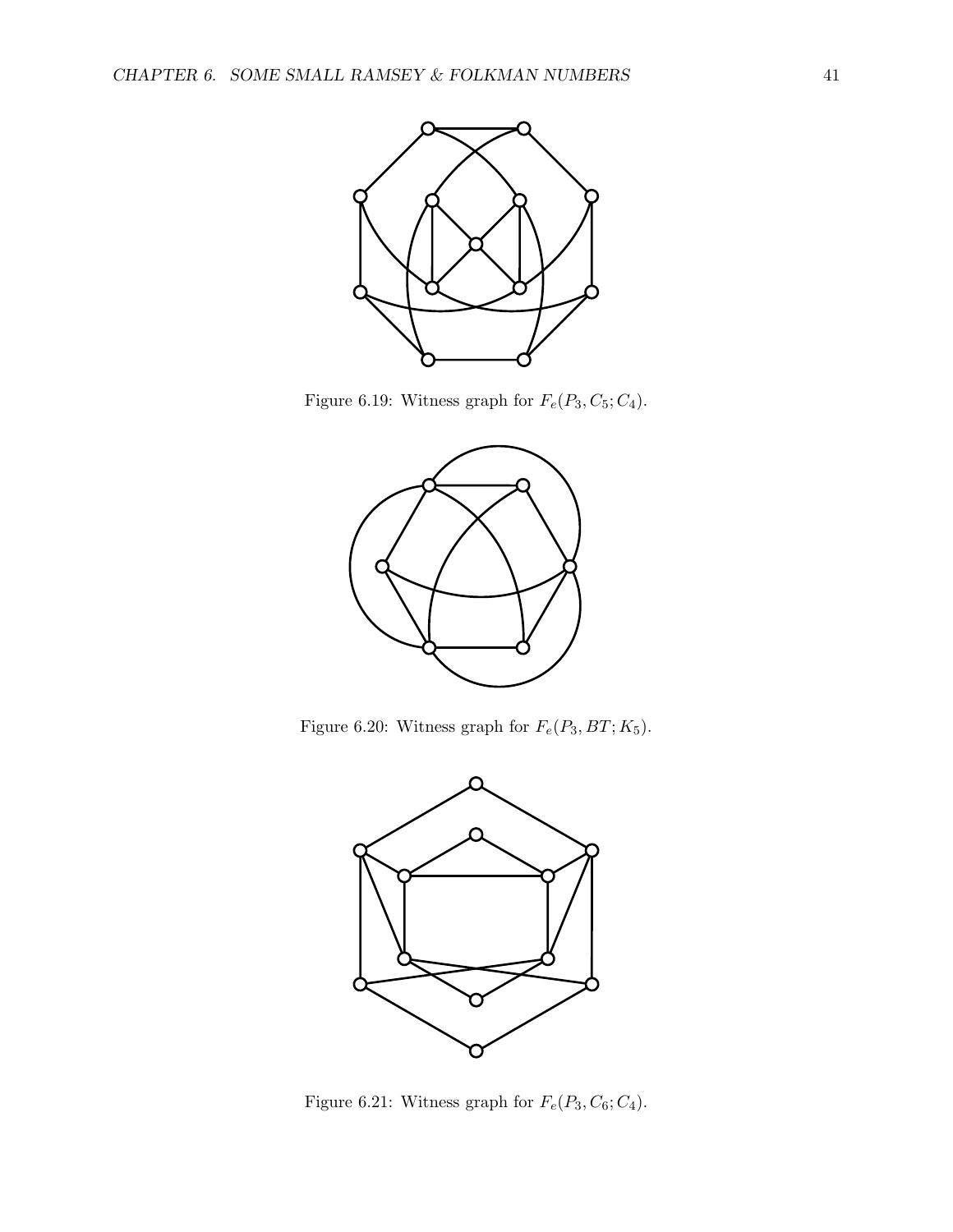# Chapter 7

# Some Insight on Variants of Monotone SAT

Monotone SAT is a variant of the satisfiability problem where the input formula is in CNF, and each clause has only unnegated literals or only negated literals. Monotone 3SAT, where each clause has three literals, was shown to be NP-complete in 1978 [17]. More recently, work has been done to show that the problem remains NP-complete for other clause sizes and when the number of times a variable occurs in the formula is bounded [10, 11]. In this chapter, we provide some insight on a variant of Monotone SAT that allows clauses of two different sizes. We first define said variant of the Monotone SAT problem below:

**Problem 7.1** (Monotone  $(p, q)$ -SAT). Let  $\phi$  be a CNF-SAT formula such that there are two types of clauses: clauses with p unnegated literals and clauses with q negated literals. Does there exist a satisfying assignment for  $\phi$ ?

The problem is clearly in NP for all  $p, q$ , since any satisfying assignment acts as a certificate verifiable in polynomial time. We provide new results on the hardness of three variants of this problem. Namely, Monotone (2, 4)-SAT, Monotone (2, 5)-SAT, and Monotone (2, 6)-SAT. The hardness results themselves are easy corollaries of the  $(P_3, H)$ -Non-Arrowing hardness results discussed in Chapter 5. However, we analyze the reductions of some select problems to bound the number of variable occurrences as well.

Before we discuss the results obtained via a reduction from  $(P_3, H)$ -Arrowing, we note that one can easily show Monotone  $(2, k)$ -SAT is NP-complete for all fixed  $k \geq 4$ , using the fact that Monotone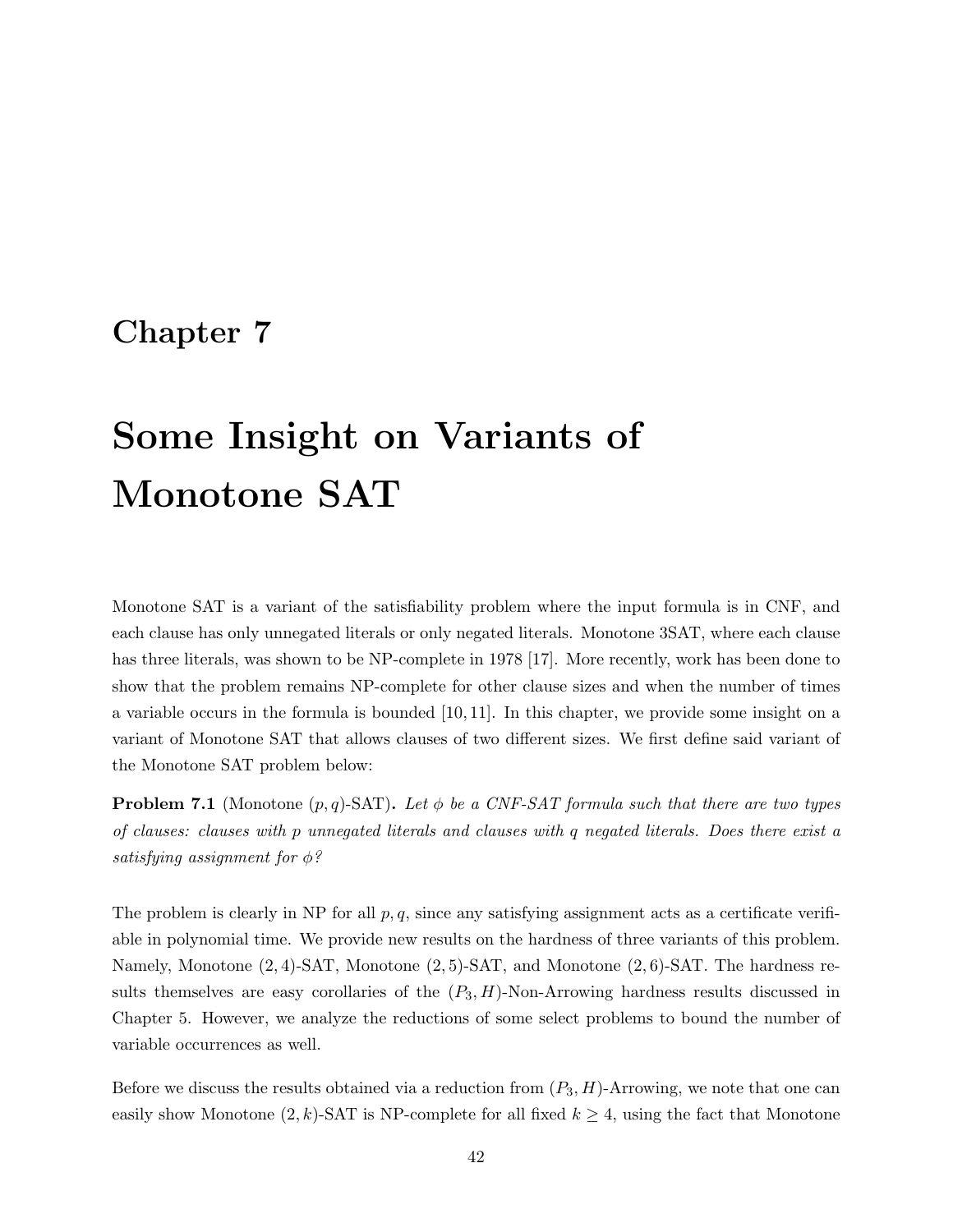$(2, 3)$ -SAT is NP-complete, which was proven in [11]:

Let  $\phi$  be a Monotone (2, 3)-SAT formula, and  $\phi'$  be the Monotone (2, k)-SAT formula we construct. Each three-literal clause in  $\phi$  can be replaced with a k-literal clause including the three original literals and  $k-3$  duplicates of one of the original literals. Note that the variables in each clause are not distinct, and if a variable appeared  $\ell$  times in the original formula, it might appear at most  $(k-2) \times \ell$  times in the new formula. We make note of this to juxtapose that reducing via arrowing allows us to have constant bounds for variable occurrences while ensuring that there are no duplicate variables in each clause.

## 7.1 The Hardness of Monotone  $(2, k)$ -SAT

We first make note of the following lemma, which links  $(H_1, H_2)$ -Non-Arrowing and Monotone  $(p, q)$ -SAT:

**Lemma 7.1.**  $(H_1, H_2)$ -Non-Arrowing  $\leq^p_m$  Monotone  $(|E(H_1)|, |E(H_2)|)$ -SAT.

*Proof.* The reduction was stated in Section 4.1.3. The reduction takes polynomial time because  $H_1$ and  $H_2$  are fixed graphs.  $\Box$ 

Note that this reduction also implies that the resulting SAT problem remains NP-complete even when the variables in each clause are distinct. Recall that the set of graphs we explored the hardness of is  $\mathcal{Z} = \{C_4, C_5, C_6, J_4, BT, P_5, P_6\}$ , and it is easy to see that  $|E(H)| \in \{4, 5, 6\}$  for all  $H \in \mathcal{Z}$ . Thus, Lemma 7.1 and Theorem 5.1 together imply the following:

**Theorem 7.1.** Monotone  $(2, k)$ -SAT is NP-complete for fixed  $k \in \{4, 5, 6\}$ , even when the variables in each clause are distinct.

### 7.2 Bounding Variable Occurrences

In this section we explore the gadgets for the proofs of  $(P_3, C_k)$ -Non-Arrowing for  $k \in \{4, 5, 6\}$  to show that Monotone  $(2, k)$ -SAT remains NP-complete even though each variable can occur at most  $y_k$  times, where  $y_k$  is some constant. Moreover, we bound how many times a variable appears as a negated and unnegated literal in the formula.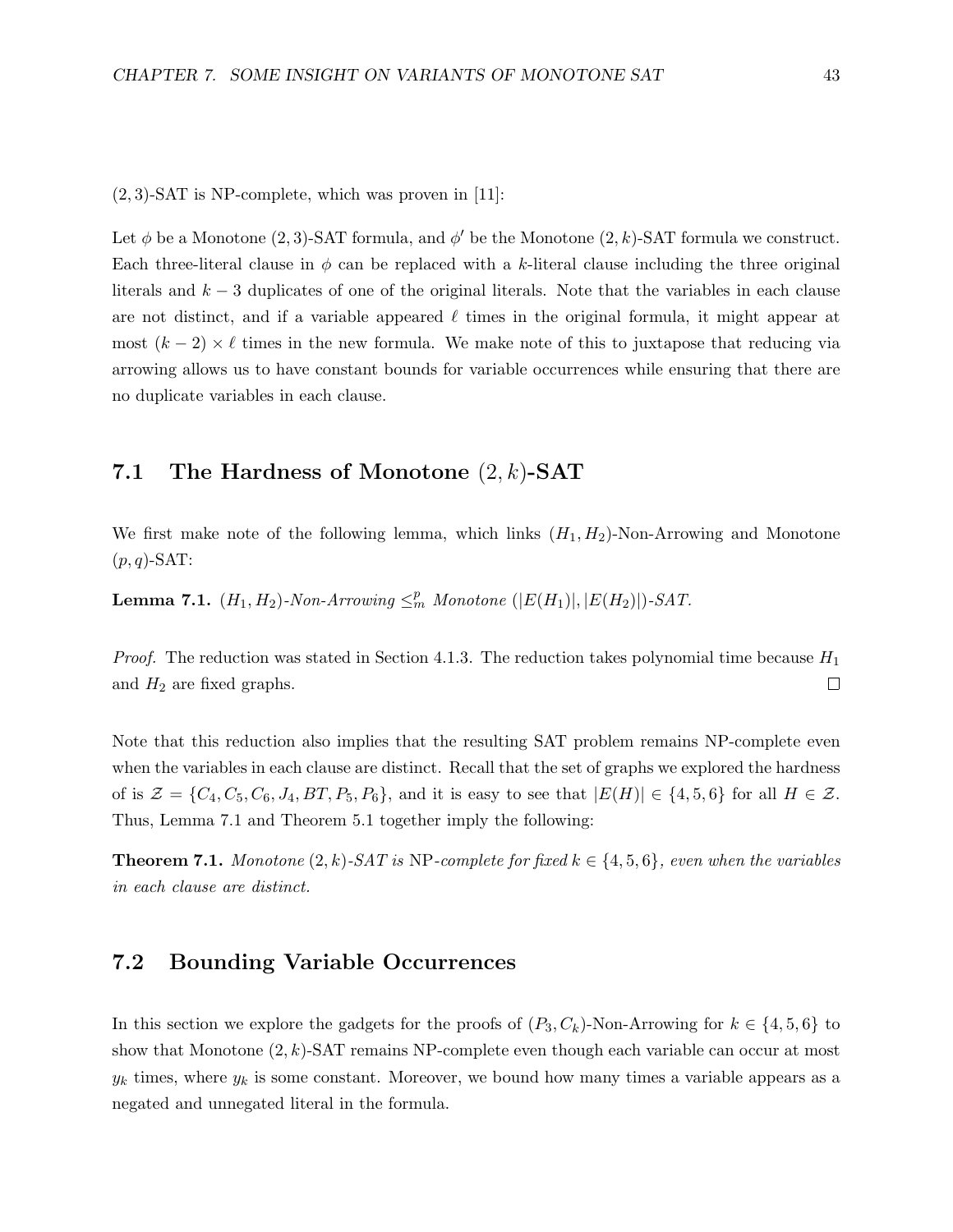Recall from the reduction to Monotone  $(p, q)$ -SAT that each edge of the input graph corresponds to a variable. Moreover, there is a clause for each  $H_1$  and  $H_2$  present in the graph. Thus, to show our bounds, we analyze the number of times an edge appears in a  $P_3$  and  $C_k$  in the graph G constructed via the  $(P_3, C_k)$ -Non-Arrowing reduction. This is especially easy for  $(P_3, C_k)$  since we showed earlier that no new  $C_k$ 's are formed when joining the gadgets. Thus, we need only be concerned with new  $P_3$ 's that are created when joining the gadgets.

Checking how many  $C_k$ 's each edge belongs to can be done by enumerating over each edge in the variable and clause gadgets. Checking how many  $P_3$ 's requires some modifications of the gadgets before we can check computationally. Note that new  $P_3$ 's are formed only at the input/output vertices. Also, note that an edge belongs to a  $P_3$  with only those edges that it is adjacent to. Thus, we can construct new graphs which include the maximum amount of these edges at each input/output vertex to obtain our bounds for  $P_3$  occurrences for each edge. We elaborate on this with an example.

Consider the  $(P_3, C_4)$ -Non-Arrowing gadgets (Figure 5.4). Note that the maximum degree of an output vertex of the variable gadget is two, while the maximum degree of an input vertex of a clause gadget is three. To bound the number of times an edge appears in a  $P_3$  in the graph  $G$ constructed via the reduction, we can analyze the graphs in Figure 7.1. Note that in Figure 7.1, the input and output vertices from the gadgets in Figure 5.4 have new leaf vertices to account for new  $P_3$ 's formed while connecting gadgets. After our analysis, we find that the maximum number of times an edge appears in a  $P_3$  is eight and a  $C_4$  is three. Moreover, the maximum number of times an edge appears in either a  $P_3$  or  $C_4$  is 11.

Thus, the formula constructed using G via the reduction to Monotone  $(2, 4)$ -SAT has at most 11 occurrences of each variable. Furthermore, each variable may appear unnegated eight times and negated three times, at most.

The same methodology can be applied, mutatis mutandis, on the graphs in Figures 7.2 and 7.3 and to obtain similar bounds for for Monotone  $(2,5)$  and  $(2,6)$ -SAT. With these bounds, we can assert the following theorem:

**Theorem 7.2.** For fixed  $k \in \{4, 5, 6\}$ , Monotone  $(2, k)$ -SAT is NP-complete even when the variables in each clause are distinct, and the number of times each variable occurs is bounded by a constant. In particular:

1. Monotone (2, 4)-SAT is NP-complete even when each variable appears at most 11 times, where a variable appears as an unnegated literal at most eight times and as a negated literal at most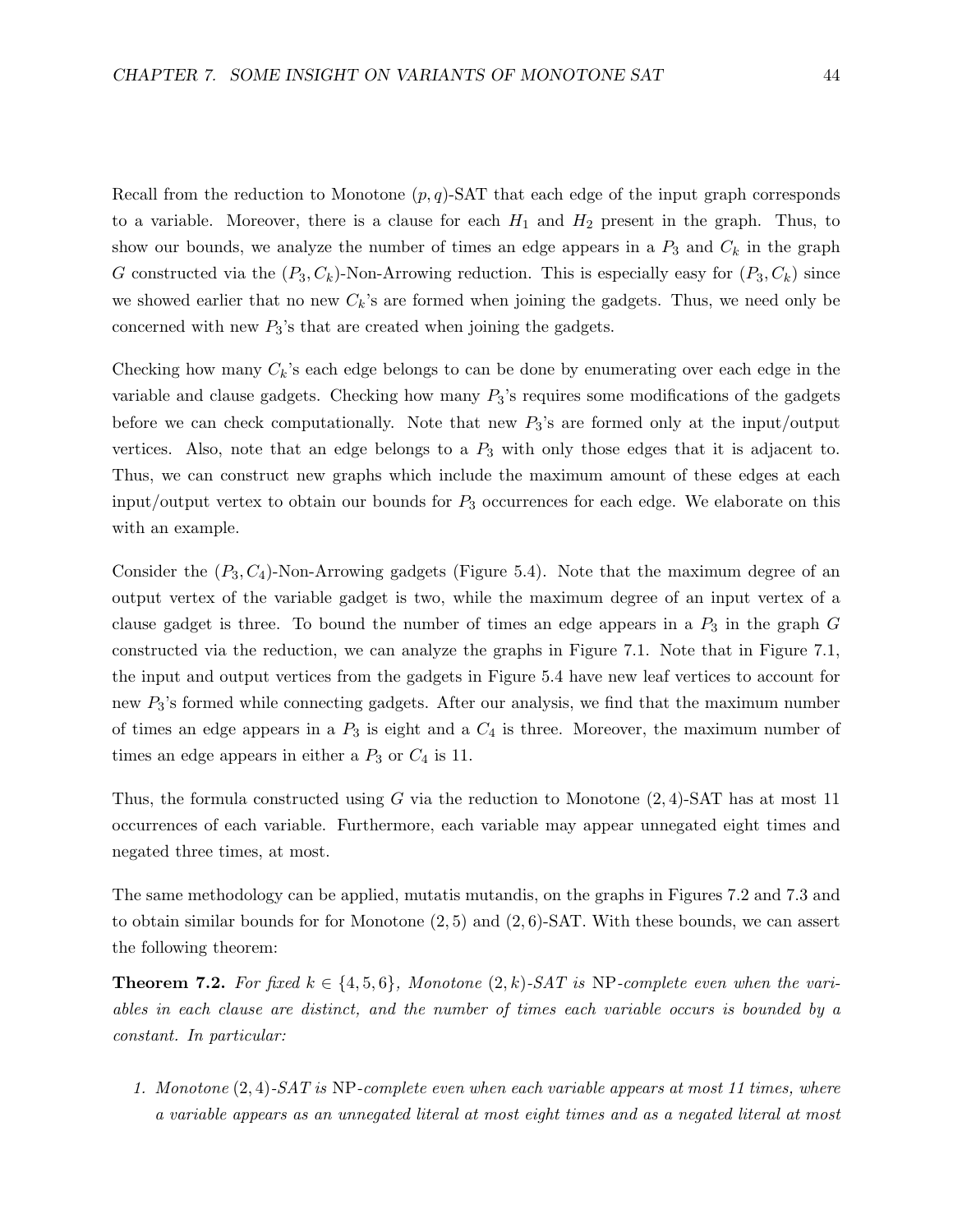three times.

- 2. Monotone  $(2, 5)$ -SAT is NP-complete even when each variable appears at most 11 times, where a variable appears as an unnegated literal at most seven times and as a negated literal at most four times.
- 3. Monotone  $(2, 6)$ -SAT is NP-complete even when each variable appears at most 15 times, where a variable appears as an unnegated literal at most nine times and as a negated literal at most six times.

Our main takeaway from these theorems is that the number of occurrences of the variables can be bounded by a constant while having distinct variables in each clause. The actual bounds are not very impressive; there is much room for improvement, considering that many variants of SAT bound the number of variable occurrences by four. While it may be possible to improve these bounds by finding better gadgets, we suspect that the improvement to the bounds will be minuscule using our technique. For completeness, we note that Darmann et al. [11] showed that Monotone (2, 3)-SAT is NP-complete when each variable occurs exactly four times, and the variables in each clause are distinct.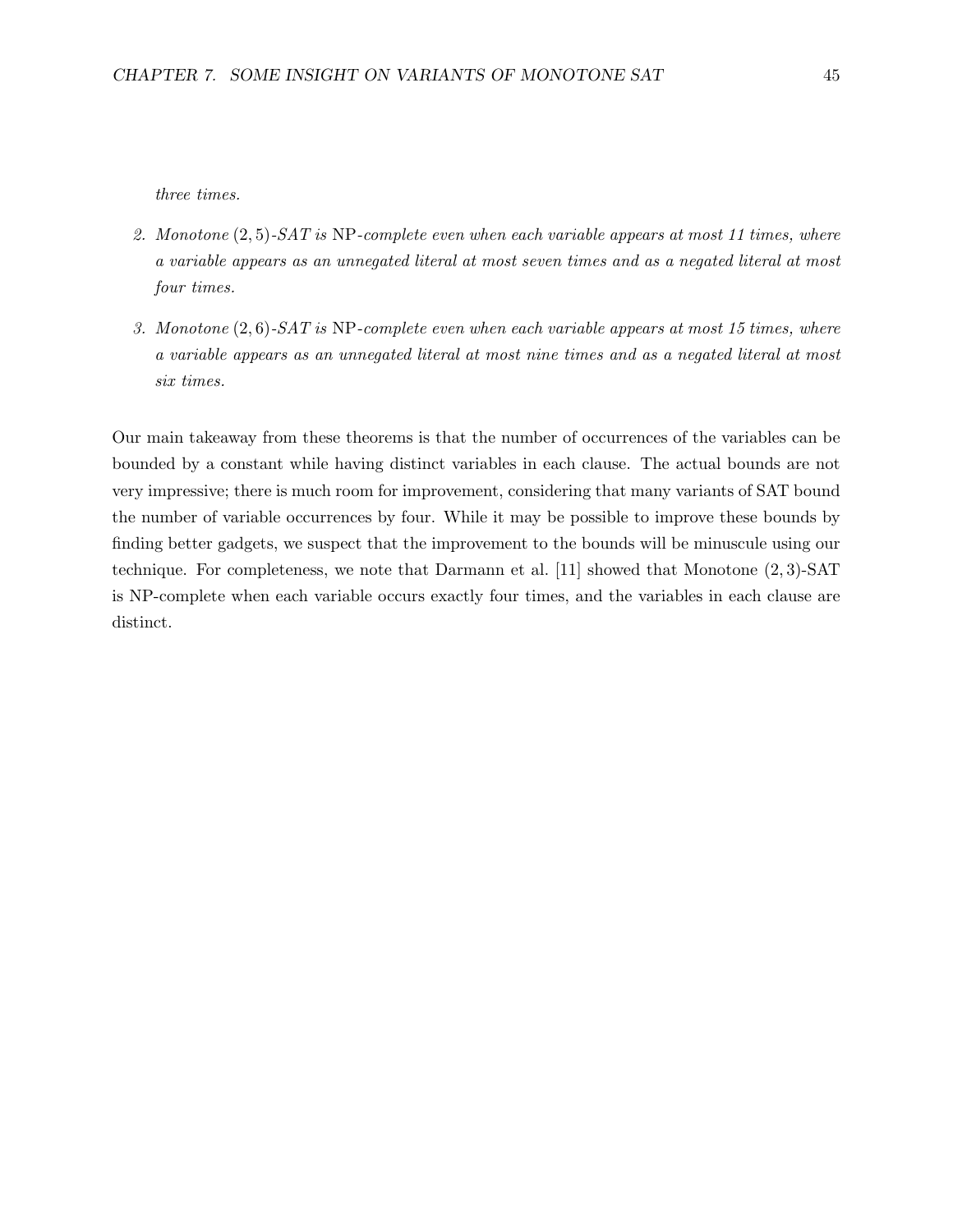|                       | $_{\rm Edge}$       | $\mathcal{P}_3$ | $\mathcal{C}_4$ | <b>Total</b>     |
|-----------------------|---------------------|-----------------|-----------------|------------------|
|                       | (0, 6)              | $\,7$           | $\,1\,$         | $8\,$            |
| 0                     | (0, 7)              | $\,6\,$         | $\,1$           | $\overline{7}$   |
|                       | (1, 5)              | $\bf 8$         | $\,1$           | $\boldsymbol{9}$ |
|                       | (1, 7)              | $\,6\,$         | $\mathbf 1$     | $\,7$            |
|                       | $\left( 2,6\right)$ | $\overline{7}$  | $\mathbf 1$     | $8\,$            |
| 5<br>$\boldsymbol{6}$ | (2, 8)              | $\bf 8$         | $\,1\,$         | $\boldsymbol{9}$ |
| 3                     | (3, 4)              | $\,6\,$         | $\,1\,$         | $\,7$            |
|                       | (3, 5)              | $\bf 8$         | $\mathbf 1$     | $\boldsymbol{9}$ |
| 8                     | (4, 5)              | $\,6\,$         | $\mathbf 1$     | $\sqrt{ }$       |
|                       | (4, 8)              | $\,6\,$         | $\sqrt{2}$      | $8\,$            |
|                       | (5, 6)              | $\sqrt{ }$      | $\sqrt{2}$      | $\boldsymbol{9}$ |
|                       | (5, 8)              | $\bf 8$         | $\bf{3}$        | $11\,$           |
|                       | (6, 8)              | $\sqrt{ }$      | $\sqrt{2}$      | $\boldsymbol{9}$ |
| $\epsilon$            | (7, 8)              | $\,6\,$         | $\sqrt{2}$      | $\,$ $\,$        |
| d                     | (a,b)               | $\,7$           | $\,1$           | $8\,$            |
|                       | (a, f)              | $\sqrt{4}$      | $\,1$           | $\bf 5$          |
|                       | (b, c)              | $\,7$           | $\mathbf 1$     | $8\,$            |
|                       | (b, e)              | $\,6\,$         | $\sqrt{2}$      | $8\,$            |
| $\overline{a}$        | (c,d)               | $\sqrt{4}$      | $\,1$           | $\bf 5$          |
|                       | (f, e)              | $\sqrt{3}$      | $\,1$           | $\,4\,$          |
|                       | (e,d)               | $\sqrt{3}$      | $\,1\,$         | $\sqrt{4}$       |
|                       |                     |                 |                 |                  |

(a) Modified gadget graphs of  $(P_3, C_4)$ .

(b) Table of occurrences.

Figure 7.1: The graphs analyzed to bound the variable occurrences in Monotone (2, 4)-SAT. In the table on the right, we show for each edge how many times it appeared in a  $P_3$  and a  $C_4$ .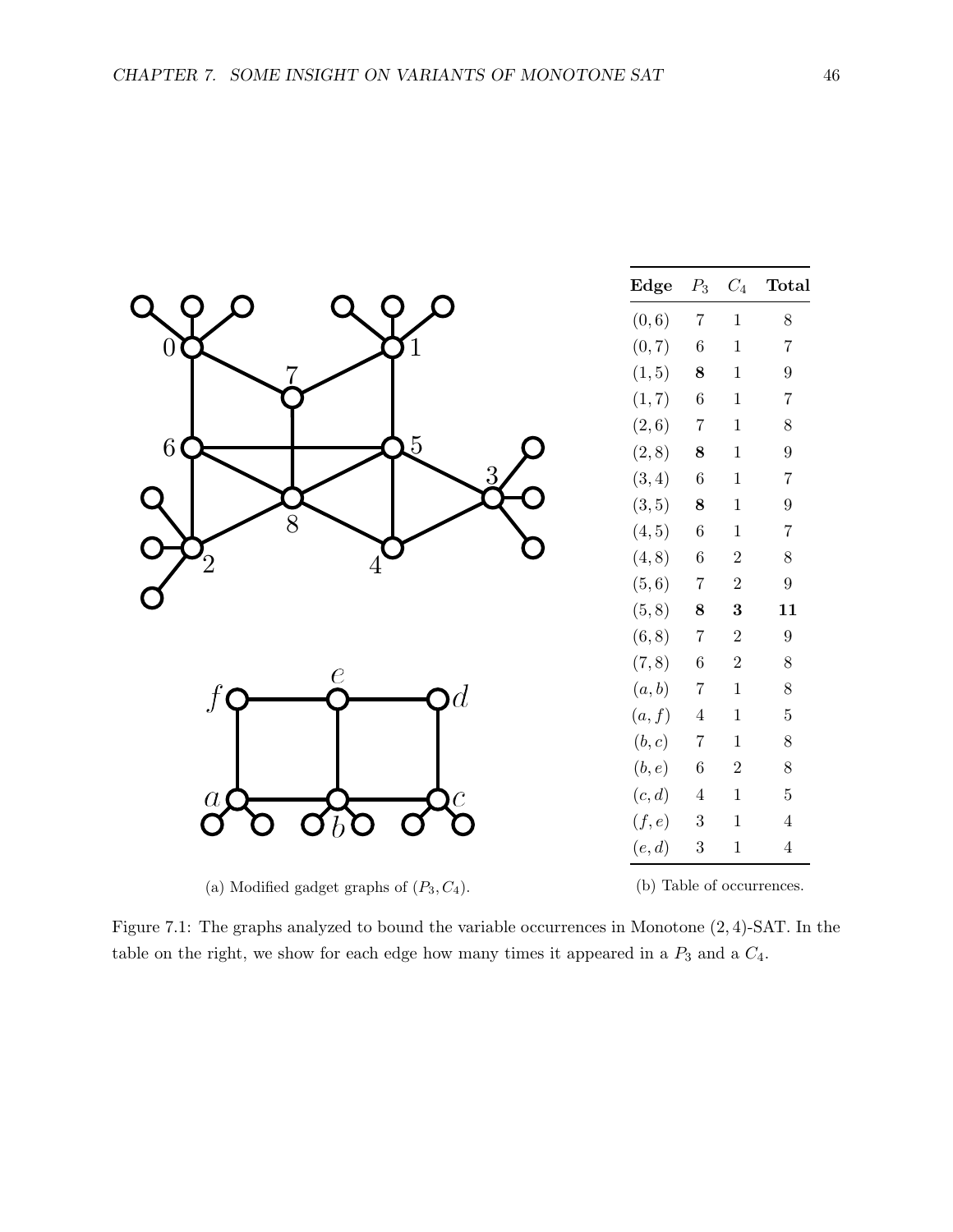|                | Edge   | $P_3$                   | $\mathcal{C}_5$  | <b>Total</b>     |
|----------------|--------|-------------------------|------------------|------------------|
|                | (0, 4) | $\,6\,$                 | $\overline{2}$   | $8\,$            |
|                | (0, 5) | $\overline{7}$          | $\sqrt{2}$       | $\boldsymbol{9}$ |
|                | (1, 5) | 7                       | $\mathbf 1$      | $\,8\,$          |
|                | (1, 6) | $\,6\,$                 | $\mathbf 1$      | $\overline{7}$   |
|                | (2, 6) | $\,6\,$                 | $\mathbf 1$      | $\overline{7}$   |
|                | (2, 7) | $\,6\,$                 | $\mathbf 1$      | $\overline{7}$   |
|                | (3, 5) | $\overline{7}$          | $\sqrt{3}$       | $10\,$           |
|                | (3, 8) | $\bf 5$                 | $\sqrt{3}$       | $8\,$            |
|                | (4, 5) | $\overline{7}$          | $\bf{4}$         | 11               |
|                | (4, 7) | $\,6\,$                 | $\bf{4}$         | $10\,$           |
|                | (4, 8) | $\bf 5$                 | $\sqrt{2}$       | $\,7$            |
| $\overline{c}$ | (5, 6) | $\overline{\mathbf{7}}$ | $\boldsymbol{4}$ | 11               |
|                | (6, 7) | $\,6\,$                 | $\boldsymbol{4}$ | $10\,$           |
|                | (7, 8) | $\bf 5$                 | $\sqrt{3}$       | $8\,$            |
|                | (a,b)  | $\,6\,$                 | $\mathbf 1$      | $\,7$            |
|                | (a,e)  | $\overline{4}$          | $\mathbf 1$      | $\bf 5$          |
|                | (b, c) | $\overline{4}$          | $1\,$            | $\bf 5$          |
| $\dot{e}$      | (c,d)  | $\overline{4}$          | $\,1$            | $\bf 5$          |
|                | (d, e) | $\overline{4}$          | $\mathbf 1$      | $\bf 5$          |

(a) Modified gadget graphs of  $(P_3, C_5)$ .

(b) Table of occurrences.

Figure 7.2: The graphs analyzed to bound the variable occurrences in Monotone (2, 5)-SAT. In the table on the right, we show for each edge how many times it appeared in a  $P_3$  and a  $C_5$ .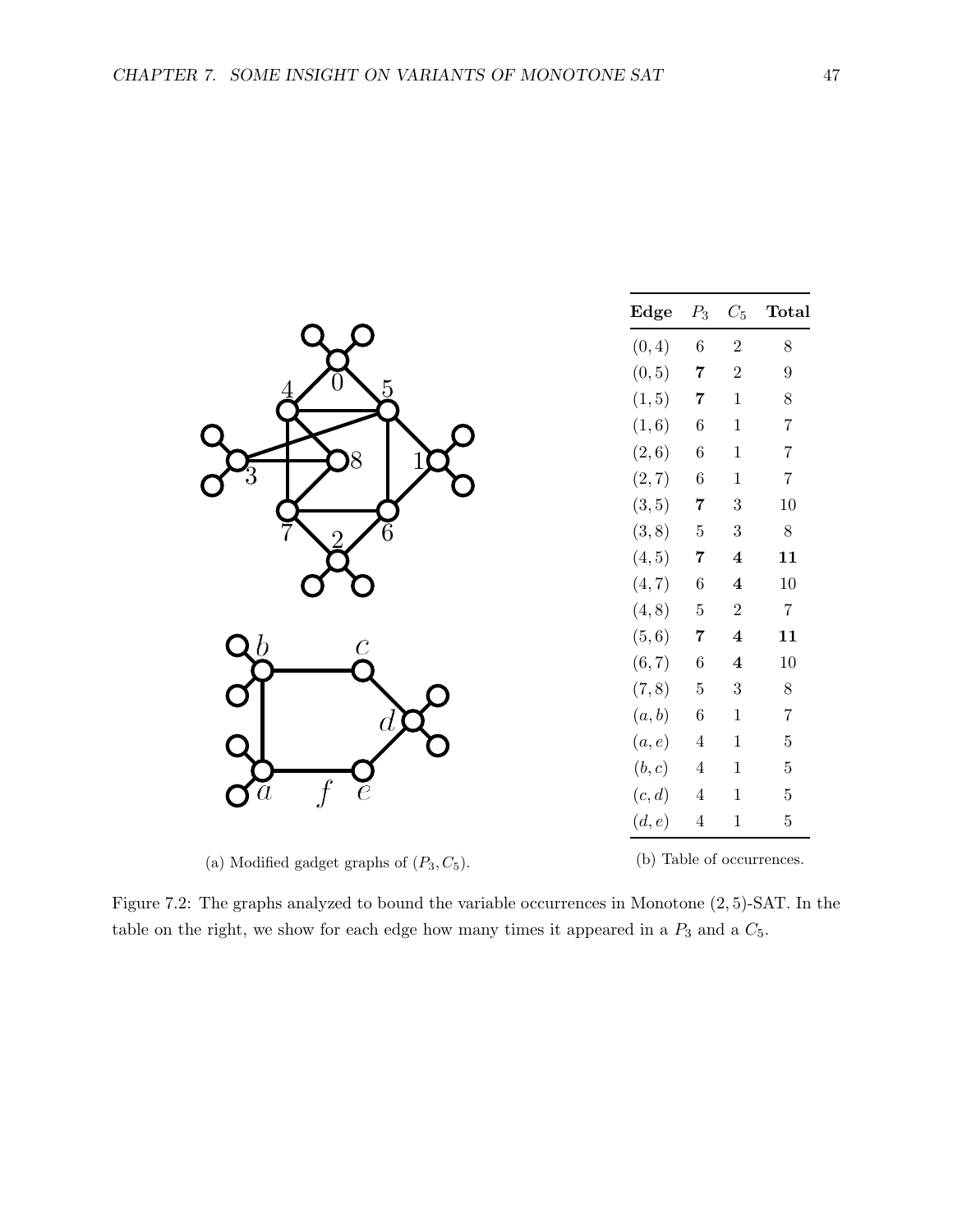|                                  | Edge   | $P_3$            | $\mathcal{C}_6$  | <b>Total</b>   |
|----------------------------------|--------|------------------|------------------|----------------|
| O                                | (0, 4) | $\boldsymbol{9}$ | $\bf{6}$         | ${\bf 15}$     |
| 7                                | (0, 5) | $\boldsymbol{9}$ | $\bf{6}$         | 15             |
| 4                                | (0, 6) | $\overline{7}$   | $\bf{6}$         | $13\,$         |
|                                  | (0, 7) | $\overline{7}$   | $\bf{6}$         | $13\,$         |
| 3                                | (1, 4) | $\boldsymbol{9}$ | $\boldsymbol{6}$ | ${\bf 15}$     |
|                                  | (1, 5) | $\boldsymbol{9}$ | $\bf{6}$         | 15             |
| $\boldsymbol{6}$<br>5            | (1, 6) | $\,7$            | $\bf{6}$         | $13\,$         |
|                                  | (1, 7) | $\,7$            | $\boldsymbol{6}$ | $13\,$         |
|                                  | (2, 4) | $\overline{7}$   | $\,4\,$          | $11\,$         |
|                                  | (2, 5) | $\overline{7}$   | $\,4\,$          | $11\,$         |
|                                  | (3, 4) | $\overline{7}$   | $\overline{4}$   | $11\,$         |
| n                                | (3, 5) | $\,7$            | $\overline{4}$   | $11\,$         |
|                                  | (4, 5) | $8\,$            | $\overline{4}$   | $12\,$         |
|                                  | (6, 7) | $\,4\,$          | $\overline{4}$   | $8\,$          |
| $\overline{d}$<br>$\overline{a}$ | (a, b) | $\,6\,$          | $\,1$            | $\overline{7}$ |
|                                  | (a, f) | $\,6$            | $\,1$            | $\overline{7}$ |
|                                  | (b, c) | $\,6\,$          | $\mathbf 1$      | $\overline{7}$ |
|                                  | (c,d)  | $\,6\,$          | $\mathbf{1}$     | $\overline{7}$ |
|                                  | (d, e) | $\,6$            | $\,1\,$          | $\overline{7}$ |
|                                  | (e,f)  | $\,6\,$          | $\mathbf 1$      | $\overline{7}$ |

(a) Modified gadget graphs of  $(P_3, C_6)$ .

(b) Table of occurrences.

Figure 7.3: The graphs analyzed to bound the variable occurrences in Monotone (2, 6)-SAT. In the table on the right, we show for each edge how many times it appeared in a  $P_3$  and a  $C_6$ .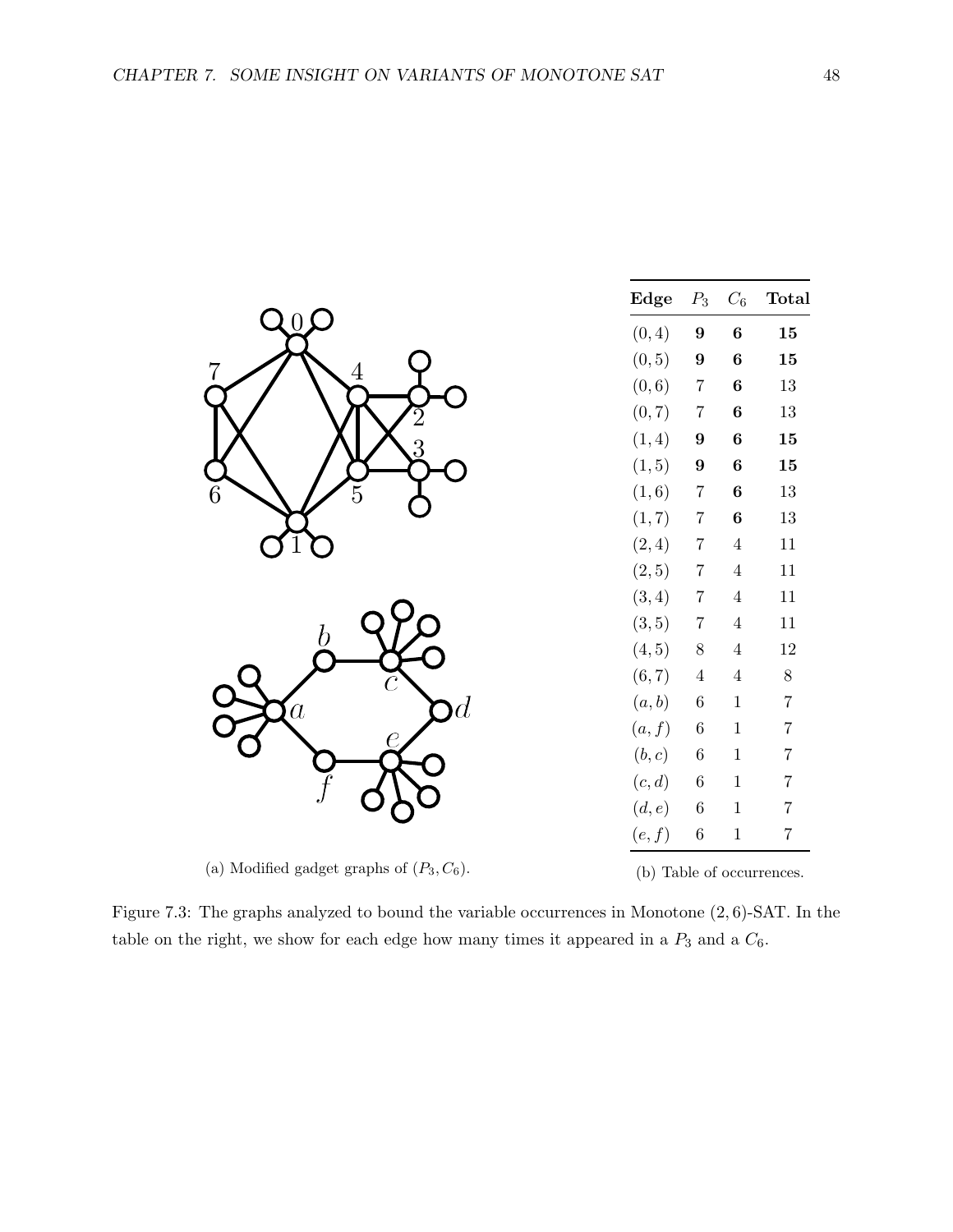# Chapter 8

# Conclusion and Future Work

In this work, we tackled a number of graph arrowing problems via a combinatorial computing approach. We focused on the case where one must avoid red  $P_3$ 's. We discussed a general methodology to generate  $(H_1, H_2)$ -good graphs, and employed this to generate  $(P_3, H)$ -good graphs up to ten vertices. For seven distinct H, we showed that  $(P_3, H)$ -Arrowing is coNP-complete via a framework based on finding variable and clause gadgets to reduce from variants of SAT. The gadgets used for these reductions were found computationally, by enumerating over the generated  $(P_3, H)$ -good graphs. For nine distinct  $H$ , we found almost all Folkman numbers of interest. All of these were found computationally. The only open cases are  $F_e(P_3, BT; J_4)$  and  $F_e(P_3, BT; C_4)$ , which we plan on exploring in the future.

Furthermore, we hope to use the insight gained by our computationally assisted reductions to find patterns that will allow us to show that  $(P_3, P_k)$ -Arrowing or  $(P_3, C_k)$ -Arrowing are coNPcomplete for general  $k \geq 5$ . We believe that this is a feasible task given the insight gained from our computational approach. A more ambitious goal is to prove a dichotomy theorem for  $(P_3, H)$ -Arrowing: categorizing problems to be in P or coNP-complete for all possible H.

We plan on exploring other arrowing problems as well. In particular, we will explore  $(P_k, P_\ell)$ -Arrowing. We conjecture that this is coNP-complete for all fixed  $k, \ell \geq 4$ . So far, this has only be shown for  $k = \ell = 4$ .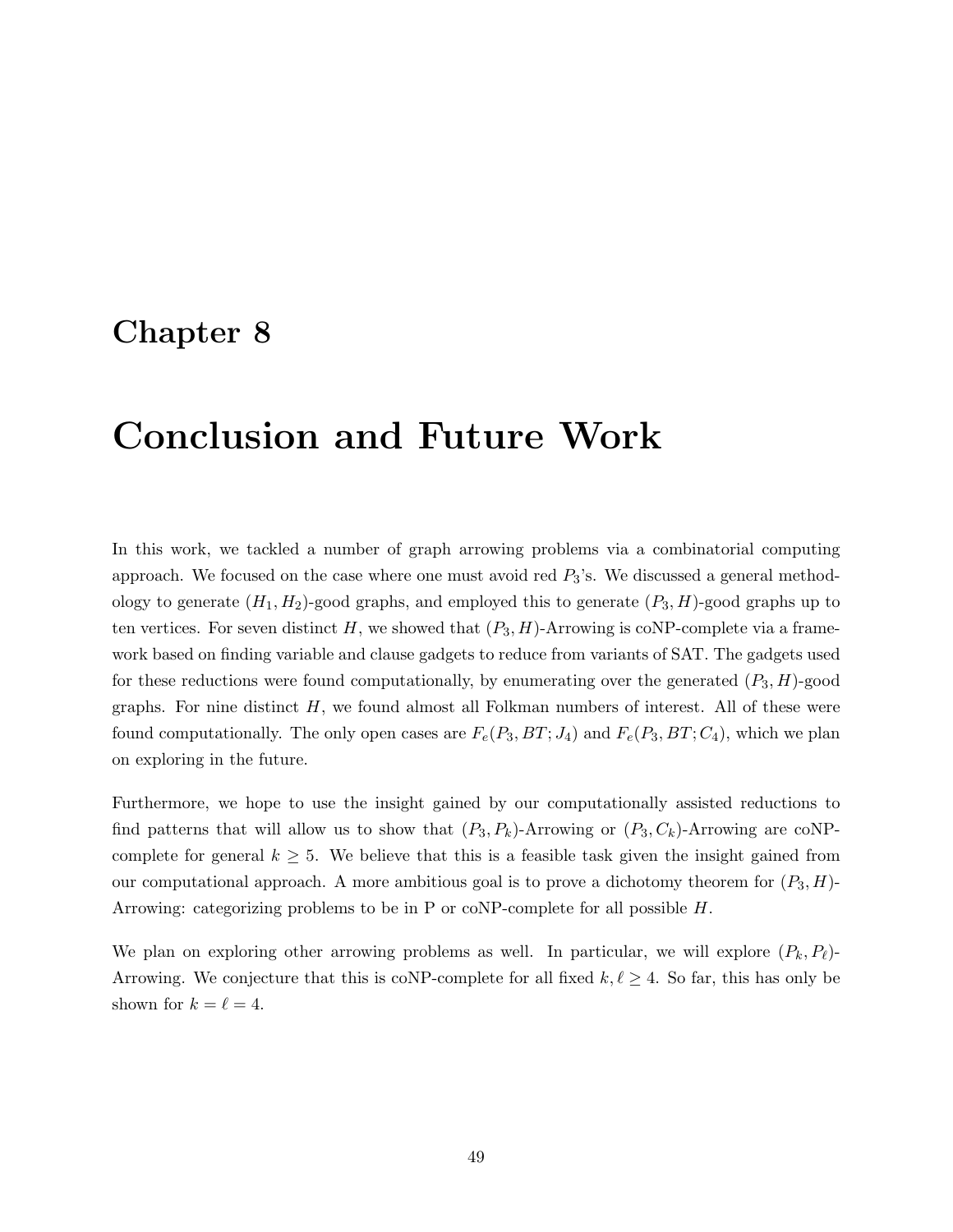# Bibliography

- [1] Piotr Berman, Marek Karpinski, and Alex Scott. Approximation hardness of short symmetric instances of max-3sat. Electronic Colloquium on Computational Complexity, 01 2003.
- [2] Aleksandar Bikov. Computation and Bounding of Folkman Numbers. PhD thesis, Sofia University "St. Kliment Ohridski", 06 2018.
- [3] Stefan A. Burr. On the computational complexity of Ramsey-type problems. In Mathematics of Ramsey theory, pages 46–52. Springer, 1990.
- [4] Stefan A. Burr, Jaroslav Nešetřil, and Vojtech Rödl. On the use of senders in generalized Ramsey theory for graphs. Discrete mathematics, 54(1):1–13, 1985.
- [5] G. Chartrand, D.P. Geller, and S. Hedetniemi. A generalization of the chromatic number. In Mathematical Proceedings of the Cambridge Philosophical Society, volume 64, pages 265–271. Cambridge University Press, 1968.
- [6] Václav Chvátal and Frank Harary. Generalized Ramsey theory for graphs. iii. small off-diagonal numbers. Pacific Journal of mathematics, 41(2):335–345, 1972.
- [7] Jonathan Coles and Stanisław Radziszowski. Computing the Folkman number  $F_v(2, 2, 3; 4)$ . Journal of Combinatorial Mathematics and Combinatorial Computing, 58:13–22, 2006.
- [8] Lenore Cowen, Wayne Goddard, and C. Esther Jesurum. Defective coloring revisited. Journal of Graph Theory, 24(3):205–219, 1997.
- [9] Lenore J. Cowen, Robert H. Cowen, and Douglas R. Woodall. Defective colorings of graphs in surfaces: partitions into subgraphs of bounded valency. *Journal of Graph Theory*, 10(2):187– 195, 1986.
- [10] Andreas Darmann and Janosch Döcker. On simplified NP-complete variants of monotone3-sat. Discret. Appl. Math., 292:45–58, 2021.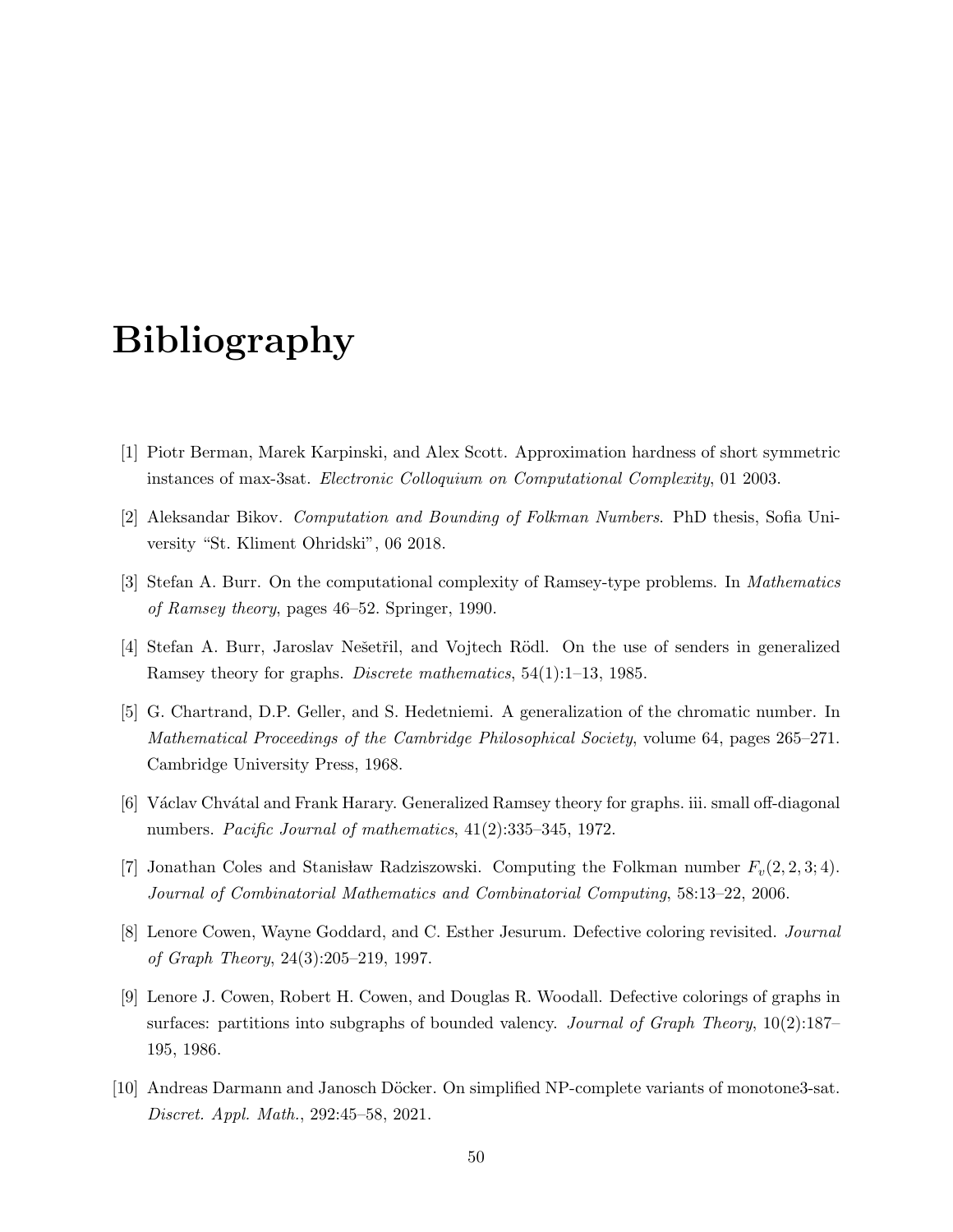- [11] Andreas Darmann, Janosch Döcker, and Britta Dorn. The monotone satisfiability problem with bounded variable appearances. *Int. J. Found. Comput. Sci.*, 29(6):979–993, 2018.
- [12] Ralph J. Faudree, S.L. Lawrence, T.D. Parsons, and Richard H. Schelp. Path-cycle Ramsey numbers. Discrete Mathematics, 10(2):269–277, 1974.
- [13] Jon Folkman. Graphs with monochromatic complete subgraphs in every edge coloring. SIAM Journal on Applied Mathematics, 18(1):19–24, 1970.
- [14] Michael R. Garey and David S. Johnson. Computers and intractability, volume 174. freeman San Francisco, 1979.
- [15] László Gerencsér and András Gyárfás. On Ramsey-type problems. Ann. Univ. Sci. Budapest.  $E\ddot{o}t\ddot{o}s \text{ Sect. } Math, 10:167-170, 1967.$
- [16] Jan Goedgebeur. On minimal triangle-free 6-chromatic graphs. Journal of Graph Theory, 93(1):34–48, 2020.
- [17] E. Mark Gold. Complexity of automaton identification from given data. Inf. Control., 37(3):302–320, 1978.
- [18] Aric Hagberg, Pieter Swart, and Daniel S Chult. Exploring network structure, dynamics, and function using NetworkX. Technical report, Los Alamos National Lab, Los Alamos, NM (United States), 2008.
- [19] F. Harary and K. Jones. Conditional colorability ii: Bipartite variations. Congressus Numerantium, 50:205–218, 1985.
- [20] Zohair Raza Hassan, Edith Hemaspaandra, and Stanisław Radziszowski. Ramsey theory: Constructions & complexity. Manuscript on Arrowing Problems, 2022.
- [21] Zohair Raza Hassan, Yu Jiang, David E. Narváez, Stanisław Radziszowski, and Xiaodong Xu. On some generalized vertex Folkman numbers. arXiv preprint arXiv:2110.03121, 2021.
- [22] Justen Holl, Elizabeth Tso, and Julia Balla. Ramsey theory: Order from chaos. https: //math.mit.edu/~ngadish/notes/18204/ramsey.pdf, September 2020.
- [23] Ian Holyer. The NP-completeness of edge-coloring. SIAM Journal on computing, 10(4):718– 720, 1981.
- [24] Alexey Ignatiev, Antonio Morgado, and Joao Marques-Silva. PySAT: A Python toolkit for prototyping with SAT oracles. In SAT, pages 428–437, 2018.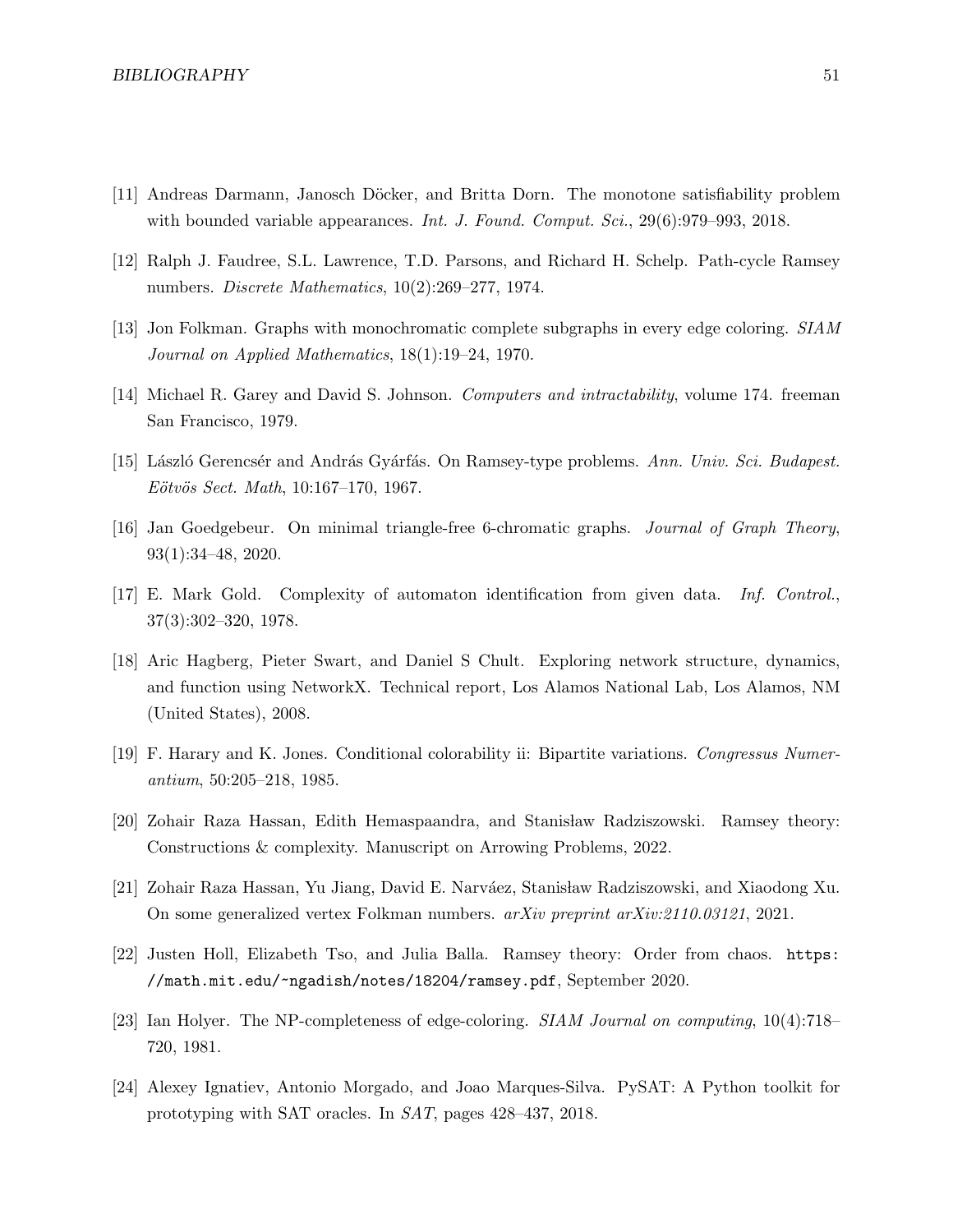- [25] Tommy R. Jensen and Gordon F. Royle. Small graphs with chromatic number 5: A computer search. Journal of Graph Theory,  $19(1):107-116$ , 1995.
- [26] Richard M. Karp. Reducibility among combinatorial problems. In Raymond E. Miller and James W. Thatcher, editors, Symposium on the Complexity of Computer Computations, The IBM Research Symposia Series, pages 85–103. Plenum Press, New York, 1972.
- [27] Joel Lathrop and Stanisław Radziszowski. Computing the Folkman number  $F_v(2, 2, 2, 2, 2, 4)$ . JCMCC. The Journal of Combinatorial Mathematics and Combinatorial Computing, 78, 08 2011.
- [28] Carlos V.G.C. Lima, Dieter Rautenbach, U´everton S. Souza, and Jayme L. Szwarcfiter. Decycling with a matching. Information Processing Letters, 124:26–29, 2017.
- [29] Carlos V.G.C. Lima, Dieter Rautenbach, Uéverton S. Souza, and Jayme L. Szwarcfiter. Eliminating odd cycles by removing a matching. arXiv preprint arXiv:1710.07741, 2017.
- [30] Carlos V.G.C. Lima, Dieter Rautenbach, Uéverton S. Souza, and Jayme L. Szwarcfiter. Bipartizing with a matching. In International Conference on Combinatorial Optimization and Applications, pages 198–213. Springer, 2018.
- [31] Jordan K. Matelsky, Elizabeth P. Reilly, Erik C. Johnson, Jennifer Stiso, Danielle S. Bassett, Brock A. Wester, and William Gray-Roncal. DotMotif: an open-source tool for connectome subgraph isomorphism search and graph queries. Scientific Reports, 11(1), Jun 2021.
- [32] Brendan D. McKay and Adolfo Piperno. Practical graph isomorphism, II. Journal of Symbolic Computation, 60:94–112, 2014.
- [33] Pdobsan. Pdobsan/pynauty: Isomorphism testing and automorphisms of graphs. https: //github.com/pdobsan/pynauty.
- [34] Stanisław Radziszowski. Small Ramsey numbers. The Electronic Journal of Combinatorics, 1000, 2011.
- [35] F. Ramsey. On a problem in formal logic. *Proceedings of the London Mathematical Society*, 30:264–286, 1930.
- [36] Vladislav Rutenburg. Complexity of generalized graph coloring. In Mathematical Foundations of Computer Science 1986, Bratislava, Czechoslovakia, August 25-29, 1996, Proceedings, volume 233 of Lecture Notes in Computer Science, pages 573–581. Springer, 1986.